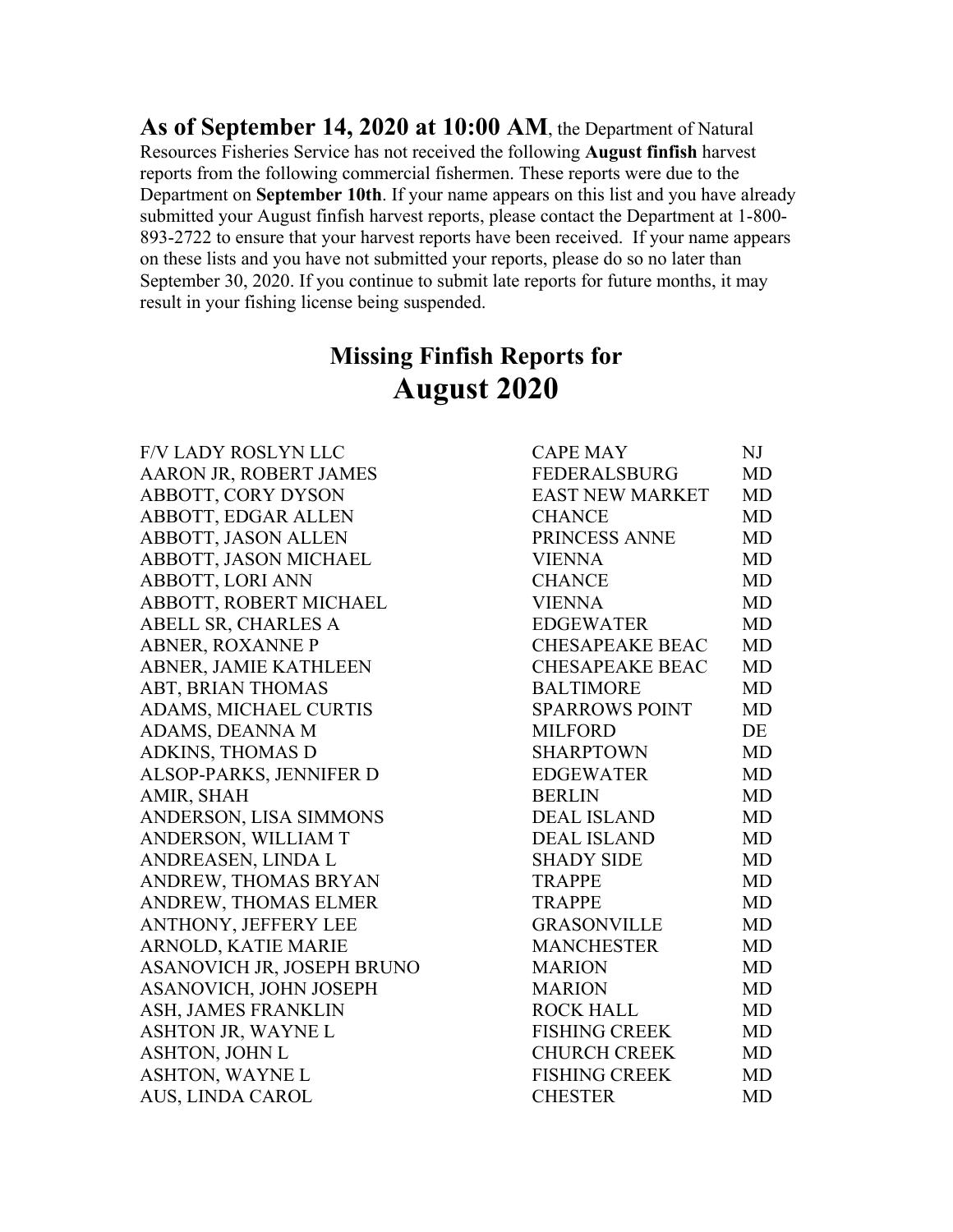BAILEY, BRYAN REYBURN PERRYVILLE MD BAILEY, DAVID C HUNTINGTOWN MD BAKER, CHARLES JASON ROCK HALL MD BAKER, JEFFERY LYNN KENNEDYVILLE MD BAKER, SHAWN E HEBRON MD BAKER, CHARLES EDWARD ROCK HALL MD BALTUS, BLAIR RICHARD BALTIMORE MD BANDY, DANIEL W CHESTERTOWN MD BARNES, BARBARA ANN CAMBRIDGE MD BARNES, STEPHEN RAY PRESTON MD BARNES, HEIDI HADDAWAY PRESTON MD BARNES, KEVIN EDWARD DELMAR MD BARNHART, CRAIG LEE CORDOVA MD BARNHART, JAMES WILLIAM ST.MICHAELS MD BARRETT, ROBERT DONALD MCDANIEL MD BASEL SR, RAYMOND PAUL BOZMAN MD BATES, SCOTT A DEALE MD BATTISTA, ANTHONY JOHN OCEAN CITY MD BAUER, ADAM CHRISTOPHER BALTIMORE MD BAXTER SR, JAMES F STEVENSVILLE MD BAXTER, RYAN D QUEEN ANNE MD BAXTER JR, JAMES FREDERICK STEVENSVILLE MD BAXTER, SHARON JARBOE CENTREVILLE MD BEAN, HEATHER LYNN LEONARDTOWN MD BEAN, ROBERT WAYNE MARDELA SPRINGS MD BEAVER JR, EDWARD ELIAS STREET MD BECK, JOHN DAVID STEVENSVILLE MD BECK, WILLIAM ALBERT ROCK HALL MD BELL JR, LEROY CHURCH CREEK MD BELT, BRENDA LATOSHIA GRASONVILLE MD BENNETT, MEREDITH LYNN CAMBRIDGE MD BENNETT II, LAWRENCE E CAMBRIDGE MD BENNETT, BRODY RYAN HENDERSON MD BENNETT, COURTNEY MEGAN CAMBRIDGE MD BENSON, KHRISTIAN EDMOND FRANCIS STEVENSVILLE MD BENTON, KAYLA MADISON CHANCE MD BENTON, RONNIE SAM CENTREVILLE MD BENTON, DANIEL L $DEAL$  ISLAND MD BENTON, ARTHUR NORMAN CHANCE MD BENTON, ANDREW A WENONA WENONA MD BENTON III, WILLIAM EDGAR CENTREVILLE MD BENTON, STEPHEN PAUL CHANCE MD BERGEY III, JAMES RYAN BERLIN BERLIN MD BERGGRUM JR. BERNARD R WINGATE MD BETTS SR, WILLIAM DAVID SALISBURY MD BETTS, MARK CHRISTOPHER RHODESDALE MD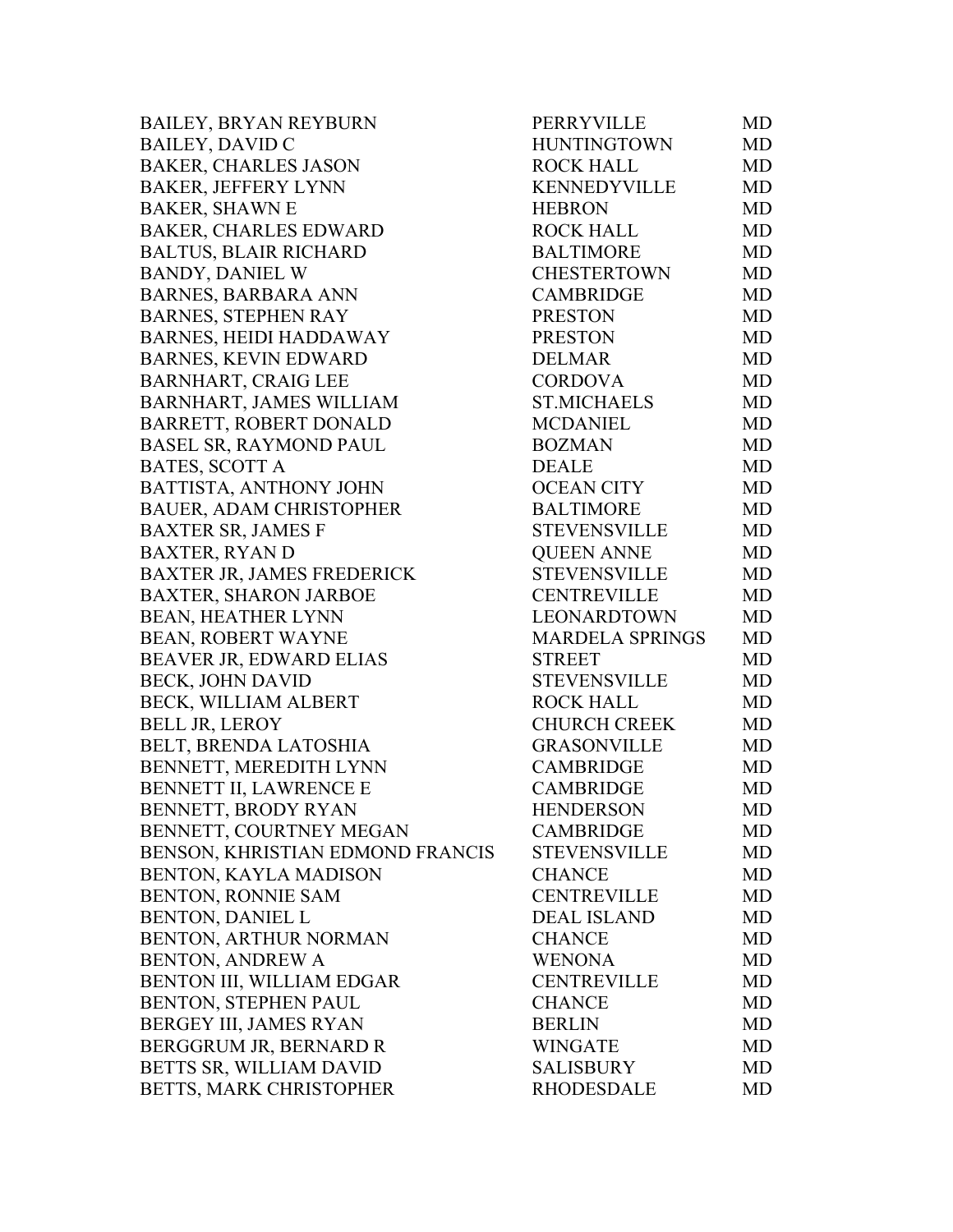| <b>BILZ, SUSAN MARY</b>              | <b>ESSEX</b>           | <b>MD</b> |
|--------------------------------------|------------------------|-----------|
| <b>BINES JR, RICHARD E</b>           | PORT DEPOSIT           | <b>MD</b> |
| BIRCH, STEDMAN MILTON                | <b>BERLIN</b>          | <b>MD</b> |
| BISCHOFF JACKSON, KRISTIN ERIN       | <b>NEWARK</b>          | <b>MD</b> |
| BISSELL III, WILLIAM HENRY           | <b>MIDDLE RIVER</b>    | MD        |
| <b>BLACK JR, EDWIN JAMES</b>         | <b>CHESTERTOWN</b>     | <b>MD</b> |
| <b>BLACK, JAMES AUSTIN</b>           | <b>CHESTERTOWN</b>     | <b>MD</b> |
| <b>BLACKISTONE SR, CHARLES LEROY</b> | <b>ABELL</b>           | MD        |
| <b>BLACKWELL, GERYL EDWIN</b>        | <b>WALDORF</b>         | MD        |
| <b>BLACKWELL, WANDA LEE</b>          | <b>LEONARDTOWN</b>     | <b>MD</b> |
| <b>BLADES, BERT PATRICK</b>          | <b>BOZMAN</b>          | <b>MD</b> |
| <b>BOARMAN, WAYNE J</b>              | <b>NEWBURG</b>         | MD        |
| BOBITKA, NATHAN RYAN                 | <b>TRAPPE</b>          | <b>MD</b> |
| <b>BOLTON, JESSE C</b>               | <b>DUNKIRK</b>         | <b>MD</b> |
| <b>BOOTHE JR, THOMAS JOSEPH</b>      | <b>VALLEY LEE</b>      | <b>MD</b> |
| <b>BOSWELL JR, JOSEPH J</b>          | <b>INDIAN HEAD</b>     | <b>MD</b> |
| <b>BOWEN, GEORGE F</b>               | <b>LUSBY</b>           | <b>MD</b> |
| <b>BOWEN, RYAN F</b>                 | <b>SAINT LEONARD</b>   | <b>MD</b> |
| <b>BOWERS, HARVEY THOMAS</b>         | <b>CHESTERTOWN</b>     | <b>MD</b> |
| <b>BOWES JR, GEORGE M</b>            | <b>CALLAWAY</b>        | <b>MD</b> |
| <b>BOWES SR, GEORGE M</b>            | PINEY POINT            | <b>MD</b> |
| <b>BOWLES, GEORGE A</b>              | <b>MECHANICSVILLE</b>  | <b>MD</b> |
| BOYCE, HERON GEORGE T                | <b>DAMES QUARTER</b>   | <b>MD</b> |
| BOYD, KEYONIA MARCHELE               | <b>ESSEX</b>           | <b>MD</b> |
| <b>BOZMAN SR, EVERETT LEE</b>        | PRINCESS ANNE          | MD        |
| BOZMAN, DANNY WAYNE                  | <b>WESTOVER</b>        | MD        |
| BOZMAN, MICHAEL DOUGLAS              | <b>UPPER FAIRMOUNT</b> | <b>MD</b> |
| BRADBURN JR, ROBERT MELVIN           | <b>RIDGE</b>           | MD        |
| <b>BRADLEY, ALAN KEITH</b>           | <b>MARDELA SPRINGS</b> | <b>MD</b> |
| <b>BRADLEY, KYLE JAMES</b>           | <b>MARDELA SPRINGS</b> | MD        |
| <b>BRADSHAW JR, OLDON E</b>          | <b>EWELL</b>           | MD        |
| BRADSHAW, CHAD ANTHONY               | <b>EWELL</b>           | MD        |
| BRADSHAW, ROLAND EVERETT             | <b>EWELL</b>           | MD        |
| <b>BRAMBLE, MARY ANNE</b>            | <b>EASTON</b>          | MD        |
| <b>BRAMBLE JR, ROBERT HAL</b>        | <b>KENNEDYVILLE</b>    | MD        |
| <b>BRAMBLE, GARY LYNN</b>            | <b>EASTON</b>          | MD        |
| BRENNAN JR, MELVIN CHARLES           | <b>LUSBY</b>           | MD        |
| BRITCHER, JOHN DAVID                 | <b>GRASONVILLE</b>     | MD        |
| BRITTINGHAM JR, JOHN MERVIN          | <b>CRISFIELD</b>       | MD        |
| BRITTINGHAM SR, CARLTON WAYNE        | <b>LINKWOOD</b>        | MD        |
| BRITTINGHAM, SAMANTHA LYNN           | <b>BERLIN</b>          | MD        |
| <b>BROOKS JR, DAVID ALLEN</b>        | <b>HOLLYWOOD</b>       | MD        |
| <b>BROWN, JAMES GARY</b>             | <b>SALISBURY</b>       | MD        |
| BROWN, VICTORIA MILBURN              | <b>COLTONS POINT</b>   | MD        |
| <b>BROWN, JOHN F TUCKER</b>          | <b>AVENUE</b>          | MD        |
| <b>BROWN, JASON G</b>                | <b>COLTONS POINT</b>   | MD        |
|                                      |                        |           |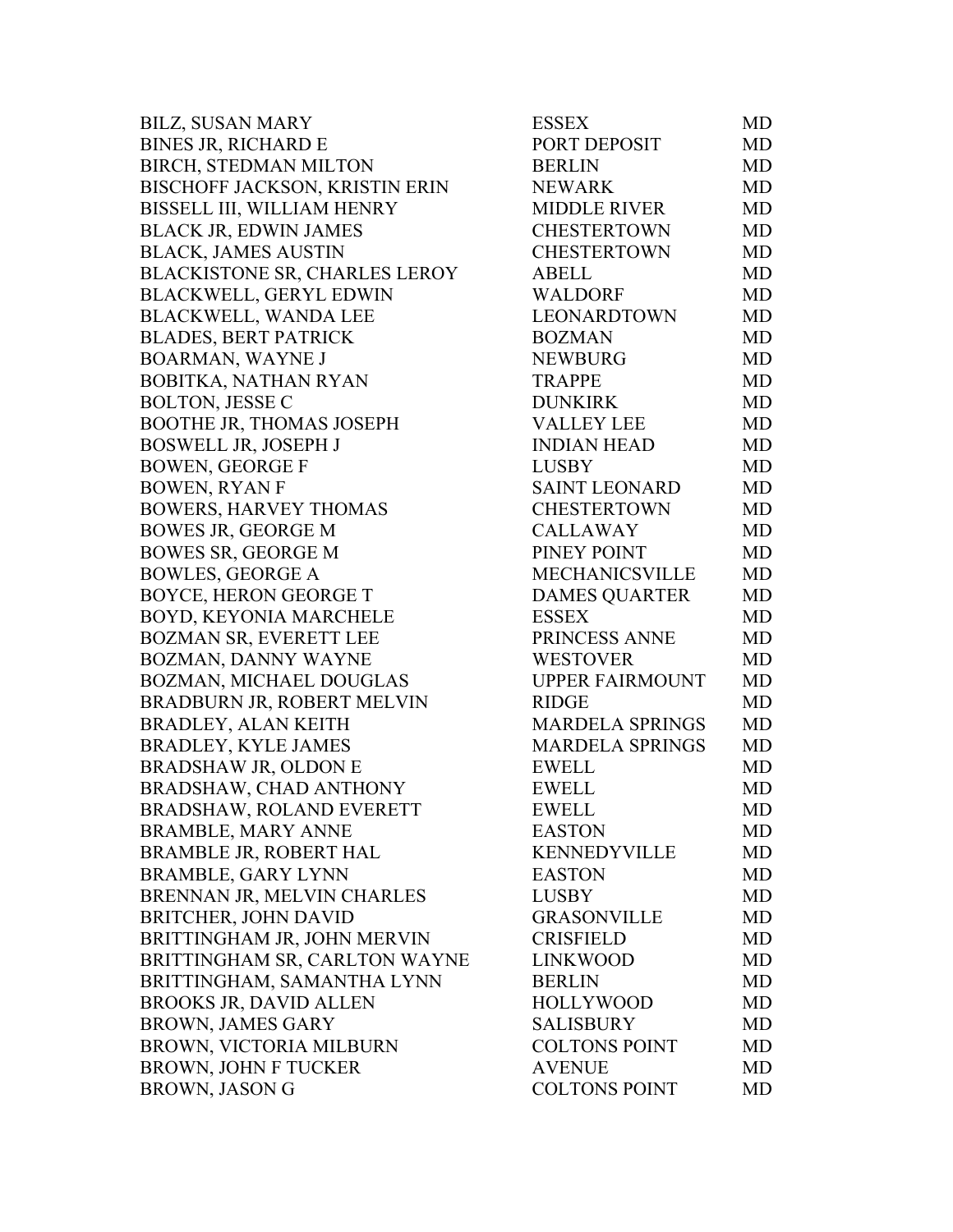| <b>BROWN, DANA MARIE</b>               | <b>SALISBURY</b>       | <b>MD</b> |
|----------------------------------------|------------------------|-----------|
| BROWN SR, ROBERT T                     | <b>COLTONS POINT</b>   | <b>MD</b> |
| <b>BROWN JR, ROBERT T</b>              | <b>CLEMENTS</b>        | MD        |
| <b>BROWN, GREGORY DALE</b>             | <b>TANGIER</b>         | VA        |
| BROWN JR, WILLIAM EDWARD               | <b>TANGIER</b>         | <b>VA</b> |
| BRUNING, DAVID CHRISTOPHER             | <b>SNOW HILL</b>       | <b>MD</b> |
| BRYAN, CHRISTOPHER LEE                 | <b>TRAPPE</b>          | <b>MD</b> |
| BRYANT, VERNON ALVAN                   | PERRYVILLE             | <b>MD</b> |
| <b>BUCEVICIUS, CHRISTOPHER ANTHONY</b> | <b>STEVENSVILLE</b>    | <b>MD</b> |
| <b>BUCK, MATTHEW CHRISTOPHER</b>       | PORT REPUBLIC          | <b>MD</b> |
| <b>BUCKNER, GREGORY CHARLES</b>        | <b>LUSBY</b>           | <b>MD</b> |
| <b>BULLEN, SAMUEL KENNETH</b>          | <b>CHESTER</b>         | <b>MD</b> |
| <b>BURBAGE, TODD EDWARD</b>            | <b>OCEAN CITY</b>      | <b>MD</b> |
| <b>BURKE, DANIEL PATRICK</b>           | <b>EDGEWATER</b>       | <b>MD</b> |
| <b>BURKE, RANDALL FRANKLIN</b>         | <b>CRISFIELD</b>       | <b>MD</b> |
| <b>BURKE, THOMAS DANIEL</b>            | <b>EDGEWATER</b>       | <b>MD</b> |
| <b>BURKINDINE, CHARLES T</b>           | <b>DUNDALK</b>         | <b>MD</b> |
| <b>BURROUGHS, BRUCE EDWARD</b>         | <b>TALL TIMBERS</b>    | MD        |
| <b>BUSICK, KEITH E</b>                 | <b>BALTIMORE</b>       | <b>MD</b> |
| <b>BUSINSKY, ROBERT JOSEPH</b>         | <b>STEVENSVILLE</b>    | <b>MD</b> |
| <b>BUTTION, CHARLES RANDAL</b>         | <b>OCEAN CITY</b>      | <b>MD</b> |
| <b>BYRNE, KEVIN T</b>                  | <b>EDGEWATER</b>       | <b>MD</b> |
| <b>BYRNE, LESLIE STONE</b>             | <b>ANNAPOLIS</b>       | <b>MD</b> |
| CALLAHAN JR, DANIEL PETER              | PERRYVILLE             | <b>MD</b> |
| CALLOWAY, DENISE GREEN                 | <b>MARDELA SPRINGS</b> | <b>MD</b> |
| CALLOWAY, PAUL EDWARD                  | <b>SEAFORD</b>         | DE        |
| CALLOWAY, JEANETTE WILSON              | <b>MARDELA SPRINGS</b> | <b>MD</b> |
| CALLOWAY, DYLAN AUSTIN                 | <b>MARDELA SPRINGS</b> | MD        |
| CALLOWAY JR, WILLIAM THOMAS            | <b>MARDELA SPRINGS</b> | MD        |
| CALLOWAY III, WILLIAM THOMAS           | <b>MARDELA SPRINGS</b> | <b>MD</b> |
| CALLOWAY, EDWARD S                     | <b>MARDELA SPRINGS</b> | MD        |
| CAMERON JR, JOHN R                     | <b>LEONARDTOWN</b>     | MD        |
| CAMPBELL JR, LAWRENCE FRANKLIN         | <b>EASTON</b>          | MD        |
| CAMPBELL, LAWRENCE FRANKLIN            | <b>ST MICHAELS</b>     | MD        |
| CANNAN, TRAVIS LEE                     | <b>ROCK HALL</b>       | MD        |
| CANNULI JR, ANGELO VINCENT             | <b>BERLIN</b>          | MD        |
| CANTLER SR, DAVID GWYNN                | <b>ANNAPOLIS</b>       | <b>MD</b> |
| CANTLER SR, ERIC STANLEY               | <b>ANNAPOLIS</b>       | <b>MD</b> |
| CANTLER, COLLEEN MARIE                 | <b>ANNAPOLIS</b>       | <b>MD</b> |
| CANTLER, WILLIAM R                     | <b>ANNAPOLIS</b>       | <b>MD</b> |
| CANTLER POLLOCK, DIANNA LYNN           | <b>RIDGELY</b>         | <b>MD</b> |
| CAPPS JR, JOHN A                       | <b>BALTIMORE</b>       | <b>MD</b> |
| CARDEN, JEFFREY SCOTT                  | <b>SPARROWS POINT</b>  | <b>MD</b> |
| CARE JR, PAUL N                        | <b>SINKING SPRING</b>  | PA.       |
| CAREY, BRADLEY JAMES                   | <b>CALIFORNIA</b>      | <b>MD</b> |
| CAREY, EDWARD LEE                      | <b>SNOW HILL</b>       | <b>MD</b> |
|                                        |                        |           |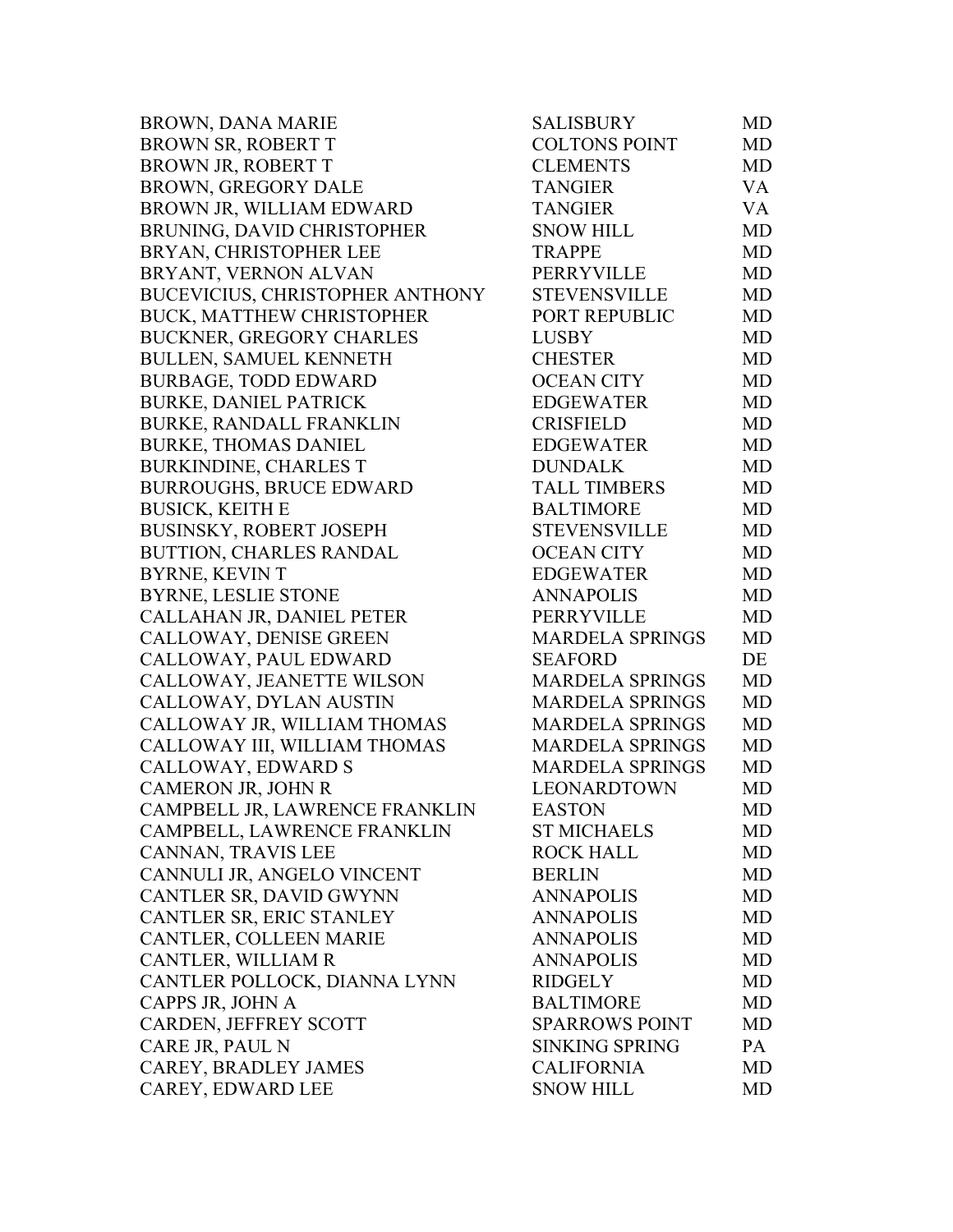CARSON, MARIAN SUE CARSON IV, LEE ROY CARTER JR, WILLIAM ALLEN CARTRIGHT, BARBARA JEAN CARTRIGHT, RAYMOND EDWARD CARVER, ASHLEIGH ANN CASHO JR, ROBERT JOHNSON CASHO, ROBERT JOHNSON CASKEY, JOHN MICHAEL CATLIN SR, WILLIAM CLOYDE CHANCE JR, FLOYD WALLACE CHARNICK, WILLIAM A CHARNOCK, ERIC JASON CHASE JR, HENRY VINCENT CHASE, RYKER ARTHUR CHASSEREAU, MARK ANTHONY CHRISTENSEN, ERIN KATHLEEN CHURCH, JAMES KEVIN CHURCH, HARRY LEE CLARK, WILLIAM SHANE CLARK, REBECCA HOSKINS CLARK, FRANKLIN H CLARK, DANIEL NEIL CLARK JR, WILLIAM ALVIN CLARK JR, CHARLES FRANKLIN CLARK III, CHARLES MARVIN CLARK JR, BOBBY O CLAYTON JR, WILLIAM WELLS CLAYTON, MATTHEW BENJAMIN CLEMENTE, NICHOLAS JAMES COHEE, KRIS MARK COLBUS, JEFFREY HAIMAN COLE, BRUCE WAYNE COLE, KENNETH ALTON COLEMAN, JAMES ROBERT COLEMAN, SANDRA MAY COLLEVECHIO, MARY RIPPONS COLLIER, CHARLES L COLLIER, CHARLES COLLINS II, ROBERT E COLLINS, KATHERINE VIRGINIA COLLYER, DONALD BARTUS COLLYER, JEFFREY SCOTT COLLYER, WILLIAM BARTUS COLWELL, RUSSELL JOHN CONLEY, DONALD HOWARD

| <b>CRISFIELD</b>       | MD        |
|------------------------|-----------|
| <b>CRISFIELD</b>       | <b>MD</b> |
| <b>NANTICOKE</b>       | <b>MD</b> |
| <b>FISHING CREEK</b>   | <b>MD</b> |
| <b>FISHING CREEK</b>   | <b>MD</b> |
| <b>DEALE</b>           | <b>MD</b> |
| <b>OXFORD</b>          | <b>MD</b> |
| <b>CHESAPEAKE CITY</b> | <b>MD</b> |
| <b>HAVRE DE GRACE</b>  | <b>MD</b> |
| <b>UPPER FAIRMOUNT</b> | <b>MD</b> |
| <b>BOZMAN</b>          | <b>MD</b> |
| <b>CRISFIELD</b>       | <b>MD</b> |
| <b>TANGIER</b>         | <b>VA</b> |
| <b>MYERSVILLE</b>      | <b>MD</b> |
| <b>CHESTER</b>         | <b>MD</b> |
| <b>BALTIMORE</b>       | MD        |
| <b>CATONSVILLE</b>     | <b>MD</b> |
| <b>OCEAN CITY</b>      | <b>MD</b> |
| <b>DELMAR</b>          | <b>MD</b> |
| <b>CHESTERTOWN</b>     | <b>MD</b> |
| <b>ROCK HALL</b>       | <b>MD</b> |
| <b>HENDERSON</b>       | <b>MD</b> |
| <b>BEL AIR</b>         | <b>MD</b> |
| <b>CHESTERTOWN</b>     | <b>MD</b> |
| <b>ROCK HALL</b>       | <b>MD</b> |
| <b>CENTREVILLE</b>     | MD        |
| <b>ROCK HALL</b>       | <b>MD</b> |
| <b>TYLERTON</b>        | <b>MD</b> |
| <b>CRISFIELD</b>       | <b>MD</b> |
| <b>OCEAN CITY</b>      | <b>MD</b> |
| <b>DENTON</b>          | <b>MD</b> |
| <b>OWINGS MILLS</b>    | <b>MD</b> |
| <b>EASTON</b>          | MD        |
| <b>EASTON</b>          | MD        |
| <b>ROCK HALL</b>       | <b>MD</b> |
| <b>ROCK HALL</b>       | MD        |
| <b>TRAPPE</b>          | <b>MD</b> |
| <b>CENTREVILLE</b>     | <b>MD</b> |
| <b>STEVENSVILLE</b>    | <b>MD</b> |
| <b>INDIAN HEAD</b>     | <b>MD</b> |
| <b>SHADY SIDE</b>      | MD        |
| <b>ROCK HALL</b>       | MD        |
| <b>ROCK HALL</b>       | <b>MD</b> |
| <b>ROCK HALL</b>       | <b>MD</b> |
| <b>BALTIMORE</b>       | <b>MD</b> |
| <b>QUEEN ANNE</b>      | MD        |
|                        |           |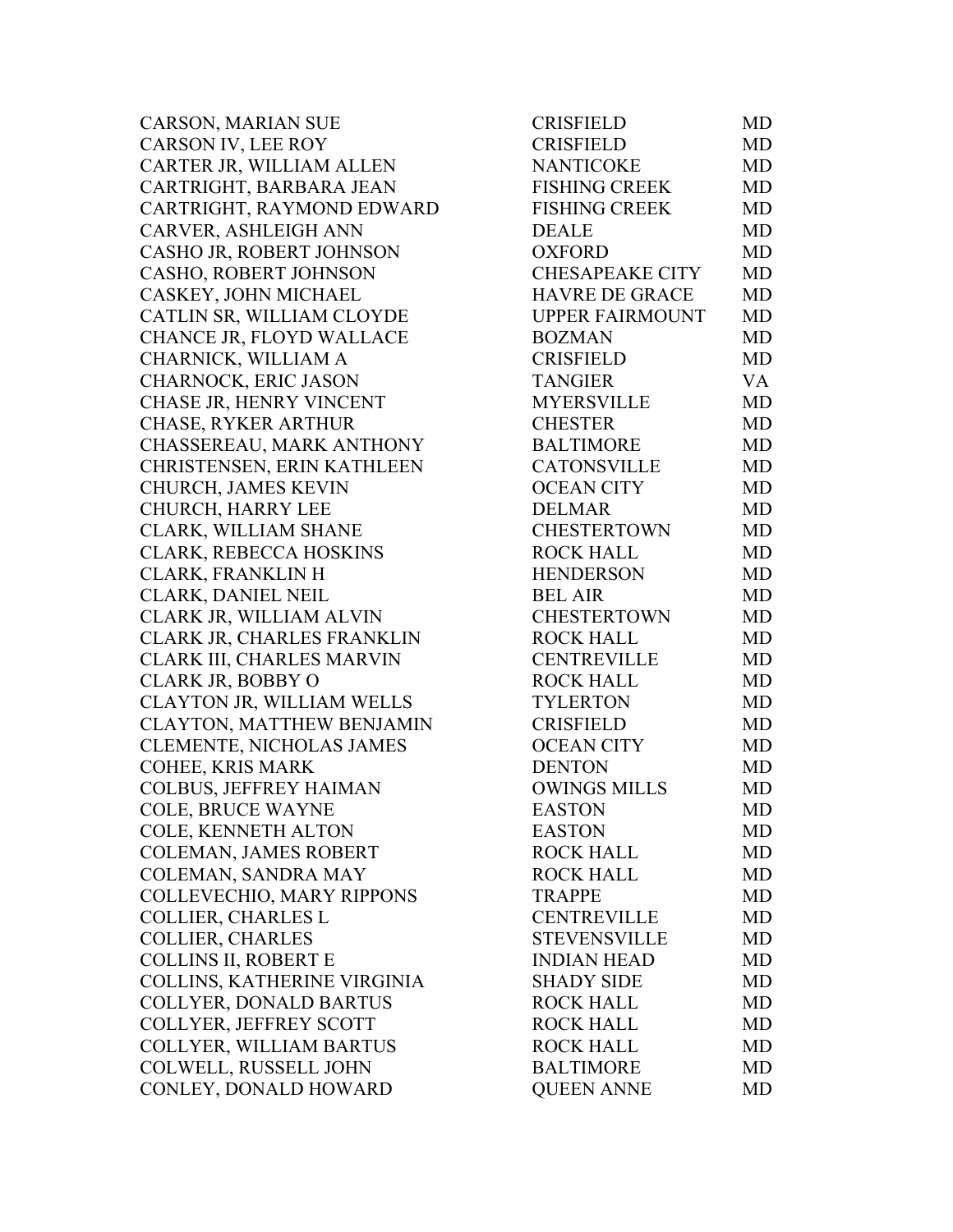CONNOLLY, CURT HOBERT CONNOLLY, MARK ANTHONY COOPER, STUART DALE COOPER, BARNEY STEPHEN COOPER, JOSEPH RONALD COPE, CHRISTOPHER M COPSEY, MILTON F COPSEY, ROGER W CORBIN, RONALD ALAN CORBIN, DAVID BRYAN CORBIN, ELLEN ORINDA CORBIN, GRANT JAMES CORBIN, HARVEY BRUCE CORD, ALICE ELIZABETH CORNELIUS, DOUGLAS H CORREA, JAMES AARON COURSEY, DENY RICHARD COURTNEY, THOMAS LEONARD CRAY, FRANCIS E CROCKETT, DONALD ALLEN CROOK, GINA MARIE CROOK, WILLIAM ROBERT CROOK, NICHOLAS HUNTER CROPPER IV, HUGH CROPPER, DAVID N CROUCH, RYAN OLIVER CROW, HOWARD ROBERT CROWE, DONALD EUGENE CRUSE, JASON LEE CRUTCHFIELD, JOHN LUKE CULLISON, JAMES FRANCIS CULLISON, THOMAS L CUMBERLAND III, IRVING LEE CUMMINGS, JEREMY MARK CURRY, JASON ANTHONY **CUSTER, NICHOLAS REED** CUTLIP JR, RICHARD CLINTON DAEHNKE, CHARLES MICHAEL DAFFIN, DANIEL CLAYTON DALY, MATTHEW CHARLES DALY, PATRICK HARVEY DANIELS, LISA ANN DANIELS, STEPHEN GLEN DANIELS SR, ROBERT LEE DANIELS III, TERRY WAYNE DANIELS, DOC PAUL

| SHERWOOD              | MD        |
|-----------------------|-----------|
| <b>WITTMAN</b>        | <b>MD</b> |
| <b>BISHOPVILLE</b>    | <b>MD</b> |
| <b>WORTON</b>         | <b>MD</b> |
| <b>CLEMENTS</b>       | <b>MD</b> |
| <b>OCEAN CITY</b>     | <b>MD</b> |
| <b>ABELL</b>          | <b>MD</b> |
| MECHANICSVILLE        | <b>MD</b> |
| <b>TYLERTON</b>       | <b>MD</b> |
| <b>DEAL ISLAND</b>    | <b>MD</b> |
| <b>DEAL ISLAND</b>    | <b>MD</b> |
| <b>DEAL ISLAND</b>    | <b>MD</b> |
| <b>TYLERTON</b>       | <b>MD</b> |
| <b>SHADY SIDE</b>     | <b>MD</b> |
| PINEY POINT           | <b>MD</b> |
| TILGHMAN              | <b>MD</b> |
| <b>CENTREVILLE</b>    | <b>MD</b> |
| <b>RIDGE</b>          | <b>MD</b> |
| <b>HUNTINGTOWN</b>    | <b>MD</b> |
| <b>TANGIER</b>        | <b>VA</b> |
| <b>STEVENSVILLE</b>   | <b>MD</b> |
| <b>STEVENSVILLE</b>   | <b>MD</b> |
| <b>STEVENSVILLE</b>   | <b>MD</b> |
| <b>OCEAN CITY</b>     | <b>MD</b> |
| <b>OCEAN CITY</b>     | <b>MD</b> |
| <b>MCDANIEL</b>       | <b>MD</b> |
| <b>TILGHMAN</b>       | MD        |
| <b>CHESTER</b>        | <b>MD</b> |
| <b>GRASONVILLE</b>    | <b>MD</b> |
| <b>ELKTON</b>         | MD        |
| <b>LEXINGTON PARK</b> | MD        |
| <b>RIDGE</b>          | <b>MD</b> |
| <b>WINGATE</b>        | <b>MD</b> |
| <b>TILGHMAN</b>       | MD        |
| PORT DEPOSIT          | MD        |
| PRINCESS ANNE         | <b>MD</b> |
| <b>MARBURY</b>        | <b>MD</b> |
| <b>SALISBURY</b>      | <b>MD</b> |
| <b>SAINT MICHAELS</b> | <b>MD</b> |
| <b>MECHANICSVILLE</b> | <b>MD</b> |
| <b>MECHANICSVILLE</b> | <b>MD</b> |
| <b>WENONA</b>         | <b>MD</b> |
| <b>DEAL ISLAND</b>    | <b>MD</b> |
| <b>CRISFIELD</b>      | <b>MD</b> |
| <b>DEAL ISLAND</b>    | <b>MD</b> |
| <b>DEAL ISLAND</b>    | <b>MD</b> |
|                       |           |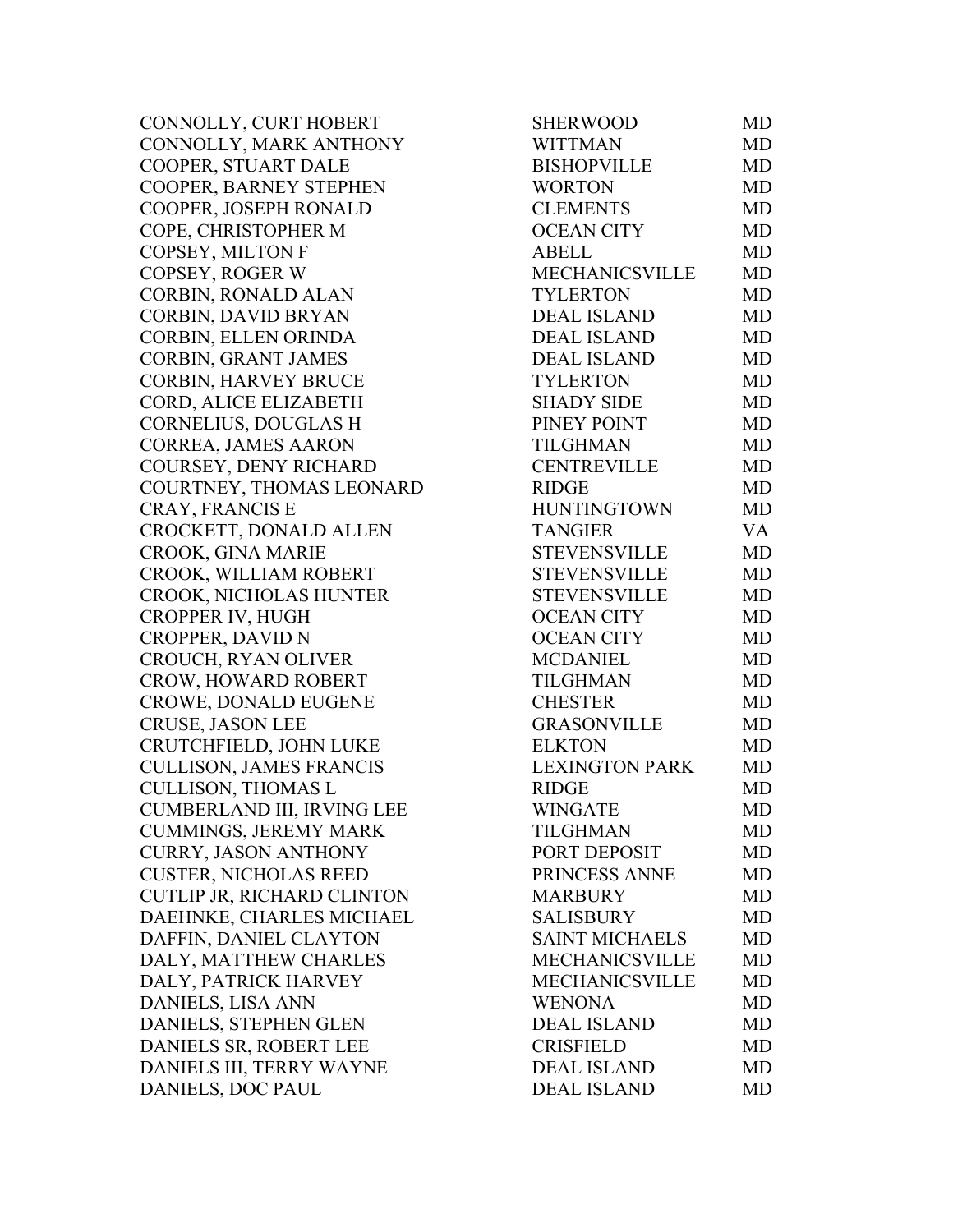DANIELS JR, TERRY WAYNE DARBIE JR, JOHN T DARBY JR, SAMUEL EDWARD DAVIDSON II, DELMAS C DAVIS, JOHN EVERETT DAVIS, CHARLES RALPH DAWSON, DALE ALAN DAWSON, MICHAEL DAVID DEAN, GREGORY W DEAN, JOHN E DEAN, TIMOTHY I DEFORD III, WILLIAM EDWARD DEIGERT II, LEROY FRANK DENNIS, LAURENCE HOWARD DENNY, RODNEY HUGHES DIERKER, RONALD LEROY DIERKER, DANIEL LEROY DILWORTH, BENJAMIN LEE DIMICK SR, ROBERT GEORGE DINNING, ERNEST LAWRENCE DISE, DANIEL W DIXON, RAYMOND A DIXON, THOMAS L DIZE, STEVEN DARRELL DIZE, ROGER LEE DOBSON, TIMOTHY R DODSON II, STEVAN JAY DOETSCH JR, LOUIS J DOLLAR, CHRISTOPHER DORSET DONIECKI, EDWARD JAMES DORRELL, SHIRLEY WINIFRED DRAPER, DAN SCOTT DRESCHER III, CHARLES RICHARD DRURY, TIFFANY ANN DRYDEN, BRADLEY WAYNE DUDZINSKI, CARTER MATTHEW DUNBAR, CHARLES H DUNNOCK III, CARL EMMETT DUTY III, WILLIAM HENRY EAST JR, HENRY THOMAS EATON, ANDREW R ECCLESTON III, JOSEPH OSBORNE ECCLESTON, HAROLD STEPHEN ECKENRODE, JAMES G EDDY II, JAMES DANIEL EDWARDS, DONNA HUBBARD

| <b>WENONA</b>         | MD        |
|-----------------------|-----------|
| <b>BRYANTOWN</b>      | MD        |
| <b>WITTMAN</b>        | MD        |
| <b>CAMBRIDGE</b>      | <b>MD</b> |
| <b>UNION BRIDGE</b>   | <b>MD</b> |
| <b>BERLIN</b>         | <b>MD</b> |
| <b>CORDOVA</b>        | MD        |
| <b>TODDVILLE</b>      | <b>MD</b> |
| <b>LEXINGTON PARK</b> | <b>MD</b> |
| <b>SCOTLAND</b>       | <b>MD</b> |
| <b>RIDGE</b>          | <b>MD</b> |
| <b>ROCK HALL</b>      | MD        |
| <b>CENTREVILLE</b>    | <b>MD</b> |
| <b>NEWARK</b>         | <b>MD</b> |
| <b>CENTREVILLE</b>    | <b>MD</b> |
| <b>ROCK HALL</b>      | <b>MD</b> |
| <b>ROCK HALL</b>      | <b>MD</b> |
| <b>GREENSBORO</b>     | <b>MD</b> |
| <b>MIDDLE RIVER</b>   | <b>MD</b> |
| <b>BEL AIR</b>        | <b>MD</b> |
| <b>TANGIER</b>        | VA        |
| MECHANICSVILLE        | <b>MD</b> |
| <b>LA PLATA</b>       | <b>MD</b> |
| PRINCESS ANNE         | <b>MD</b> |
| <b>WESTOVER</b>       | <b>MD</b> |
| <b>EASTON</b>         | MD        |
| <b>CHESTERTOWN</b>    | <b>MD</b> |
| <b>GRASONVILLE</b>    | <b>MD</b> |
| <b>QUEENSTOWN</b>     | <b>MD</b> |
| <b>WESTMINSTER</b>    | <b>MD</b> |
| <b>TALL TIMBERS</b>   | MD        |
| <b>CROCHERON</b>      | <b>MD</b> |
| <b>CAMBRIDGE</b>      | MD        |
| <b>DUNDALK</b>        | MD        |
| <b>CHANCE</b>         | MD        |
| <b>ELKTON</b>         | MD        |
| <b>DAMERON</b>        | MD        |
| <b>CAMBRIDGE</b>      | MD        |
| <b>GRASONVILLE</b>    | MD        |
| <b>MARION</b>         | MD        |
| PORT TOBACCO          | MD        |
| <b>REISTERSTOWN</b>   | MD        |
| <b>DAMES QUARTER</b>  | <b>MD</b> |
| <b>MC ARTHUR</b>      | OН        |
| <b>WINDSOR MILL</b>   | MD        |
| <b>ROCK HALL</b>      | MD        |
|                       |           |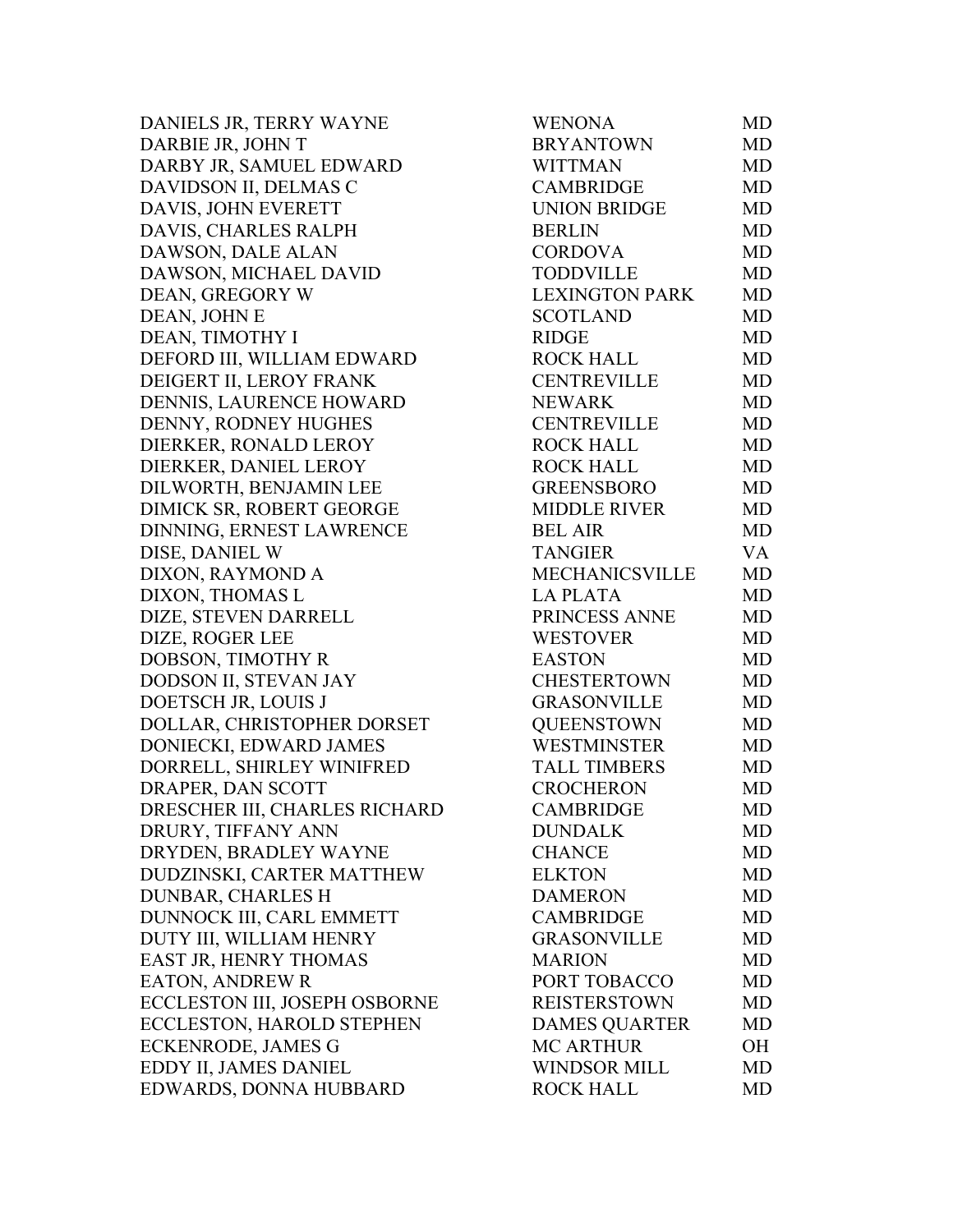EDWARDS, JAMES RONALD EDWARDS, JOHN MATTHEW EDWARDS, CHARLES ALVIN EGERTON, ANDREW BENJAMIN ELBOURN, JOSHUA BURTON ELBURN, MARK SHANE ELBURN, MARK RANDALL ELBURN JR, JAMES HENRY ELDER, MATTHEW B ELGIN III, JAMES EDWARD ELLIOTT, WILLIAM K ELLIOTT, BRADLEY D ELLIOTT, DUANE L ELLIOTT, MATTHEW ALLEN ELLIOTT, PAMELA ANN ELLIOTT, PARKER DAVID ELLIOTT, PHILLIP KEITH ELLIOTT, SARAH ELIZABETH ELZEY JR, WILLIAM OLIN ELZEY, DENNIS JAMES EMMERT, JAMES D ENGLISH, PHILLIP JOSHUA ENTWISTLE JR, JAMES ALFRED ERA, JAMES MICHAEL EUTSLER, JEFFREY SCOTT EUTSLER, TERESA LYNNE EVANS, ELMER WESLEY EVANS, WILLIAM J EVANS, DAVID RYAN EVANS JR, EDWARD A EVANS, CLAYTON HENRY EVANS, EDWARD CRAIG EVERNGAM JR, JOSEPH WRIGHT EWERS JR, CHARLES LAWLER EWING, NOAH H FARRELL, CHERYL A FATH, TIMOTHY FAUNCE, GEORGE K FELTS, JOHN THOMAS FENHAGEN, RAYMOND L FERNANDEZ, ALFRED LUDOVICO FERSTERMANN III, LEROY LAWRENCE FERSTERMANN, DENNIS R FISHER JR, MELVIN ROBERT FISHER, GEORGE MATTHEW FISHER, JERRY LEE

| <b>CENTREVILLE</b>     | MD        |
|------------------------|-----------|
| <b>MARDELA SPRINGS</b> | <b>MD</b> |
| <b>ROCK HALL</b>       | MD        |
| <b>STEVENSVILLE</b>    | <b>MD</b> |
| <b>CHESTERTOWN</b>     | <b>MD</b> |
| <b>ROCK HALL</b>       | <b>MD</b> |
| <b>ROCK HALL</b>       | MD        |
| <b>SUDLERSVILLE</b>    | <b>MD</b> |
| <b>LUSBY</b>           | MD        |
| <b>CHESTERTOWN</b>     | <b>MD</b> |
| <b>CAMBRIDGE</b>       | <b>MD</b> |
| <b>EAST NEW MARKET</b> | MD        |
| <b>EAST NEW MARKET</b> | <b>MD</b> |
| <b>EAST NEW MARKET</b> | <b>MD</b> |
| <b>EAST NEW MARKET</b> | <b>MD</b> |
| <b>HAVRE DE GRACE</b>  | <b>MD</b> |
| <b>CAMBRIDGE</b>       | MD        |
| <b>HURLOCK</b>         | <b>MD</b> |
| <b>CHURCH CREEK</b>    | <b>MD</b> |
| <b>CAMBRIDGE</b>       | <b>MD</b> |
| <b>SHADY SIDE</b>      | <b>MD</b> |
| <b>QUEEN ANNE</b>      | MD        |
| <b>BERLIN</b>          | MD        |
| <b>EAST NEW MARKET</b> | MD        |
| WHALEYVILLE            | <b>MD</b> |
| WHALEYVILLE            | <b>MD</b> |
| <b>EWELL</b>           | <b>MD</b> |
| <b>EWELL</b>           | <b>MD</b> |
| <b>VALLEY LEE</b>      | MD        |
| <b>EWELL</b>           | <b>MD</b> |
| <b>SALISBURY</b>       | <b>MD</b> |
| <b>SALISBURY</b>       | <b>MD</b> |
| <b>EASTON</b>          | MD        |
| <b>CHURCHVILLE</b>     | MD        |
| <b>EASTON</b>          | <b>MD</b> |
| <b>BRANDYWINE</b>      | MD        |
| <b>EDGEWATER</b>       | <b>MD</b> |
| <b>ABELL</b>           | <b>MD</b> |
| <b>SALISBURY</b>       | <b>MD</b> |
| <b>RIDGE</b>           | <b>MD</b> |
| <b>BISHOPVILLE</b>     | <b>MD</b> |
| <b>WOODBINE</b>        | <b>MD</b> |
| <b>BALTIMORE</b>       | <b>MD</b> |
| POCOMOKE CITY          | <b>MD</b> |
| <b>EASTON</b>          | MD        |
| <b>BOZMAN</b>          | MD        |
|                        |           |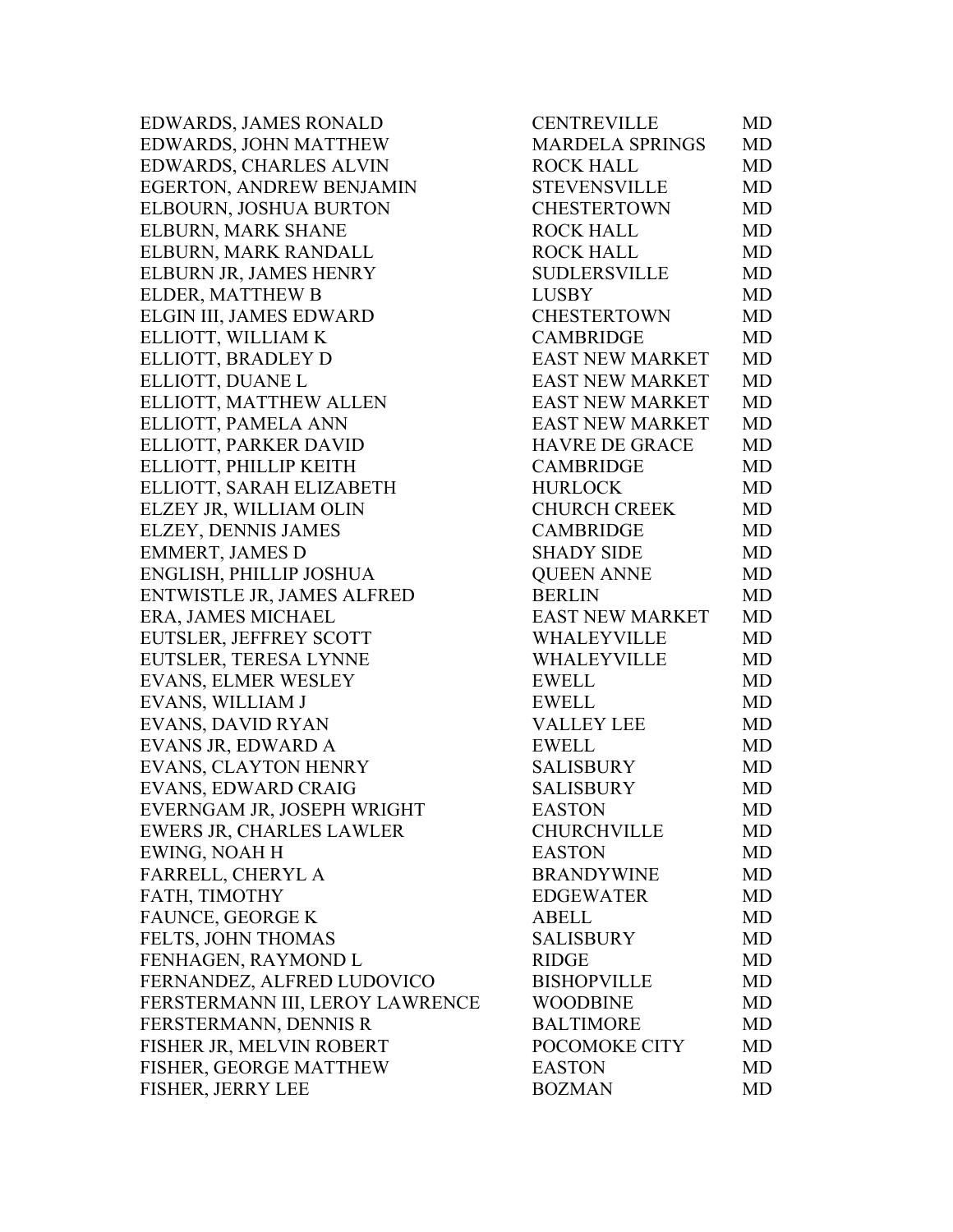FITZHUGH, JOSEPH RICHARD FLETCHER, LEONARD PAUL FLETCHER, ROBERT MOORE FLETCHER, THOMAS WAYNE FLOWERS, DUSTY LEE FLOWERS JR, MARCUS L FLUHARTY, RICHARD NICHOLAS FOEHRKOLB, RUSSELL LOUIS FOLTZ, JAMES H FOOKS, EDWARD ALFRED FOOTE, KENNETH J FORD, CHRISTOPHER RYAN FORD, DANIEL LOUIS FORD, GORDON L FORD, SHIRLEY MAE FORD JR, THOMAS LEROY FORD JR, NEVITTE WILLIS FORD JR, JAMES E FORD, MARTIN GEORGE FORD V, GEORGE WILSON FORTIER, DAVID S FORTIER, JAMES ERIC FOSTER, JOHN LEWIS FOXWELL, CHAD JAMISON FRANKLIN, REID NATHANIEL FREEMAN, WILLIAM LACY FREY, JUSTIN MICHAEL FREY, MICHAEL TODD FUCHSLUGER, MARK ANTHONY GAINER, CHRISTOPHER ROBERT GAINES IV, JAMES ANTHONY GALLAGHER JR, HAROLD RICHARD GALLOWAY, JOHN C GARNER, DANIEL WOODBURN GASKILL III, RAY E GASKILL, JAMES MARCUS GAY III, LAWRENCE THOMAS GAY, JEDEDIAH LEVI GEARS JR, ROBERT EDWARD GEBAUER, JAMES ERIC GEIPE, JOSEPH P GERVAIS, JOSHUA THOMAS GESSFORD, HARRY LESLIE GIBSON, REBECCA BROWN GILMER, ROBERT WAYNE GILMER, DEBORAH DORRELL

| <b>CRAPO</b>          | MD        |
|-----------------------|-----------|
| <b>CHESTERTOWN</b>    | <b>MD</b> |
| <b>CHESTERTOWN</b>    | MD        |
| <b>CHESTERTOWN</b>    | <b>MD</b> |
| <b>FISHING CREEK</b>  | <b>MD</b> |
| <b>FISHING CREEK</b>  | <b>MD</b> |
| <b>TILGHMAN</b>       | MD        |
| <b>MIDDLE RIVER</b>   | <b>MD</b> |
| <b>FT HOWARD</b>      | <b>MD</b> |
| <b>GRASONVILLE</b>    | <b>MD</b> |
| <b>BALTIMORE</b>      | <b>MD</b> |
| <b>GAMBRILLS</b>      | MD        |
| <b>WARWICK</b>        | <b>MD</b> |
| <b>MARION STATION</b> | MD        |
| <b>CENTREVILLE</b>    | <b>MD</b> |
| <b>DEAL ISLAND</b>    | <b>MD</b> |
| <b>ROCK HALL</b>      | MD        |
| <b>EASTON</b>         | <b>MD</b> |
| <b>QUEEN ANNE</b>     | <b>MD</b> |
| <b>EDGEWATER</b>      | <b>MD</b> |
| <b>BALTIMORE</b>      | <b>MD</b> |
| SPARKS                | MD        |
| <b>TRAPPE</b>         | MD        |
| <b>CAMBRIDGE</b>      | <b>MD</b> |
| <b>NEWBURG</b>        | <b>MD</b> |
| <b>CHESTERTOWN</b>    | <b>MD</b> |
| <b>EARLEVILLE</b>     | <b>MD</b> |
| <b>CECILTON</b>       | <b>MD</b> |
| <b>MIDDLE RIVER</b>   | MD        |
| <b>WALDORF</b>        | <b>MD</b> |
| <b>MECHANICSVILLE</b> | <b>MD</b> |
| <b>TRACYS LANDING</b> | <b>MD</b> |
| TILGHMAN              | MD        |
| <b>HUNTINGTOWN</b>    | MD        |
| <b>VALLEY LEE</b>     | <b>MD</b> |
| <b>HOBUCKEN</b>       | NC        |
| <b>EASTON</b>         | <b>MD</b> |
| <b>CORDOVA</b>        | <b>MD</b> |
| <b>WORTON</b>         | MD        |
| <b>LOTHIAN</b>        | <b>MD</b> |
| <b>GLYNDON</b>        | <b>MD</b> |
| <b>TANGIER</b>        | VA        |
| <b>EDGEWATER</b>      | <b>MD</b> |
| <b>COLTONS POINT</b>  | MD        |
| <b>STEVENSVILLE</b>   | <b>MD</b> |
| <b>STEVENSVILLE</b>   | MD        |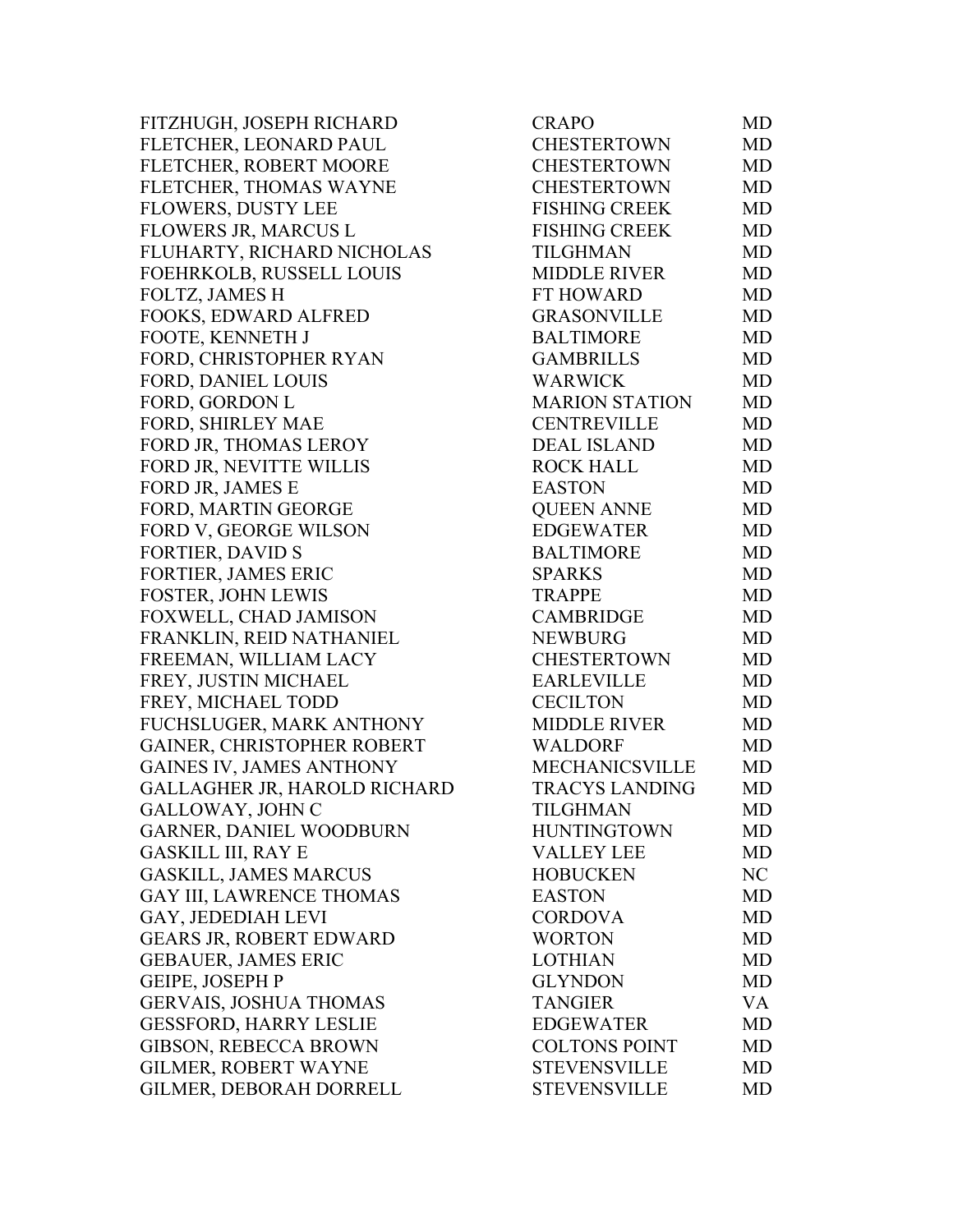GLOVER JR, JAMES DONALD GLYNN, MARY IMLER GLYNN JR, JAMES JOSEPH GODDARD JR, ROBERT L GOLD, DAVID MARSHALL GOLDSMITH, JOSEPH RAYGENE GOLL JR, ROBERT KARL GOLT, MADALYN GOOTEE JR, ROBERT LARRY GORDY, JAY DEE GOSLIN, RAYMOND CHARLES GOTSIS, MICHAEL S GOVER, ROBERT WAYNE GOWE, LONNIE JAMES GOWE, RONALD RANDOLPH GRAFTON, JUDY LYNN GRAHAM JR, RONALD HERBERT GREENHAWK, MICHAEL DONOVAN GREGORY, BRANDON S GRIEBEL JR, RICHARD DANIEL GRINDER, ALFRED BARNEY GROOM, WILLIAM J GROSS, CLARENCE ANDREW GRUSSING, GEORGE EDGAR GUIDO III, ARTHUR JOHN GUKANOVICH, JOSEPH LEE GUKANOVICH, TERRI CARRIGAN GWIN JR, EARL RAY HADDAWAY JR, GEORGE OWEN HAFER, DUSTIN JOHN HAGGERTY, CORY LOGAN HAGGERTY, GERRY WENDELL HAGGERTY, JOEL RYAN HAGNER, DAVID BRIAN HAGUE, PHILIP HUNTER HAHN, THERESA LYNN HAHN, EILEEN OLIVE HAHN, JAMES EDWARD HAILE III, LEROY YELLOTT HAILE, KAYLA MARIE HAINES, DONALD HOWARD BERLIN MD HALEY, RANDY EDWARD HALL, ALLISON LARRIMORE HALL, BRYAN LEE HALL, DEREK LEE HAMBLETON, DEVIN BROOKS

| RIDGELY               | MD        |
|-----------------------|-----------|
| <b>CHESTER</b>        | MD        |
| <b>CHESTER</b>        | MD        |
| <b>VALLEYLEE</b>      | <b>MD</b> |
| <b>CHESTERTOWN</b>    | <b>MD</b> |
| <b>BRANDYWINE</b>     | <b>MD</b> |
| <b>HAVRE DE GRACE</b> | MD        |
| <b>ESSEX</b>          | <b>MD</b> |
| <b>FISHING CREEK</b>  | <b>MD</b> |
| <b>EDEN</b>           | MD        |
| <b>EASTON</b>         | <b>MD</b> |
| <b>SAINT LEONARD</b>  | <b>MD</b> |
| <b>CHESTERTOWN</b>    | MD        |
| <b>WITTMAN</b>        | <b>MD</b> |
| <b>TILGHMAN</b>       | <b>MD</b> |
| <b>HURLOCK</b>        | <b>MD</b> |
| <b>INDIAN HEAD</b>    | <b>MD</b> |
| <b>OXFORD</b>         | <b>MD</b> |
| <b>COLUMBIA</b>       | <b>MD</b> |
| <b>STEVENSVILLE</b>   | <b>MD</b> |
| <b>MARBURY</b>        | <b>MD</b> |
| <b>SHADY SIDE</b>     | <b>MD</b> |
| <b>WORTON</b>         | <b>MD</b> |
| <b>ROCK HALL</b>      | <b>MD</b> |
| <b>BEL AIR</b>        | <b>MD</b> |
| <b>ARNOLD</b>         | <b>MD</b> |
| <b>ARNOLD</b>         | MD        |
| <b>BERLIN</b>         | <b>MD</b> |
| <b>BOZMAN</b>         | <b>MD</b> |
| <b>GLEN BURNIE</b>    | <b>MD</b> |
| KENNEDYVILLE          | <b>MD</b> |
| <b>WORTON</b>         | <b>MD</b> |
| <b>RIDGELY</b>        | MD        |
| <b>BERLIN</b>         | <b>MD</b> |
| <b>CHESTERTOWN</b>    | <b>MD</b> |
| <b>RHODESDALE</b>     | <b>MD</b> |
| <b>CENTREVILLE</b>    | <b>MD</b> |
| <b>RHODESDALE</b>     | <b>MD</b> |
| <b>TOWSON</b>         | <b>MD</b> |
| <b>TOWSON</b>         | <b>MD</b> |
| <b>BERLIN</b>         | <b>MD</b> |
| <b>NANJEMOY</b>       | <b>MD</b> |
| <b>ROCK HALL</b>      | <b>MD</b> |
| <b>CHURCH CREEK</b>   | <b>MD</b> |
| <b>CAMBRIDGE</b>      | <b>MD</b> |
| <b>BOZMAN</b>         | <b>MD</b> |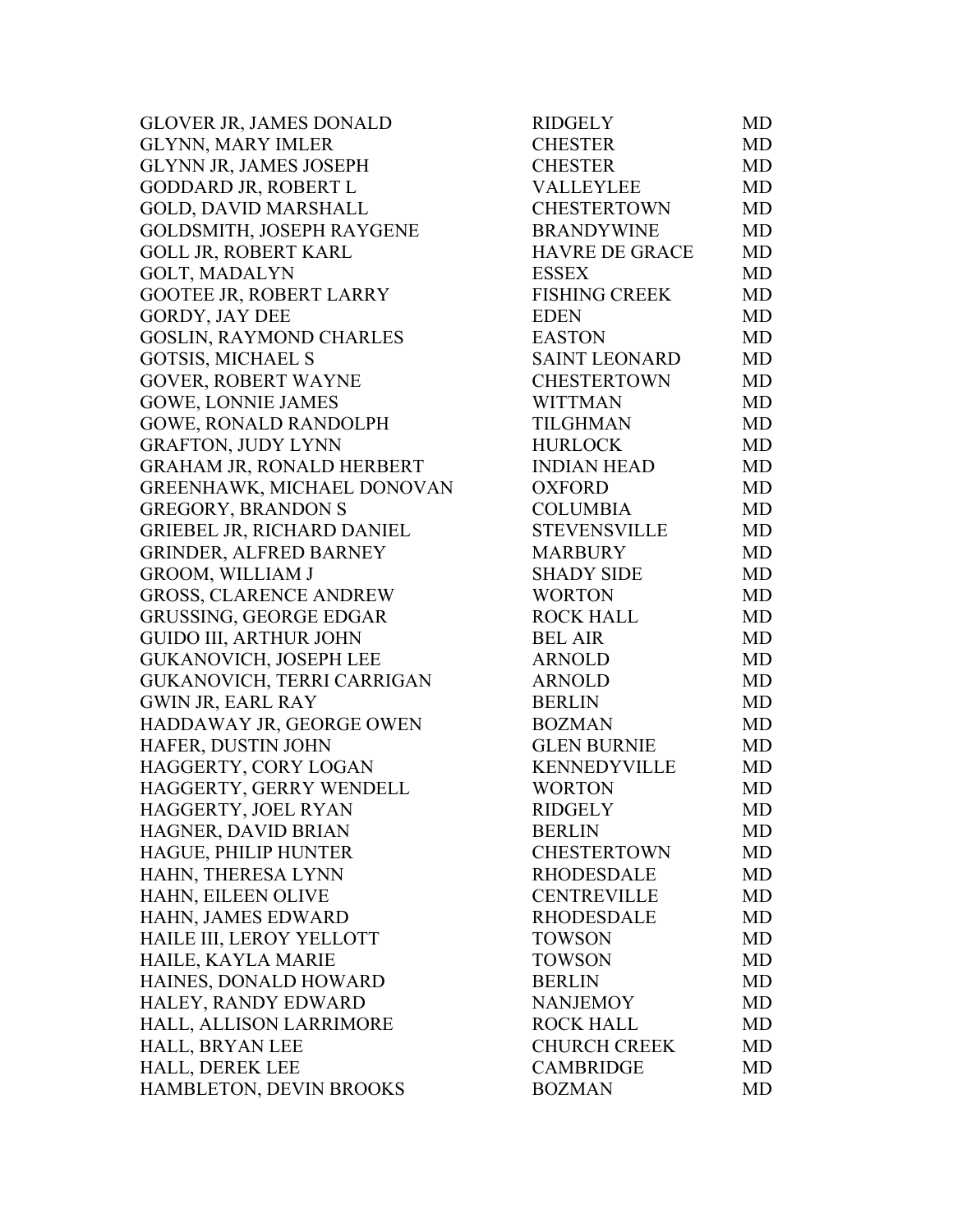| HAMBLETON, WARREN TODD        | <b>BOZMAN</b>         | MD        |
|-------------------------------|-----------------------|-----------|
| HAMBLETON IV, PHILEMON THOMAS | <b>BOZMAN</b>         | MD        |
| HAMBLETON, DAVID ANDREW       | <b>BOZMAN</b>         | MD        |
| HAMILTON, MICHAEL MILTON      | <b>SPRING HILL</b>    | FL        |
| <b>HAMILTON, ROY J</b>        | <b>DEALE</b>          | MD        |
| HAMMER JR, BERNARD ALAN       | <b>KENNEDYVILLE</b>   | MD        |
| HAMMOND, WALTER VANSANT       | <b>PASADENA</b>       | MD        |
| HAMPTON, PARKER TALCOTT       | WELCOME               | MD        |
| HAMPTON, ROBERT KENLEY        | <b>CENTREVILLE</b>    | MD        |
| HARBESON, GILBERT RADFORD     | <b>ESSEX</b>          | MD        |
| HARDIN III, LUTHER MOORE      | <b>BALTIMORE</b>      | MD        |
| HARDING, HAZEL LOUISE         | <b>VIENNA</b>         | MD        |
| HARE, JOSEPH ANDY             | <b>SPARROWS POINT</b> | <b>MD</b> |
| HARE, BENDRICK PATRICK        | <b>DUNDALK</b>        | MD        |
| HARRIS, JAMES MICHAEL         | <b>NORTH BEACH</b>    | MD        |
| HARRIS, WADE GIBSON           | <b>CENTREVILLE</b>    | MD        |
| HARRISON IV, LEVIN F          | <b>SAINT MICHAELS</b> | MD        |
| HARRISON, CHARLES ROBERT      | LUTHERVILLE TIM       | MD        |
| HARRISON, DONALD CLARK        | <b>HURLOCK</b>        | MD        |
| HARTGE JR, JOSEPH EMILE       | <b>GALESVILLE</b>     | MD        |
| HARTZELL, SCOTT ROBERT        | <b>EASTON</b>         | MD        |
| HARVEY, JONATHAN STEWART      | <b>GIRDLETREE</b>     | MD        |
| HASKELL, WILLIAM Z            | <b>DUNKIRK</b>        | MD        |
| HAYDEN JR, JOSEPH CARROLL     | <b>FISHING CREEK</b>  | MD        |
| HAYDEN, BROOKE FOXWELL        | <b>FISHING CREEK</b>  | MD        |
| HAYDEN, GARY D                | <b>CRAPO</b>          | <b>MD</b> |
| HAYDEN, JAMES DANA            | <b>WINGATE</b>        | MD        |
| HAYDEN, JOEL WILLIAM          | <b>FISHING CREEK</b>  | MD        |
| HAYDEN, JOHN F                | <b>TODDVILLE</b>      | MD        |
| HAYDEN, JOSEPH CARROLL        | <b>FISHING CREEK</b>  | <b>MD</b> |
| HAYWARD, DEBORAH PRITCHETT    | <b>BISHOPS HEAD</b>   | MD        |
| HAZEN, GEORGE SHIPHERD        | <b>ANNAPOLIS</b>      | MD        |
| HAZEN, JOSHUA JOHN            | <b>ANNAPOLIS</b>      | MD        |
| HEARNE, ALEXANDER MATTHEW     | <b>VIENNA</b>         | MD        |
| HEATH SR, EDWIN LUTHER        | <b>CRISFIELD</b>      | <b>MD</b> |
| HEINSOHN, LEE EDWARD          | <b>CORDOVA</b>        | MD        |
| HEISE, WILLIAM DAVID          | <b>ESSEX</b>          | MD        |
| HEMILRIGHT JR, FRANCIS DUON   | KITTY HAWK            | NC        |
| HENDERSON, STEVEN D           | <b>GREENBELT</b>      | MD        |
| HENDERSON, JACOB ADAM         | <b>DEALE</b>          | <b>MD</b> |
| HENDERSON, JEFFREY B          | <b>SHADY SIDE</b>     | MD        |
| HERNANDEZ, ADILBERTO LOVATON  | <b>CRISFIELD</b>      | MD        |
| HERRON JR, THOMAS HOWARD      | <b>ELKTON</b>         | MD        |
| HIBLER, JAMES RICHARD         | <b>SPARROWS POINT</b> | MD        |
| HICKS, BENJAMIN BLAKE         | <b>ROCK HALL</b>      | MD        |
| HICKS, WESLEY JAMES           | <b>CHASE</b>          | MD        |
|                               |                       |           |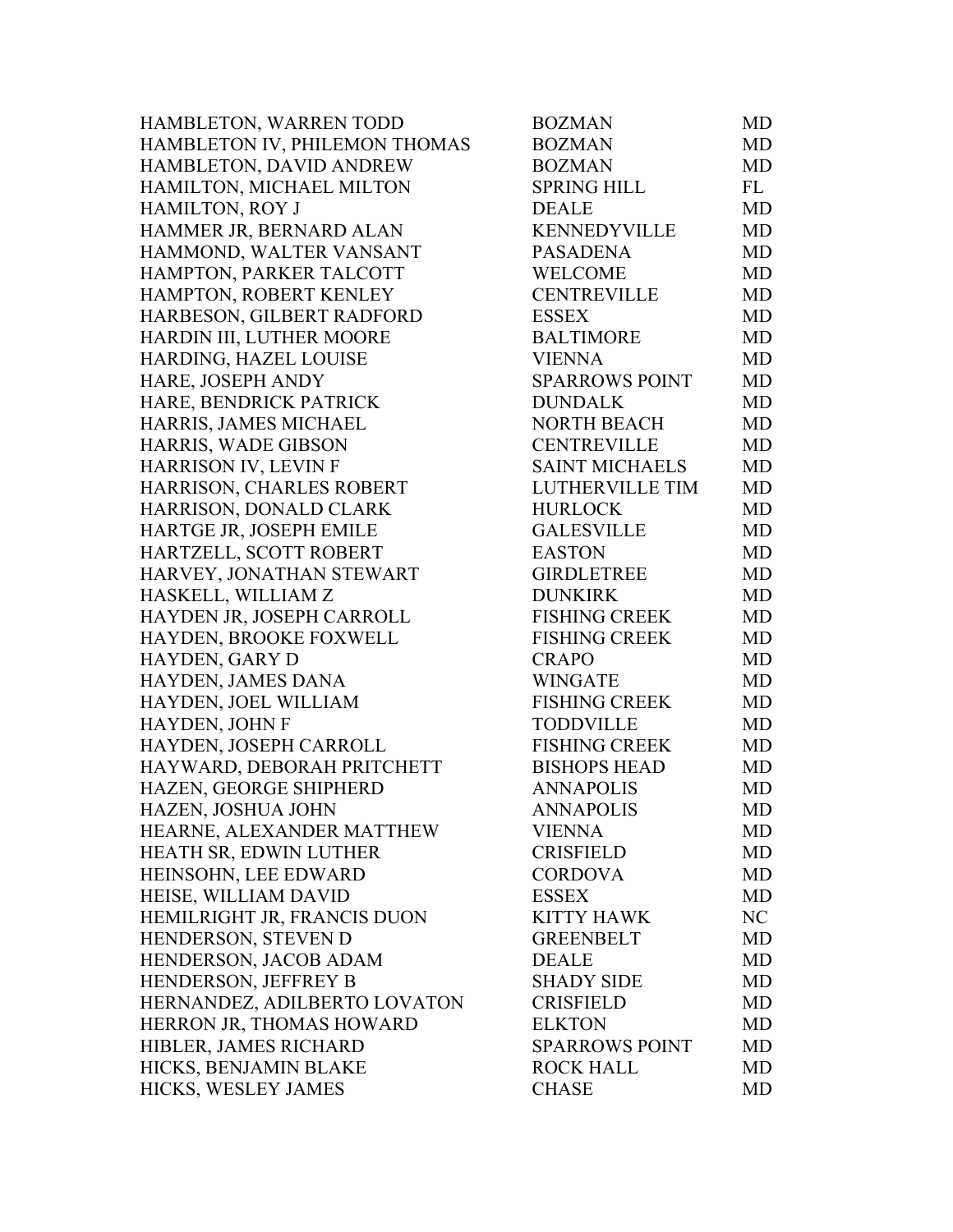HIGGINS, MEGAN LYNNE HIGGINS JR, RICHARD DODSON HIGGINS, ADAM HUNTER HIGGINS, GLENN COOPER HILL II, MARK ALAN HILL, CHRISTOPHER J HISS, JASON FORBES HOBBS JR, WALTER CLEVELAND HOFFMAN JR, ALBERT WAYNE HOFFMANN, JASON KEVIN HOLLAND JR, PAUL FRANCIS HOLLAND, JOSHUA THOMAS HOLLAND, PHILIP P HOLLINS, PARIS L HOOS SR, MARK RICHARD HORNER, JOHN ROBERT HORNER III, SAMUEL THOMAS HORNER IV, LOUDY BENJAMIN HORNER JR, PHILIP D HORNER SR, PHILIP DAVID HORNER, BRIAN CHARLES HORNER, CHARLES JAMES HORNER, JASON ERIC HORNEY, CODY DALE HORSEMAN, JAMES ALEXANDER HORSEMAN, JOHN BENJAMIN HORSEMAN, MARY LORRAINE HORSEMAN, BENJAMIN ALEXANDER HOUSE, ZACHARY ARTHUR HOWARD, JACK R HOWES III, ROBERT MONROE HUBBARD, SHERI ROBINSON HUBBARD, KENNETH THOMAS HUDSON, ROBERT JAY HUFF, DONALD L HUGHES, SCOTT JOSEPH HUGHES, WALTER HUGHES, MITCHELL WILLIAM HUGHES, BEVERLY MADDOX HUGHES, ALYSSA KOEHLER HUGHES JR, WILLIAM MCCELLEND HUGHES JR, HOWARD CARLTON HUGHES JR, ERNEST T HUGHES JR, ALFRED THEODORE HUHN, PATRICK RONALD HUNTER JR, TIMOTHY ALLEN

| CAMBRIDGE              | MD        |
|------------------------|-----------|
| <b>NEAVITT</b>         | <b>MD</b> |
| <b>SAINT MICHAELS</b>  | <b>MD</b> |
| <b>SAINT MICHAELS</b>  | <b>MD</b> |
| <b>BERLIN</b>          | <b>MD</b> |
| <b>LEONARDTOWN</b>     | <b>MD</b> |
| <b>LUSBY</b>           | <b>MD</b> |
| <b>VALLEY LEE</b>      | <b>MD</b> |
| <b>WENONA</b>          | <b>MD</b> |
| <b>LUSBY</b>           | <b>MD</b> |
| <b>SALISBURY</b>       | <b>MD</b> |
| PRINCESS ANNE          | <b>MD</b> |
| <b>DEAL ISLAND</b>     | <b>MD</b> |
| <b>ST LEONARD</b>      | <b>MD</b> |
| <b>OCEAN CITY</b>      | <b>MD</b> |
| <b>WENONA</b>          | <b>MD</b> |
| <b>CRISFIELD</b>       | <b>MD</b> |
| PRINCESS ANNE          | <b>MD</b> |
| <b>WENONA</b>          | <b>MD</b> |
| <b>DEAL ISLAND</b>     | <b>MD</b> |
| <b>DEAL ISLAND</b>     | <b>MD</b> |
| <b>WENONA</b>          | MD        |
| <b>DEAL ISLAND</b>     | <b>MD</b> |
| <b>CENTREVILLE</b>     | <b>MD</b> |
| <b>MADISON</b>         | <b>MD</b> |
| <b>MADISON</b>         | <b>MD</b> |
| <b>MADISON</b>         | <b>MD</b> |
| <b>MADISON</b>         | <b>MD</b> |
| <b>CHURCH HILL</b>     | <b>MD</b> |
| <b>MARION STATION</b>  | <b>MD</b> |
| <b>SHADY SIDE</b>      | <b>MD</b> |
| <b>HURLOCK</b>         | MD        |
| RHODESDALE             | <b>MD</b> |
| <b>OCEAN PINES</b>     | <b>MD</b> |
| <b>LA PLATA</b>        | <b>MD</b> |
| <b>EAST NEW MARKET</b> | MD        |
| PORT DEPOSIT           | <b>MD</b> |
| <b>TRAPPE</b>          | <b>MD</b> |
| <b>MARION STATION</b>  | <b>MD</b> |
| <b>LINKWOOD</b>        | <b>MD</b> |
| <b>EASTON</b>          | <b>MD</b> |
| <b>MADISON</b>         | <b>MD</b> |
| <b>MARION STATION</b>  | <b>MD</b> |
| <b>HURLOCK</b>         | <b>MD</b> |
| <b>BERLIN</b>          | <b>MD</b> |
| <b>CENTREVILLE</b>     | MD        |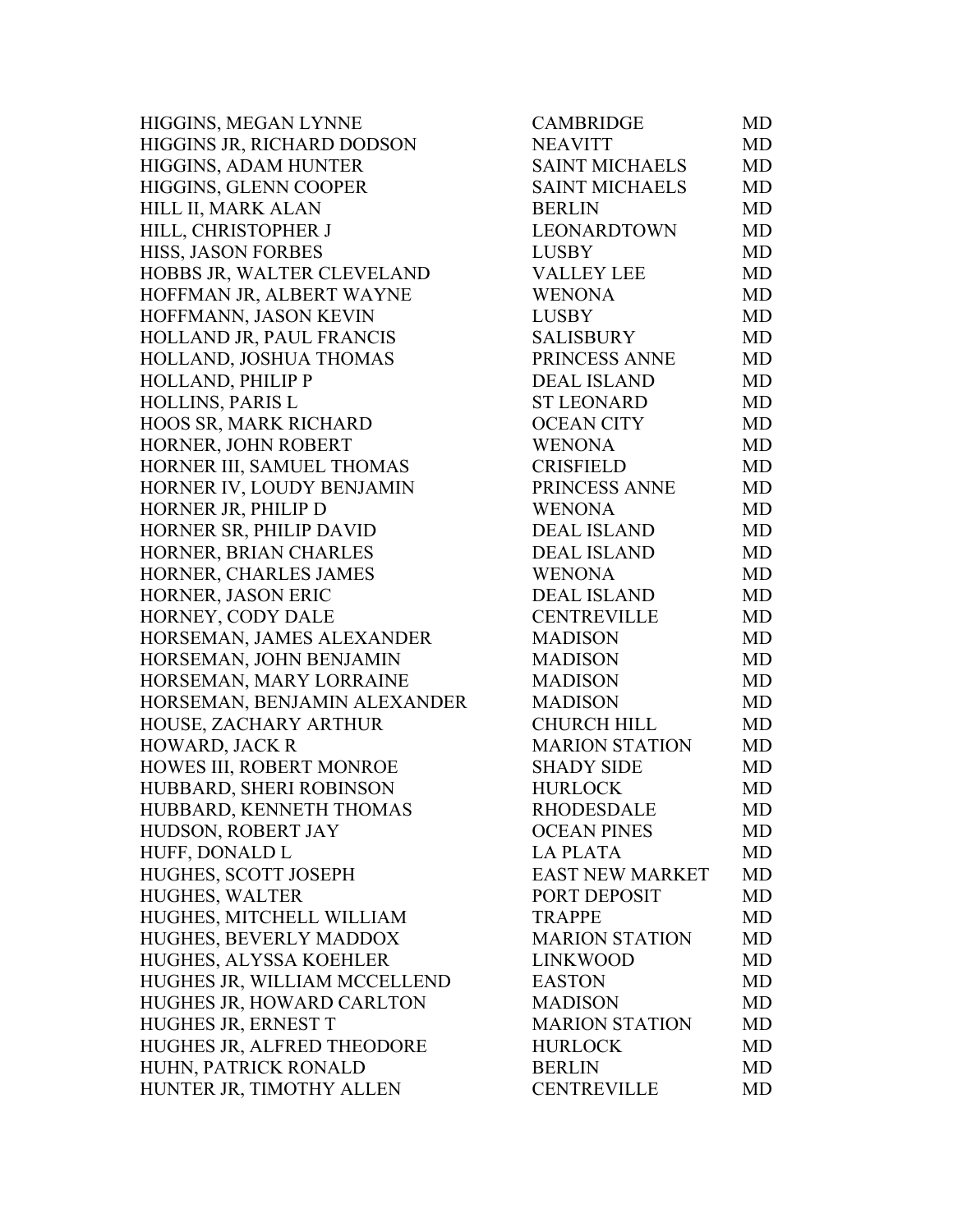| HURLEY JR, ROBERT LEONARD         | <b>CAMBRIDGE</b>       | MD.       |
|-----------------------------------|------------------------|-----------|
| HURLEY SR, ROBERT L               | <b>CAMBRIDGE</b>       | MD        |
| HURLEY, DOLAN LEE                 | <b>CAMBRIDGE</b>       | MD.       |
| <b>HURLEY, JUSTIN MILLS</b>       | <b>CAMBRIDGE</b>       | MD.       |
| <b>INGLEDUE SR, ROBERT NEWTON</b> | <b>ROCK HALL</b>       | <b>MD</b> |
| <b>INSLEY, EDDIE BENSON</b>       | <b>EAST NEW MARKET</b> | MD.       |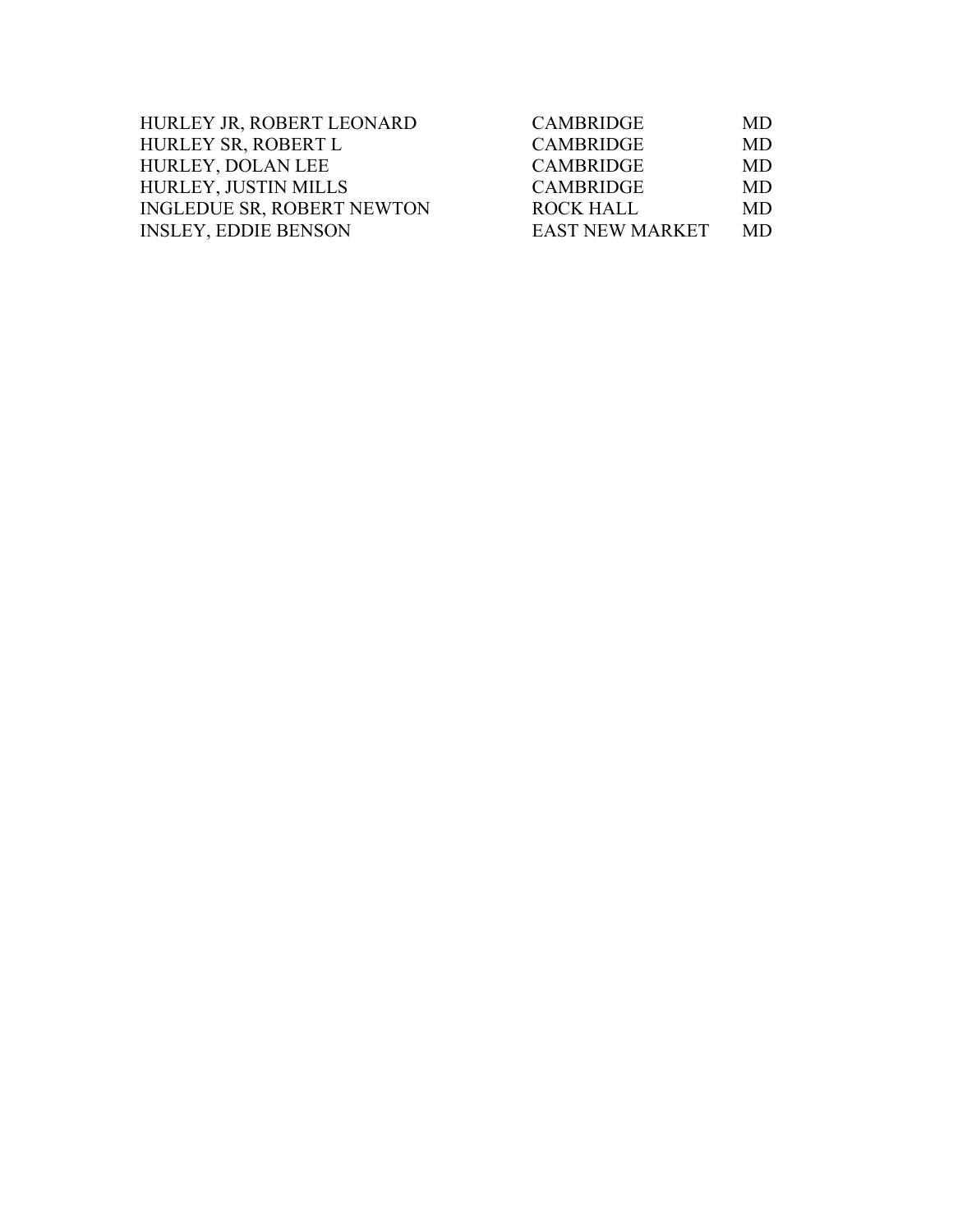**As of September 14, 2020 at 10:00 AM**, the Department of Natural Resources Fisheries Service has not received the following **August finfish** harvest reports from the following commercial fishermen. These reports were due to the Department on **September 10th**. If your name appears on this list and you have already submitted your August finfish harvest reports, please contact the Department at 1-800- 893-2722 to ensure that your harvest reports have been received. If your name appears on these lists and you have not submitted your reports, please do so no later than September 30, 2020. If you continue to submit late reports for future months, it may result in your fishing license being suspended.

## **Missing Finfish Reports for August 2020**

| <b>INSLEY, SAMMY J</b>        | <b>CRISFIELD</b>       | MD        |
|-------------------------------|------------------------|-----------|
| <b>INSLEY SR, DAL WEBSTER</b> | <b>CRAPO</b>           | <b>MD</b> |
| JACOBS II, JAMES ROBERT       | <b>TAYLORS ISLAND</b>  | <b>MD</b> |
| JACQUETTE, GERALD LEWIN       | <b>ROCK HALL</b>       | <b>MD</b> |
| JAMAR JR, ROBERT DAVIS        | <b>BETTERTON</b>       | <b>MD</b> |
| <b>JAMES II, GLENN</b>        | <b>EDGEWATER</b>       | <b>MD</b> |
| JANDA JR, JEROME WILLIAM      | <b>TILGHMAN</b>        | <b>MD</b> |
| JANDA, CYNTHIA HADDAWAY       | <b>MCDANIEL</b>        | MD        |
| <b>JANDA, RONDA CRICHTON</b>  | <b>TILGHMAN</b>        | <b>MD</b> |
| JARUSEK, PHILIP ANDREW        | <b>WESTOVER</b>        | <b>MD</b> |
| <b>JARVIS, WILLIAM ANDREW</b> | <b>DEALE</b>           | <b>MD</b> |
| <b>JAYNE, LINDA DOYLE</b>     | <b>WORTON</b>          | MD        |
| JEFFRIES JR, KENNETH DONALD   | <b>SEVERNA PARK</b>    | <b>MD</b> |
| JENKINS, RICHARD ALLEN        | <b>CALLAWAY</b>        | <b>MD</b> |
| JENKINS, SHANE MARTIN         | <b>SEVERNA PARK</b>    | <b>MD</b> |
| <b>JEWELL, PHILIP STEVEN</b>  | <b>QUEENSTOWN</b>      | <b>MD</b> |
| JOBES, CHARLES KEITH          | <b>HAVRE DE GRACE</b>  | <b>MD</b> |
| <b>JOHNS, RAYMOND BASIL</b>   | <b>MARION</b>          | <b>MD</b> |
| JOHNS SR, CURTIS ROBERT       | <b>MARION</b>          | <b>MD</b> |
| JOHNSON, DONALD EDWARD        | <b>HARWOOD</b>         | <b>MD</b> |
| JOINER, SAMUEL DOUGLAS        | <b>CHESTERTOWN</b>     | <b>MD</b> |
| <b>JOINER, JAMIE MARIE</b>    | <b>CHESTERTOWN</b>     | <b>MD</b> |
| JOINER, MICHAEL ADAM          | <b>CHESTERTOWN</b>     | <b>MD</b> |
| JOINER, ROBERT WALTER         | <b>CHESTERTOWN</b>     | <b>MD</b> |
| JONES, JOHN P                 | <b>EAST NEW MARKET</b> | <b>MD</b> |
| <b>JONES, KIMBERLY ANN</b>    | <b>WITTMAN</b>         | <b>MD</b> |
| <b>JONES, PAMELA RUARK</b>    | <b>FISHING CREEK</b>   | <b>MD</b> |
| JONES, PHILLIP LELAND         | <b>FISHING CREEK</b>   | <b>MD</b> |
| <b>JONES, RODNEY WILLIAM</b>  | <b>WITTMAN</b>         | <b>MD</b> |
| <b>JONES, VICTOR L</b>        | <b>FEDERALSBURG</b>    | <b>MD</b> |
| <b>JONES, JOHN MARSHALL</b>   | PRINCESS ANNE          | <b>MD</b> |
|                               |                        |           |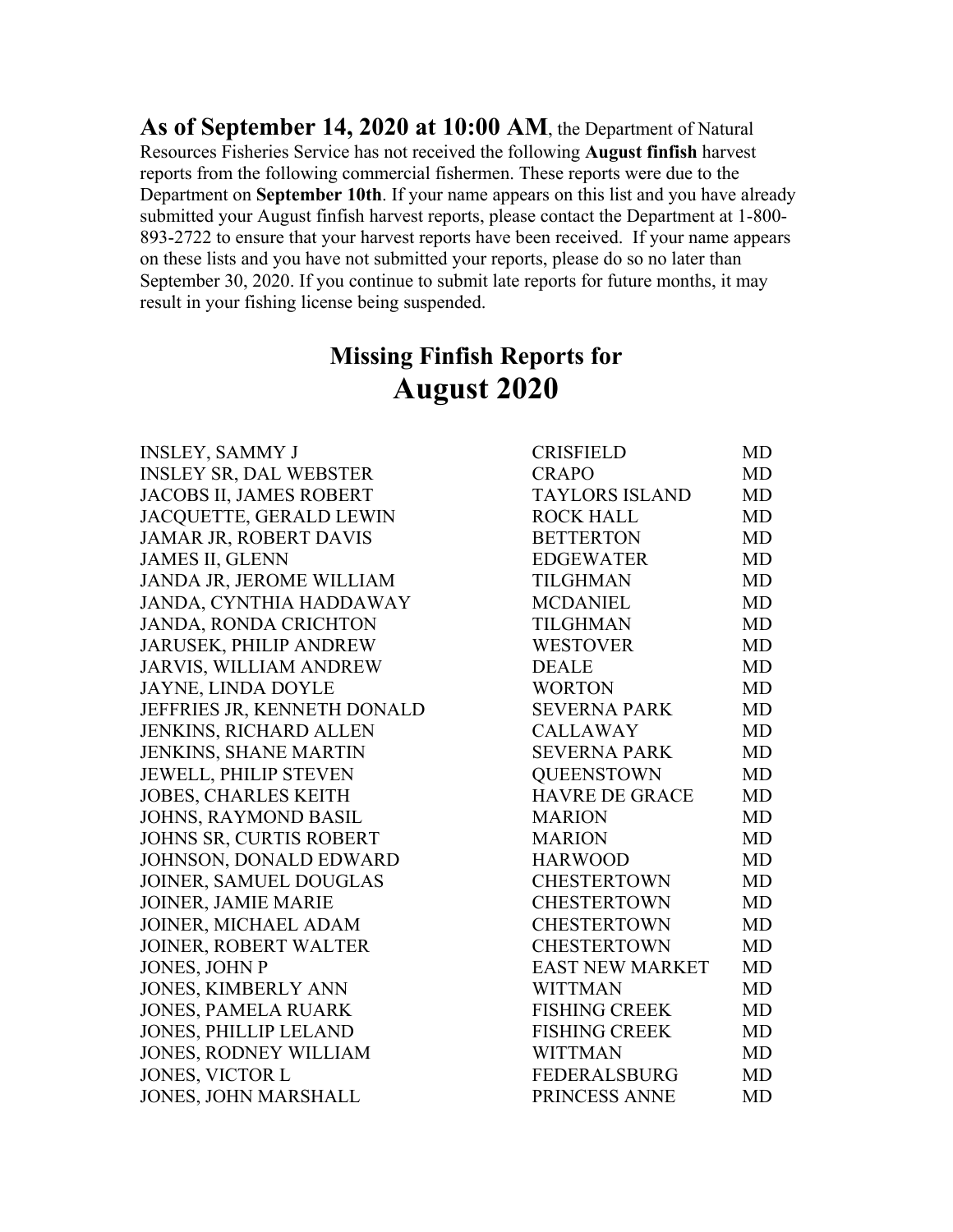JONES, STEVEN ROY JONES, JACOB BRADFORD JONES, GEORGE ROBERT JONES, DANIEL MATTHEW JONES, CYNTHIA ROBBINS JONES, BRIAN SCOTT JONES JR, DAVID CARROLL JONES III, JAMES ELMER JONES, JAMES RICHARD JONES HARDY, COTY LYNN JORDAN, KEITH MICHAEL JUMP JR, ROBERT HERBERT JUMP, HALL BARTON JUSTICE, LESTER DAVID KADJESKI, BRIAN D KAEUFER, MARTIN STEVEN KAHL, STEVEN MICHAEL KARDASH, FRANK J KARNS, GREGORY JAMES KAYHOE, CHRISTOPHER MATTHEW KEEHN, BRIAN K KEHRING JR, VERNON JEROME KELLAM, JUDY LYNN KELLAM III, PAUL HARRIS KELLER JR, JAMES WILEY KELLY III, JAMES E KEMP JR, GREGORY P KEMP SR, GREGORY PERRY KEMP, MICHAEL NELSON KEMP, ROBERT JACK KENDALL JR, THOMAS HUBBARD KENDALL, ARTHUR ELMER KENNEDY JR, JAMES MICHAEL KENNEDY SR, JOSEPH ALBERT KETTERING, SCOTT AARON KIERNAN, TRISTAN FOXGATE KILINSKI, MYER ALEXANDER KILINSKI, FRANCIS W KILINSKI, JAMES W KIM, DAVID KIM, EUN HEE KIM, YOUNG HA KIMMEY, BRIAN KEITH KING JR, ROBERT WILSON KING, JOHNNY M KIRBY JR, ALBERT HARTON

| WITTMAN                | <b>MD</b> |
|------------------------|-----------|
| <b>CHESTER</b>         | MD        |
| <b>BERLIN</b>          | MD        |
| <b>CAMBRIDGE</b>       | <b>MD</b> |
| <b>EAST NEW MARKET</b> | <b>MD</b> |
| <b>FISHING CREEK</b>   | <b>MD</b> |
| <b>WITTMAN</b>         | <b>MD</b> |
| <b>GRASONVILLE</b>     | <b>MD</b> |
| <b>CHESTER</b>         | <b>MD</b> |
| <b>CAMBRIDGE</b>       | <b>MD</b> |
| <b>QUEENSTOWN</b>      | <b>MD</b> |
| <b>NEAVITT</b>         | <b>MD</b> |
| <b>CORDOVA</b>         | <b>MD</b> |
| <b>BISHOPVILLE</b>     | <b>MD</b> |
| <b>CHURCHTON</b>       | <b>MD</b> |
| <b>BERLIN</b>          | <b>MD</b> |
| <b>BALTIMORE</b>       | <b>MD</b> |
| <b>ESSEX</b>           | <b>MD</b> |
| <b>CHESTERTOWN</b>     | <b>MD</b> |
| <b>CHESTER</b>         | <b>MD</b> |
| <b>HUNTINGTOWN</b>     | <b>MD</b> |
| <b>BALTIMORE</b>       | MD        |
| <b>RIDGE</b>           | MD        |
| <b>RIDGE</b>           | <b>MD</b> |
| <b>ANNAPOLIS</b>       | <b>MD</b> |
| <b>BERLIN</b>          | <b>MD</b> |
| <b>EASTON</b>          | <b>MD</b> |
| <b>MCDANIEL</b>        | <b>MD</b> |
| <b>SHERWOOD</b>        | <b>MD</b> |
| <b>EDEN</b>            | <b>MD</b> |
| <b>ROCK HALL</b>       | MD        |
| <b>ROCK HALL</b>       | <b>MD</b> |
| <b>TILGHMAN</b>        | MD        |
| <b>EARLEVILLE</b>      | MD        |
| <b>CORDOVA</b>         | <b>MD</b> |
| <b>CENTREVILLE</b>     | MD        |
| <b>NEWBURG</b>         | <b>MD</b> |
| <b>NEWBURG</b>         | <b>MD</b> |
| <b>COBB ISLAND</b>     | MD        |
| <b>SECRETARY</b>       | <b>MD</b> |
| PINEY POINT            | MD        |
| PINEY POINT            | <b>MD</b> |
| <b>HURLOCK</b>         | MD        |
| <b>TANGIER</b>         | VA        |
| <b>DEAL ISLAND</b>     | <b>MD</b> |
| <b>RIDGELY</b>         | MD        |
|                        |           |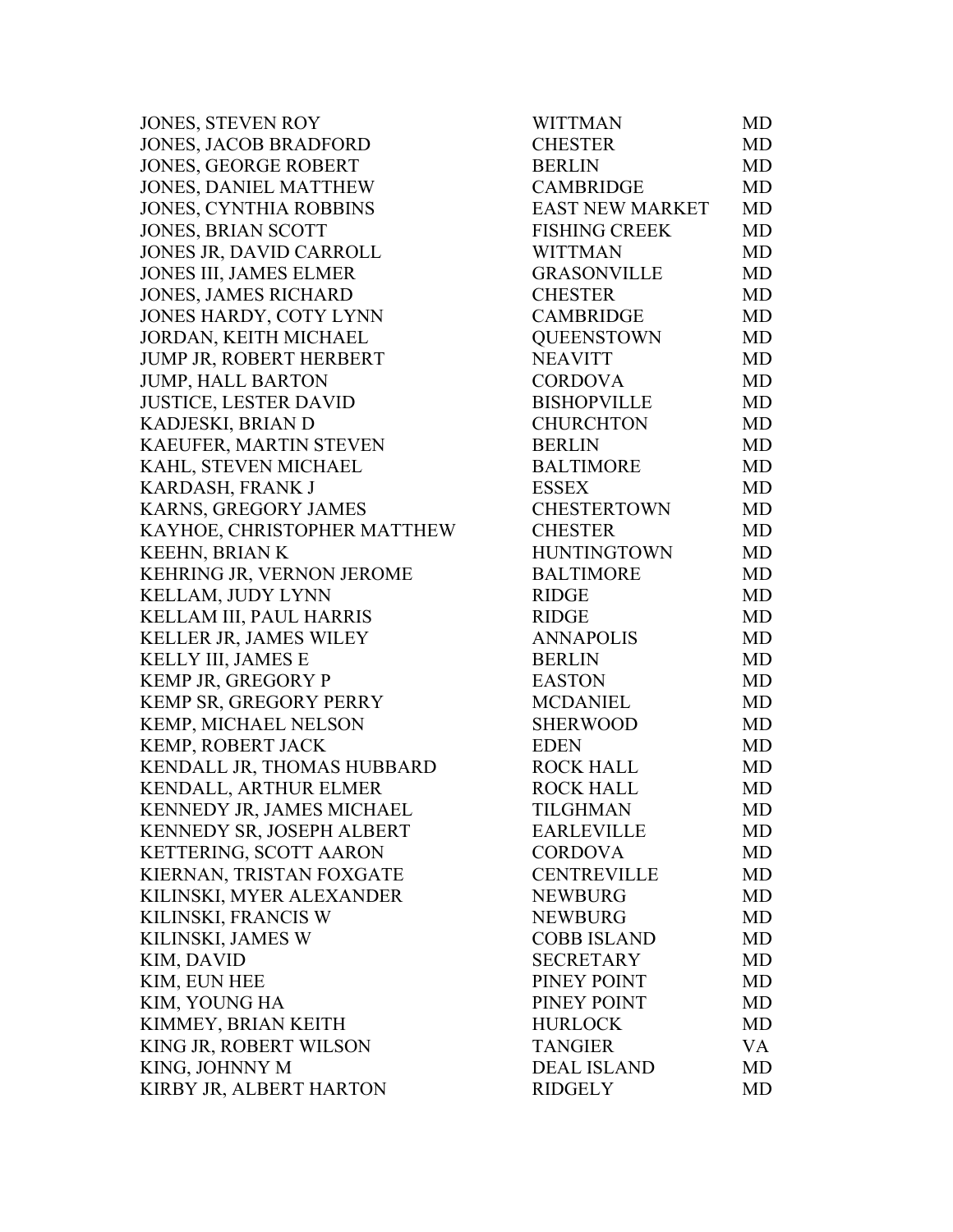KIRBY, NICKOLAS JAMES KIRLIN, JOHN PATRICK KNOX, CHRISTOPHER SHANE KOEHRSEN, PAUL EDWARD KOLLER, LUKE JACOB KOLUCH, BARRY JOSEPH KRAMER, DAVID THOMAS KRAMER, DILLAN DAVID KRAUCH, JASON ALEXANDER KRAUS, MICHAEL JAMES KRAUS, BARRY SCOTT KUBERT, JOSEPH WILLIAM KUBERT, RICKY GUSTAV KUCZINSKI III, ANDREW M LABER, JOSEPH REINHOLD LABER, RONALD CHARLES LABO, MONTE ROBIN LACEY, MICHAEL L LACOVEY, KACIE LYNN LAGANA, THOMAS EDWARD LAGANA, JOSEPH EDWARD LAGANA, JACOB ALAN LAGANA, THOMAS MICHAEL LAIRD, CHARLES WALTER LAIRD, DAVID L LAIRD, FREDDIE SCOT LAIRD, WIILIAM BRENT LAMB, KEVIN MICHAEL LAMBERTSON JR, JERRY DON LANDON, EDWARD FRANKLIN LANG, ERNEST GEORGE LANGLEY, PHILLIP COLE LANGLEY JR, PHILBERT LEON LAPERCH II, RICHARD CHRISTOPHER LAROQUE, GENE ROBERT LARRIMORE, RICHARD GABLE LATHAM, MATTHEW THOMAS LAWSON JR, JAMES ALFORD LAYMAN, ALLEN ROLF LEAGER, JAMES SEAFORD LECOMPTE, MATTHEW ADAM LEDNUM JR, JOHN WENDELL LEDNUM, MICHAEL ALAN LEDNUM, THOMAS WILLIAM LEE JR, THEODORE W LEE, SUZANNE DENISE

| CHESTERTOWN           | MD        |
|-----------------------|-----------|
| <b>CHEVY CHASE</b>    | <b>MD</b> |
| <b>VIENNA</b>         | <b>MD</b> |
| <b>BERLIN</b>         | <b>MD</b> |
| <b>LUSBY</b>          | <b>MD</b> |
| <b>FORT HOWARD</b>    | <b>MD</b> |
| <b>STEVENSVILLE</b>   | <b>MD</b> |
| <b>STEVENSVILLE</b>   | <b>MD</b> |
| <b>PASADENA</b>       | <b>MD</b> |
| <b>ESSEX</b>          | <b>MD</b> |
| <b>KINGSVILLE</b>     | <b>MD</b> |
| <b>CENTREVILLE</b>    | MD        |
| <b>CAMBRIDGE</b>      | <b>MD</b> |
| <b>SEVERN</b>         | <b>MD</b> |
| <b>HURLOCK</b>        | <b>MD</b> |
| <b>HURLOCK</b>        | <b>MD</b> |
| <b>CRISFIELD</b>      | <b>MD</b> |
| <b>UPPER MARLBORO</b> | <b>MD</b> |
| <b>DEALE</b>          | <b>MD</b> |
| <b>CRAPO</b>          | <b>MD</b> |
| <b>CRAPO</b>          | <b>MD</b> |
| <b>CRAPO</b>          | <b>MD</b> |
| <b>WINGATE</b>        | <b>MD</b> |
| <b>CRISFIELD</b>      | <b>MD</b> |
| <b>EWELL</b>          | <b>MD</b> |
| <b>TANGIER</b>        | <b>VA</b> |
| <b>TANGIER</b>        | <b>VA</b> |
| <b>ANNAPOLIS</b>      | <b>MD</b> |
| <b>GIRDLETREE</b>     | <b>MD</b> |
| <b>EWELL</b>          | <b>MD</b> |
| <b>DEAL ISLAND</b>    | <b>MD</b> |
| <b>DAMERON</b>        | <b>MD</b> |
| <b>DAMERON</b>        | <b>MD</b> |
| <b>CAMBRIDGE</b>      | MD        |
| <b>DENTON</b>         | <b>MD</b> |
| <b>STEVENSVILLE</b>   | <b>MD</b> |
| <b>STEVENSVILLE</b>   | <b>MD</b> |
| <b>BOWIE</b>          | <b>MD</b> |
| <b>ROYAL OAK</b>      | <b>MD</b> |
| <b>ROCK HALL</b>      | <b>MD</b> |
| <b>HURLOCK</b>        | <b>MD</b> |
| <b>TILGHMAN</b>       | <b>MD</b> |
| <b>TILGHMAN</b>       | <b>MD</b> |
| <b>TILGHMAN</b>       | <b>MD</b> |
| <b>CHESTER</b>        | <b>MD</b> |
| <b>CENTREVILLE</b>    | MD        |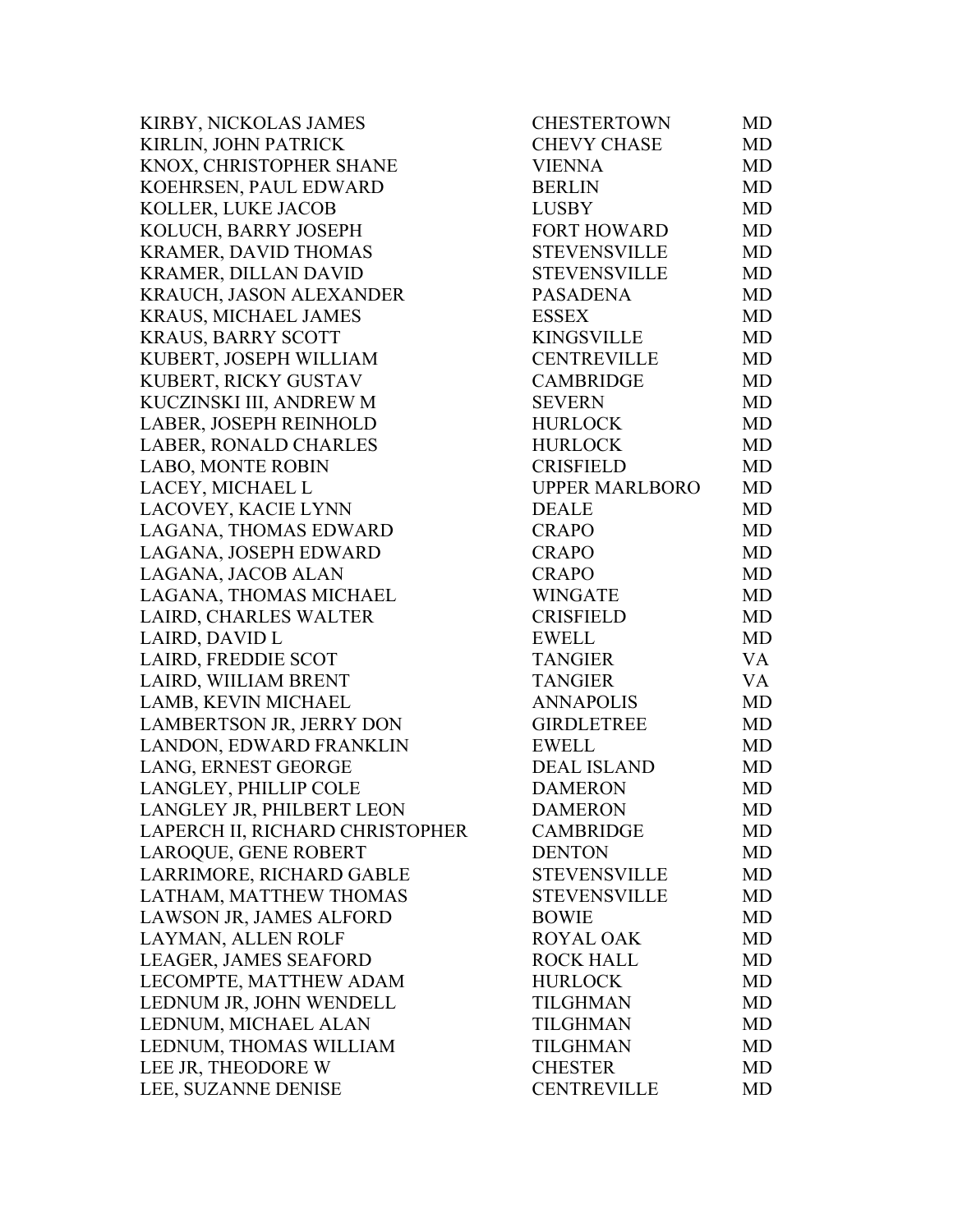| LEGG JR, WELDON B              | <b>CHESTER</b>         | MD        |
|--------------------------------|------------------------|-----------|
| LEGG, ERIC CLARKE              | <b>ROCK HALL</b>       | <b>MD</b> |
| LEONARD JR, JOSEPH JEREMIAH    | <b>SAINT MICHAELS</b>  | <b>MD</b> |
| LEVA, KAREN JOANNE             | <b>STEVENSVILLE</b>    | MD        |
| LEWANDOWSKI III, JOSEPH F      | <b>BALTIMORE</b>       | <b>MD</b> |
| LEWIS, BURL CORNELL            | <b>CAMBRIDGE</b>       | <b>MD</b> |
| LEWIS, CHRISTOPHER SHANNON     | <b>GREENSBORO</b>      | <b>MD</b> |
| LEWIS, CODY HOWARD             | <b>EAST NEW MARKET</b> | <b>MD</b> |
| LEWIS, DENISE PHELAN           | <b>CAMBRIDGE</b>       | <b>MD</b> |
| LEWIS, FRED HOWARD             | <b>EAST NEW MARKET</b> | <b>MD</b> |
| LEWIS, JASON CHRISTOPHER       | <b>MARDELA SPRINGS</b> | <b>MD</b> |
| LEWIS, JULIE CANNON            | <b>EAST NEW MARKET</b> | <b>MD</b> |
| LINDERBORN JR, CHARLES RENNART | <b>PASADENA</b>        | <b>MD</b> |
| LINDERBORN, VALERIE JANE       | <b>PASADENA</b>        | <b>MD</b> |
| LITTLEPAGE, LUCAS TAYLOR       | <b>EAST NEW MARKET</b> | <b>MD</b> |
| LLOYD, ANDREW BRIAN            | <b>ROCK HALL</b>       | <b>MD</b> |
| LOMAX, JOHN DENNY              | <b>EASTON</b>          | MD        |
| LONG III, RICHARD BARNETT      | <b>EASTON</b>          | MD        |
| LONG, RODNEY JAY               | <b>HANCOCK</b>         | <b>MD</b> |
| LOVE, RONALD EDWIN             | <b>DENTON</b>          | <b>MD</b> |
| LOVELESS, DONALD EDWARD        | <b>FISHING CREEK</b>   | <b>MD</b> |
| LOWERY JR, EDWARD BRUCE        | <b>MCDANIEL</b>        | <b>MD</b> |
| LOWERY, GREGORY DAWSON         | <b>TILGHMAN</b>        | <b>MD</b> |
| LOWMAN, TRAVIS                 | <b>EDGEWATER</b>       | <b>MD</b> |
| LUBIN, PETER WILLIAM           | <b>WITTMAN</b>         | <b>MD</b> |
| LUMPKIN, EDWARD C              | <b>SHADY SIDE</b>      | <b>MD</b> |
| LUMPKINS, DENISE S             | LEONARDTOWN            | <b>MD</b> |
| LUMPKINS, ROBERT LANCE         | LEONARDTOWN            | <b>MD</b> |
| LUMPKINS, ROBERT M             | PINEY POINT            | <b>MD</b> |
| LUMPKINS, RYAN H               | PINEY POINT            | <b>MD</b> |
| LYNCH III, JAMES ANDREW        | <b>CHURCH HILL</b>     | <b>MD</b> |
| MACEWEN, KENNETH W             | <b>DEALE</b>           | <b>MD</b> |
| MADDOX, RAY P                  | <b>MARION STATION</b>  | MD        |
| MADDOX, THOMAS FREDERICK       | <b>WESTOVER</b>        | MD        |
| MAGUIRE, DOUGLAS ALAN          | <b>OCEAN CITY</b>      | <b>MD</b> |
| MAHONEY JR, PATRICK J          | <b>DUNKIRK</b>         | <b>MD</b> |
| MAHONEY, PAT J                 | <b>ANNAPOLIS</b>       | <b>MD</b> |
| MAJORS, WILLIAM EDWARD         | <b>MARDELA SPRINGS</b> | MD        |
| MALCZEWSKI, CODY DOUGLAS       | <b>CORDOVA</b>         | <b>MD</b> |
| MALCZEWSKI, MICHAEL JOHN       | <b>CORDOVA</b>         | <b>MD</b> |
| MALEC, BRANDON JOSEPH          | <b>BALTIMORE</b>       | MD        |
| MALEC, VINCENT JOSEPH          | <b>ESSEX</b>           | <b>MD</b> |
| MALEC, PATRICK JOSEPH          | <b>BALTIMORE</b>       | <b>MD</b> |
| MALEC, FRANCES                 | <b>ESSEX</b>           | <b>MD</b> |
| MALEC, NICOLE MARIE            | <b>ESSEX</b>           | <b>MD</b> |
| MALIK, BARCLAY ALLEN           | <b>RIDGELY</b>         | <b>MD</b> |
|                                |                        |           |

| CHESTER                | MD        |
|------------------------|-----------|
| <b>ROCK HALL</b>       | <b>MD</b> |
| <b>SAINT MICHAELS</b>  | MD        |
| STEVENSVILLE           | MD        |
| <b>BALTIMORE</b>       | <b>MD</b> |
| <b>CAMBRIDGE</b>       | <b>MD</b> |
| <b>GREENSBORO</b>      | <b>MD</b> |
| <b>EAST NEW MARKET</b> | MD        |
| <b>CAMBRIDGE</b>       | <b>MD</b> |
| EAST NEW MARKET        | <b>MD</b> |
| <b>MARDELA SPRINGS</b> | <b>MD</b> |
| EAST NEW MARKET        | MD        |
| <b>PASADENA</b>        | MD        |
| <b>PASADENA</b>        | <b>MD</b> |
| <b>EAST NEW MARKET</b> | <b>MD</b> |
| <b>ROCK HALL</b>       | <b>MD</b> |
| <b>EASTON</b>          | MD        |
| <b>EASTON</b>          | MD        |
| <b>HANCOCK</b>         | <b>MD</b> |
| <b>DENTON</b>          | <b>MD</b> |
| <b>FISHING CREEK</b>   | <b>MD</b> |
| <b>MCDANIEL</b>        | MD        |
| <b>TILGHMAN</b>        | MD        |
| <b>EDGEWATER</b>       | MD        |
| <b>WITTMAN</b>         | <b>MD</b> |
| <b>SHADY SIDE</b>      | <b>MD</b> |
| <b>LEONARDTOWN</b>     | <b>MD</b> |
| <b>LEONARDTOWN</b>     | <b>MD</b> |
| PINEY POINT            | <b>MD</b> |
| PINEY POINT            | MD        |
| <b>CHURCH HILL</b>     | MD        |
| <b>DEALE</b>           | MD        |
| <b>MARION STATION</b>  | MD        |
| <b>WESTOVER</b>        | MD        |
| <b>OCEAN CITY</b>      | <b>MD</b> |
| <b>DUNKIRK</b>         | MD        |
| <b>ANNAPOLIS</b>       | <b>MD</b> |
| <b>MARDELA SPRINGS</b> | MD        |
| <b>CORDOVA</b>         | <b>MD</b> |
| <b>CORDOVA</b>         | <b>MD</b> |
| <b>BALTIMORE</b>       | MD        |
| <b>ESSEX</b>           | <b>MD</b> |
| <b>BALTIMORE</b>       | MD        |
| <b>ESSEX</b>           | <b>MD</b> |
| <b>ESSEX</b>           | MD        |
| <b>RIDGELY</b>         | MD        |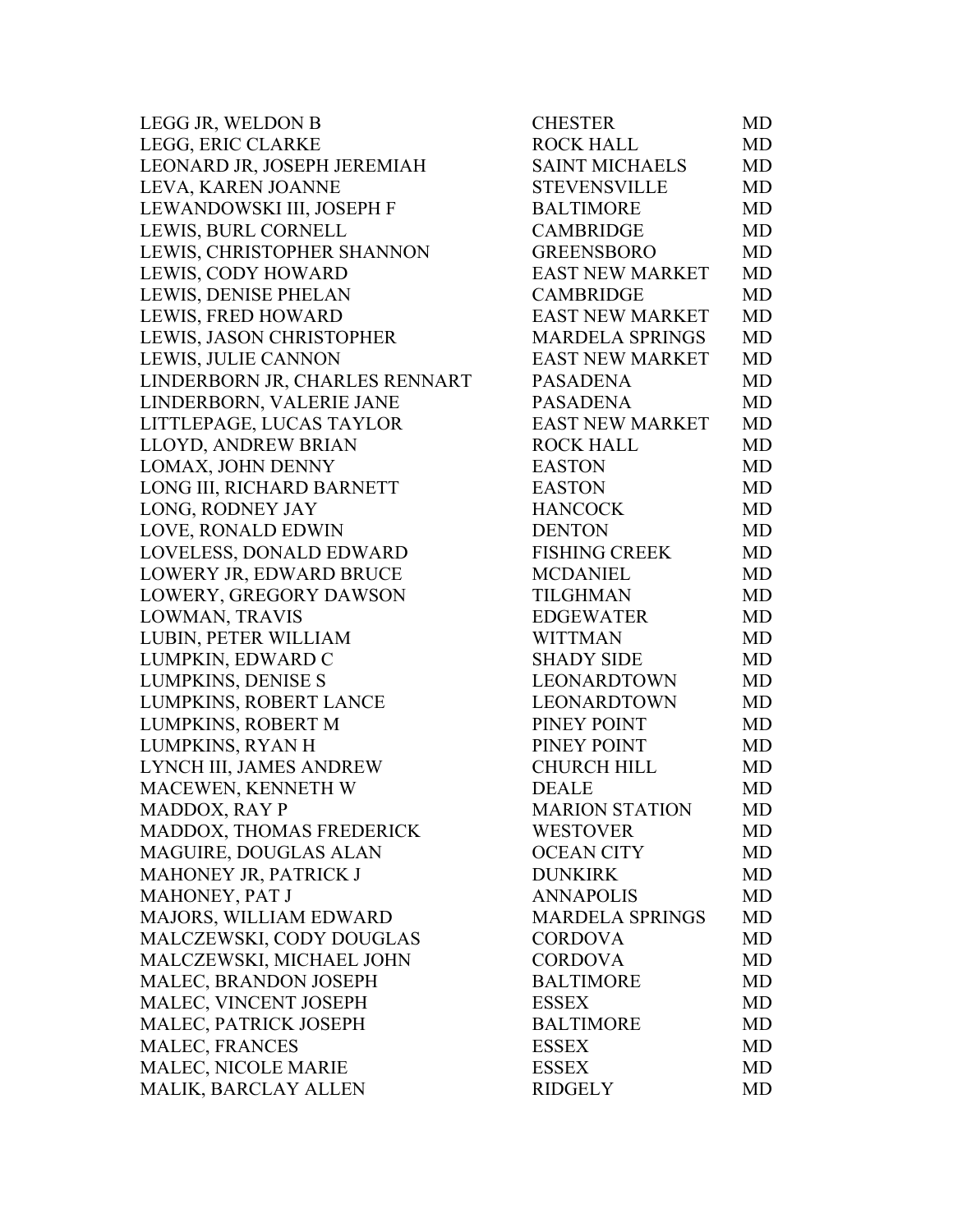MALLONEE III, DANIEL KENNETH MALONE, GEORGE WILLIAM MANDERS, MARK E MANLEY, JAMES P MANLEY, CHARLES RICHARD MANLEY, CAROLE ANNE MANLEY, ROBERT JAMES MANNING JR, RICHARD LOUIS MANNING, HEIDI LORRAINE MANNING, LOGAN ROBERT MANNING, RYAN RICHARD MARCANO-JAVIER, RICARDO MIGUEL MARIANO SR, DANIEL MERCHDO MARSH, SAMUEL MILES MARSH, WILLIAM A MARSHALL, ADAM JOSEPH MARSHALL, DALE MARSHALL, DAVID SHERWOOD MARSHALL, JAMIE EVANS MARSHALL, KEVIN DEAN MARSHALL, KEVIN MICHAEL MARSHALL, WILLARD RUSSELL MARSHALL JR, HORACE LEE MARTELL, ROBERT JEROME MARTINEK, HOWARD F MARVEL, CHRISTOPHER LEE MARVEL, LANCE STEVEN MASK, CRAIG D MASK PENNEY, DAWN M MASON SR, DAVID WINFIELD MASON, HANNAH TAYLOR MASTRONARDI JR, DANIEL JOSEPH MASTRONARDI, DANIEL JOSEPH MATTES JR, ANDREW JOHN MATTES JR, GEORGE JOHN MATTINGLY, TODD EUGENE MAUK, DANIEL PHILIP MAYER, BRIAN LEE MAYHORN, DOUGLAS FRAZIER MCCLELLAND, LEROY JAY MCCLOSKEY II, ARTHUR L MCCRAITH, JOSEPH JAY MCCREADY, MICHAEL KEVIN MCCREADY, AARON STERLING MCGLAUGHLIN, PRISCILLA LANE MCKAY, MARK I

| EDGEWATER              | MD        |
|------------------------|-----------|
| PRINCESS ANNE          | <b>MD</b> |
| TRACYS LANDING         | <b>MD</b> |
| <b>ROCK HALL</b>       | <b>MD</b> |
| <b>ROCK HALL</b>       | <b>MD</b> |
| <b>ROCK HALL</b>       | <b>MD</b> |
| <b>MILLINGTON</b>      | <b>MD</b> |
| <b>CHESTERTOWN</b>     | <b>MD</b> |
| <b>CHESTERTOWN</b>     | <b>MD</b> |
| <b>ROCK HALL</b>       | <b>MD</b> |
| <b>CHESTERTOWN</b>     | <b>MD</b> |
| <b>MIDDLE RIVER</b>    | <b>MD</b> |
| <b>MARION STATION</b>  | <b>MD</b> |
| <b>WESTOVER</b>        | <b>MD</b> |
| <b>EWELL</b>           | <b>MD</b> |
| <b>BRANDYWINE</b>      | <b>MD</b> |
| <b>CRISFIELD</b>       | <b>MD</b> |
| <b>MARION</b>          | <b>MD</b> |
| <b>WESTOVER</b>        | <b>MD</b> |
| <b>EAST NEW MARKET</b> | <b>MD</b> |
| <b>HURLOCK</b>         | <b>MD</b> |
| <b>ROCK HALL</b>       | <b>MD</b> |
| <b>MARION</b>          | <b>MD</b> |
| <b>PASADENA</b>        | MD        |
| <b>VIENNA</b>          | <b>MD</b> |
| <b>GRASONVILLE</b>     | <b>MD</b> |
| <b>CRISFIELD</b>       | <b>MD</b> |
| <b>PORT REPUBLIC</b>   | <b>MD</b> |
| <b>WESTMINSTER</b>     | <b>MD</b> |
| <b>CRISFIELD</b>       | <b>MD</b> |
| <b>CRISFIELD</b>       | <b>MD</b> |
| <b>RHODESDALE</b>      | <b>MD</b> |
| <b>PRESTON</b>         | MD        |
| <b>BALTIMORE</b>       | <b>MD</b> |
| <b>BALTIMORE</b>       | <b>MD</b> |
| <b>MECHANICSVILLE</b>  | <b>MD</b> |
| <b>STREET</b>          | MD        |
| <b>BOWIE</b>           | <b>MD</b> |
| <b>TODDVILLE</b>       | <b>MD</b> |
| <b>MIDDLE RIVER</b>    | MD        |
| <b>CECILTON</b>        | <b>MD</b> |
| <b>EDGEWATER</b>       | <b>MD</b> |
| PRINCESS ANNE          | <b>MD</b> |
| PRINCESS ANNE          | MD        |
| <b>FISHING CREEK</b>   | <b>MD</b> |
| <b>RIDGE</b>           | <b>MD</b> |
|                        |           |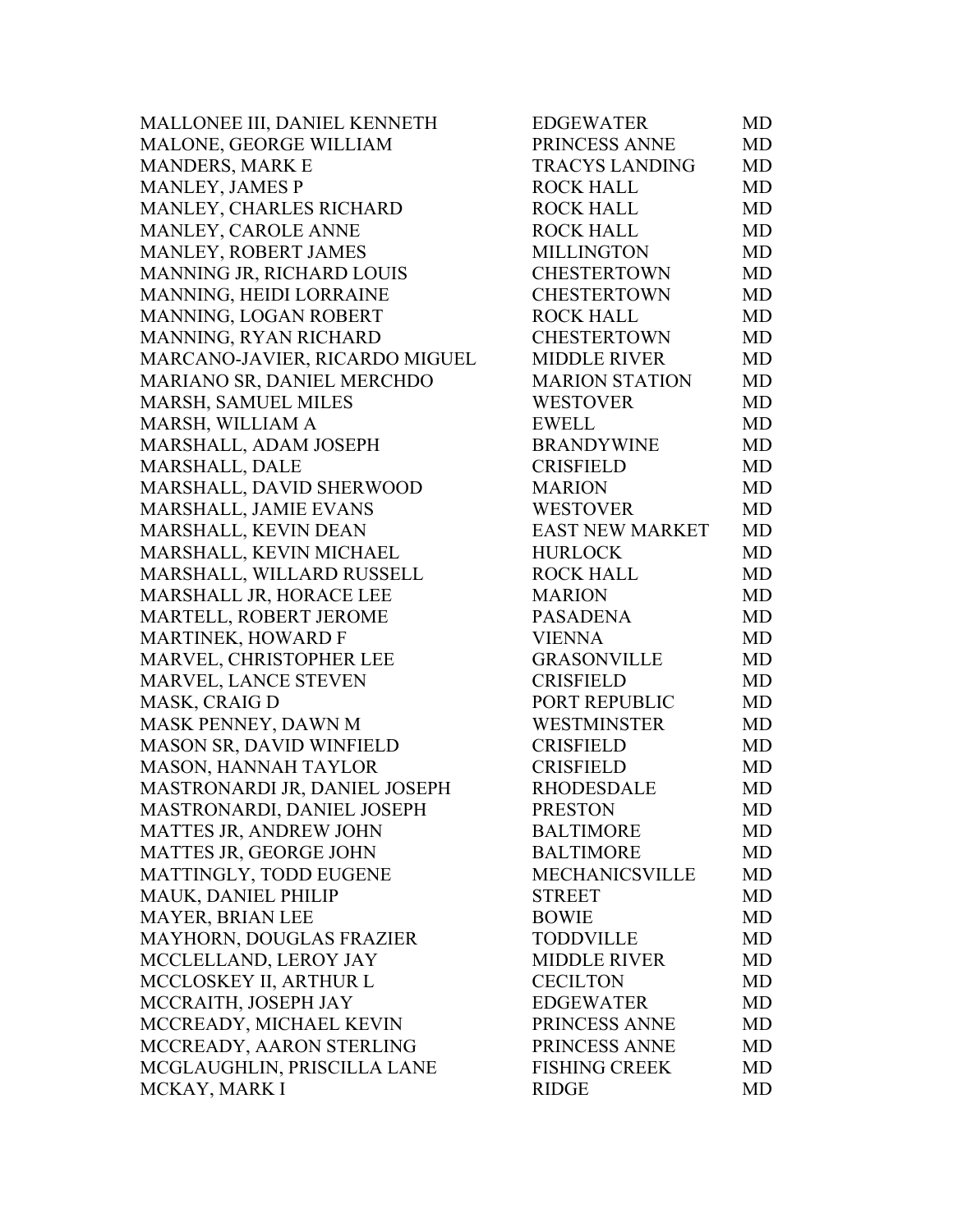| MCKAY, ROBERT C              | <b>RIDGE</b>           | MD.       |
|------------------------------|------------------------|-----------|
| MCKINNEY, AARON HARPER       | <b>TILGHMAN</b>        | MD        |
| MCNAMARA JR, WILLIAM RAYMOND | <b>BRANDYWINE</b>      | MD        |
| MCNEAL, RAYMOND M            | <b>TALL TIMBERS</b>    | MD        |
| MELVIN III, JAMES ERDMAN     | <b>RIDGELY</b>         | MD        |
| MENDE, BRANDON HOWARD        | <b>SECRETARY</b>       | MD        |
| MERCIER, CRAIG A             | <b>PASADENA</b>        | MD        |
| MEREDITH, MATTHEW ALPHONES   | <b>SPARKS GLENCOE</b>  | MD        |
| MESSENGER JR, ROBERT WAYNE   | <b>BALTIMORE</b>       | MD        |
| MEYER, BRITTANY LYNN         | <b>JOPPA</b>           | MD        |
| <b>MEYER, ENZLE ROY</b>      | <b>DUNDALK</b>         | MD        |
| MEYER, VINCENT THEODORE      | <b>JOPPA</b>           | MD        |
| <b>MEYER, BRENDA LYNN</b>    | <b>JOPPA</b>           | MD        |
| MIDDLETON, MICHAEL MILLS     | <b>CENTREVILLE</b>     | MD        |
| MILLER, CRAIG D              | <b>CROWNSVILLE</b>     | MD        |
| MILLER, EDWARD GEORGE        | <b>BALTIMORE</b>       | <b>MD</b> |
| MILLER, TROY DAWSON          | <b>TILGHMAN</b>        | MD        |
| MILLIGAN JR, JOHN HARRISON   | <b>PRESTON</b>         | MD        |
| MILLS, DANIEL LEE            | <b>CAMBRIDGE</b>       | MD        |
| MILLS, DARREL JAY            | <b>EAST NEW MARKET</b> | MD        |
| MINK, MICHAEL JOSEPH         | <b>FEDERALSBURG</b>    | MD        |
| MISTR, WILLIAM ANDERSON      | <b>COLORA</b>          | MD        |
| MONZEGLIO, SCOTT ALLAN       | <b>CHESTER</b>         | MD        |
| MOODY, EDWARD J              | <b>CRAPO</b>           | MD        |
| MOORE, ERIC MARTIN           | <b>TALL TIMBERS</b>    | MD        |
| MOORE, MICHAEL ANDREW        | <b>CAMBRIDGE</b>       | MD        |
| MOORE III, ALONZA JAMES      | <b>TANGIER</b>         | VA        |
| MORGAN JR, JOHN WARD         | <b>CHESAPEAKE CITY</b> | MD        |
| MORGAN JR, RAYMOND S         | <b>AVENUE</b>          | MD        |
| MORGAN, RUSSELL N            | <b>CRISFIELD</b>       | MD        |
| MORGAN JR, CLARENCE HENRY    | <b>STEVENSVILLE</b>    | MD        |
| MORLEY, CHRISTOPHER JOHN     | PINEY POINT            | MD        |
| MORMELLO, GARY STEPHAN       | <b>CRISFIELD</b>       | MD        |
| MOROTTI JR, JOSEPH J         | <b>STEVENSVILLE</b>    | MD        |
| MORRIS, NATHAN EDWARD        | <b>QUEENSTOWN</b>      | MD        |
| MORRIS, ROGER HADDAWAY       | <b>CHURCH CREEK</b>    | MD        |
| <b>MORRIS, CONRAD B</b>      | <b>CLEMENTS</b>        | MD        |
| MORRIS, NANCY T              | <b>SAINT INIGOES</b>   | MD        |
| MOTLEY, JACOB WAYNE          | <b>MADISON</b>         | MD        |
| MOTOVIDLAK, MACY FAYE        | <b>WITTMAN</b>         | MD        |
| MOULD JR, RONALD WILLIAM     | <b>DEALE</b>           | MD        |
| MUFFOLETTO, DANIEL SAMUEL    | <b>TRAPPE</b>          | MD        |
| MUMFORD, JASON BOWEN         | <b>NEWARK</b>          | MD        |
| MURPHY, PATRICK BARTLETT     | <b>TILGHMAN</b>        | MD        |
| MURPHY, ROBERT C             | <b>CHARLOTTE HALL</b>  | MD        |
| MURPHY, LAWRENCE MICHAEL     | <b>TILGHMAN</b>        | MD        |
|                              |                        |           |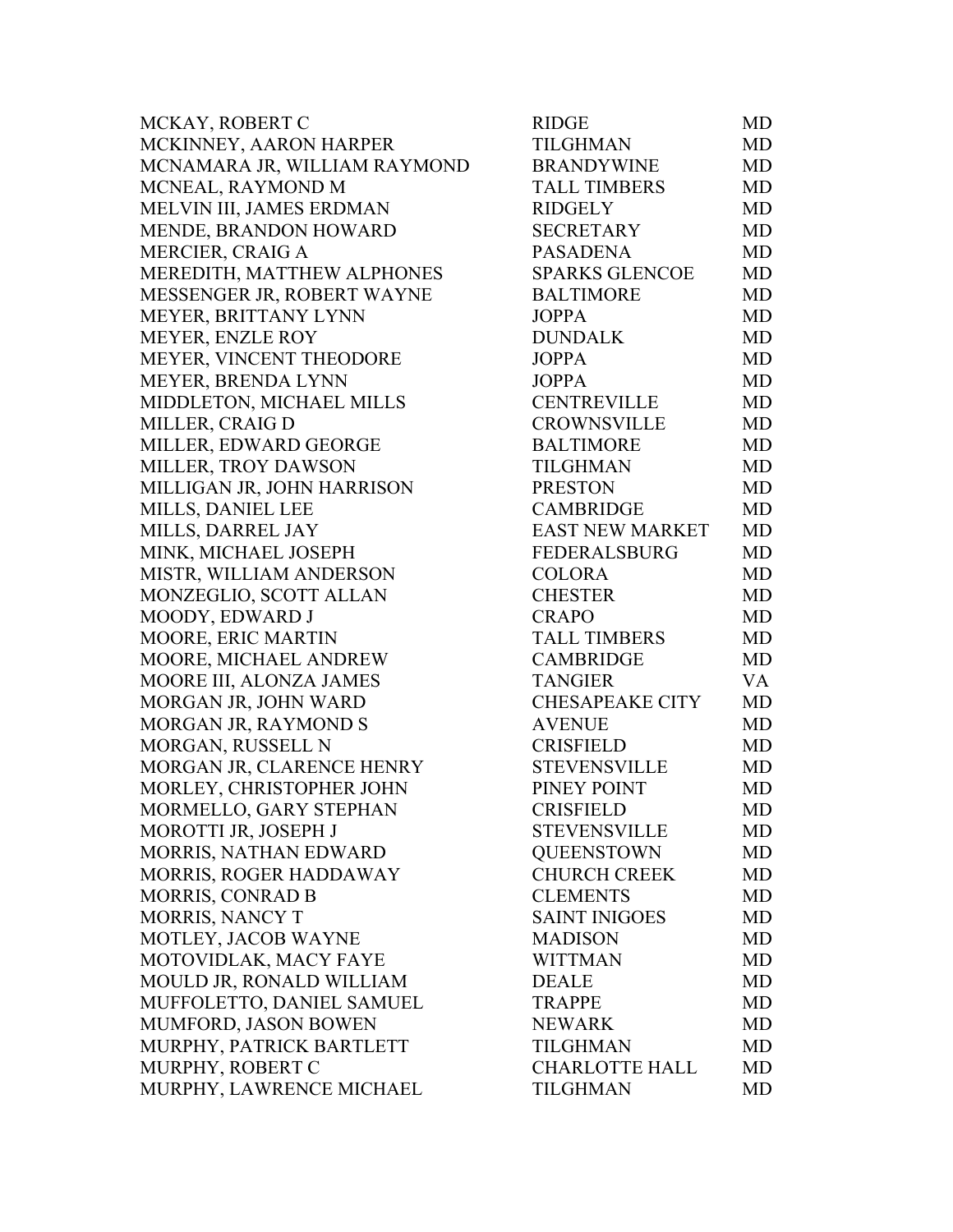MURPHY, BARBARA SCHARCH MYRICK, JAMES ROBERT NEITZEY, WILLIAM CHARLES NELSON, BRENT DARRELL NELSON, RICHARD STEVEN NELSON, THOMAS MAURICE NEWBERRY, ROBERT HODGE NEWCOMB, JAY LEONARD NEWMAN JR, THOMAS EDWARD NGUYEN, THANG VAN NGUYEN, HUNG VAN NICHOLS, DAVID C NOLAN III, EDWARD F NORTH JR, HERBERT R NOVAK JR, DONALD H NOWELL, THOMAS DEWITT NUESLEIN, CHRISTINA M NUESLEIN, MATTHEW W NUESLEIN, RICHARD W O DONNELL, JAMES RICHARD OBERENDER, MICHAEL ALVIN O'CONNER, PAUL M O'CONNOR, DANIEL J ODONNELL, NICHOLAS MICHAEL ODONNELL, ROBIN CLAUDIA LOWERY OLIVER III, THOMAS CLARENCE OLIVER JR, JAMES M O'NEILL, WILLIAM LINDEN ORME, LORRAINE M ORME, JOHN ALDEN OSAKOWICZ, MARTIN L OSTROWSKI, THOMAS JOHN OVERHOLT, CARROLL LEE PAPA, ALLISON RAWLEY PAPA, WILLIAM STANLEY PARKINSON SR, ROBERT ALLEN PARKS JR, JOHN GARY PARKS, NORMAN BRADY PARKS, MICHAEL ANTHONY PARKS, JOSH CHRISTOPHER PARKS, JOAN BRAMBLE PARKS, JEREMY EDWARD PARKS JR, LOUIS W PARKS JR, BRUCE ALLEN PARKS IV, LOGAN WESLEY PARKS III, JOHN ALBERT

| TILGHMAN               | MD        |
|------------------------|-----------|
| <b>BALTIMORE</b>       | <b>MD</b> |
| <b>LOTHIAN</b>         | <b>MD</b> |
| <b>ROCK HALL</b>       | <b>MD</b> |
| <b>GREAT MILLS</b>     | <b>MD</b> |
| <b>ROCK HALL</b>       | <b>MD</b> |
| <b>CRUMPTON</b>        | <b>MD</b> |
| CHURCH CREEK           | <b>MD</b> |
| SWANQUARTER            | NC        |
| <b>SALISBURY</b>       | <b>MD</b> |
| <b>DENTON</b>          | <b>MD</b> |
| <b>GREENSBORO</b>      | <b>MD</b> |
| PINEY POINT            | <b>MD</b> |
| <b>CAMBRIDGE</b>       | <b>MD</b> |
| <b>SOLOMONS</b>        | <b>MD</b> |
| <b>LA PLATA</b>        | <b>MD</b> |
| <b>HOLLYWOOD</b>       | <b>MD</b> |
| <b>HOLLYWOOD</b>       | <b>MD</b> |
| <b>HOLLYWOOD</b>       | <b>MD</b> |
| <b>GRASONVILLE</b>     | <b>MD</b> |
| <b>CRAPO</b>           | MD        |
| <b>CHESAPEAKE BEAC</b> | <b>MD</b> |
| <b>VALLEY LEE</b>      | <b>MD</b> |
| <b>EASTON</b>          | <b>MD</b> |
| <b>GRASONVILLE</b>     | <b>MD</b> |
| <b>MADISON</b>         | <b>MD</b> |
| <b>BUSHWOOD</b>        | <b>MD</b> |
| PRINCE FREDERIC        | <b>MD</b> |
| <b>EDGEWATER</b>       | <b>MD</b> |
| <b>EDGEWATER</b>       | <b>MD</b> |
| <b>NEWBURG</b>         | MD        |
| <b>STEVENSVILLE</b>    | <b>MD</b> |
| <b>POCOMOKE</b>        | MD        |
| <b>SALISBURY</b>       | MD        |
| <b>CRISFIELD</b>       | MD        |
| <b>DEAL ISLAND</b>     | MD        |
| <b>MARDELA SPRINGS</b> | <b>MD</b> |
| <b>TANGIER</b>         | VA        |
| <b>SMITH ISLAND</b>    | MD        |
| WOOLFORD               | <b>MD</b> |
| <b>CHURCH CREEK</b>    | MD        |
| TANGIER                | VA        |
| <b>DEALE</b>           | MD        |
| <b>TANGIER</b>         | <b>VA</b> |
| <b>CAMBRIDGE</b>       | MD        |
| <b>CHURCH CREEK</b>    | <b>MD</b> |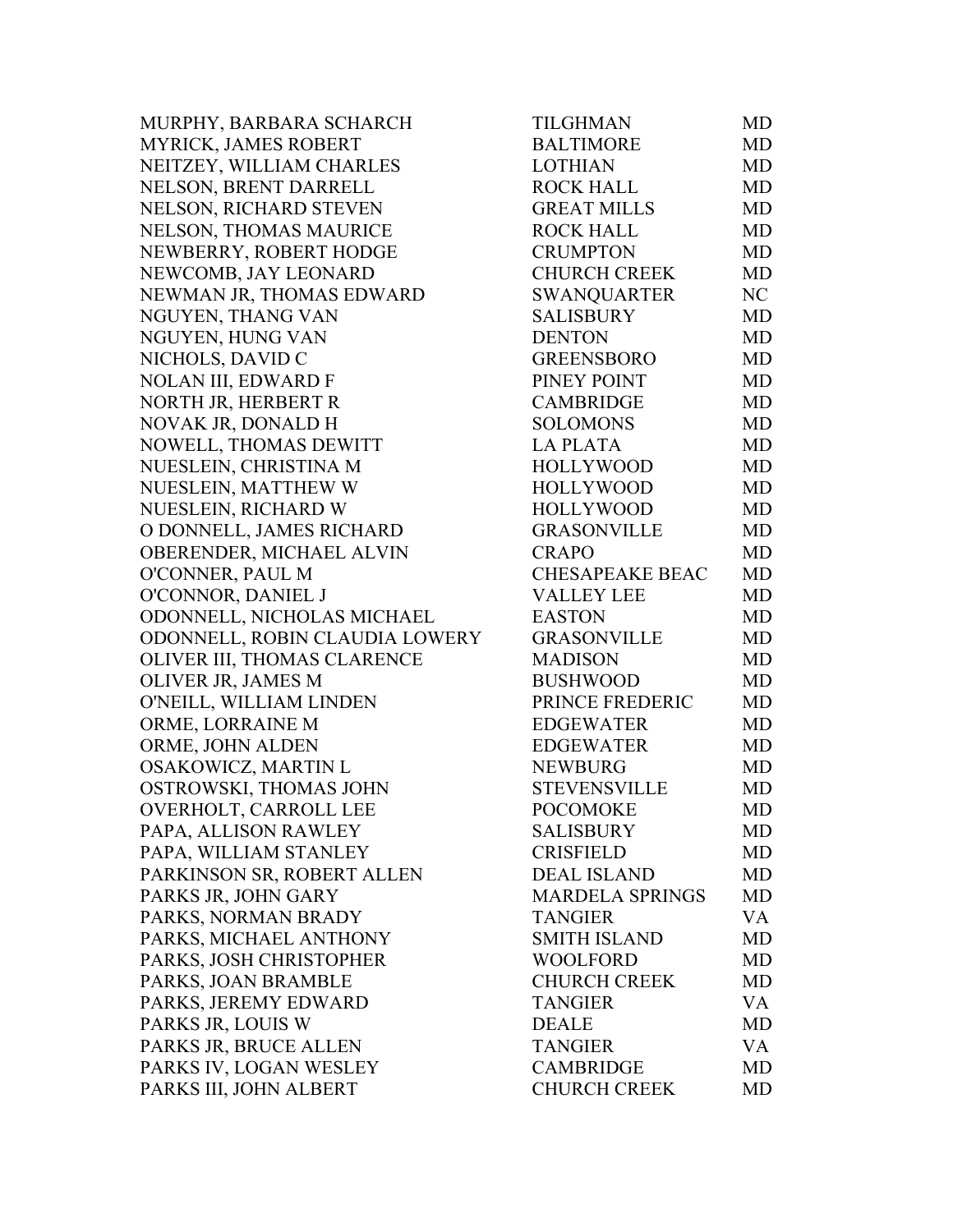PARKS, BENJAMIN GARY PATCHETT III, DORSEY DUDLEY PAUL, DWANE R PAUL, CODY LOGAN PEARSON, KENNETH FRANCIS PEED, CHARLES MORTON PEET, KYLE SEAN PELL BROS INC PEPPER III, GEORGE FORD PEPPER, KYLE RYAN PERRY, JUSTIN MATTHEW PERRY JR, DONALD LEE PERRY, ISAIAH L PFEIFFER, STEPHEN PHEBUS, WILLIAM R PHILLIPS, BARRY LEE PHILLIPS, CRISTEN ANN PHILLIPS, GREGORY GORDON PHILLIPS, HARRY C PHILLIPS, MARK CLETUS PIASECKI, MICHAEL GEORGE PICKENS, WILLIAM SHANNON PIERCE II, RAYMOND R PIERCE, DONALD CHARLES PIERZCHALSKI, THOMAS JOHN PILKERTON, RICHARD D PINE, BRYAN MICHAEL PITTMAN, KURTIS MILBOURN PLATT, KENNETH HECTOR PLETZER, ZACHARY PAUL PLUEBELL, DEAN R PLUMER JR, MICHAEL D POLYANSKY, MARK LUKE POORE, JON PHINEAS POORE JR, ALAN THOMAS POORE, CARRIE A PORTER, DAVID LEE PORTER, DONALD COLE PORTER, KYLE WILLIAM PORTER, NORMAN CARL PORTER, STEVEN CARL POST, DONALD CHRISTOPHER POWLEY, LINDA ANN POWLEY, THOMAS LAWRENCE PRICE III, CHARLES HENRY WESLEY PRICE JR, LLOYD

| <b>CAMBRIDGE</b>       | MD        |
|------------------------|-----------|
| <b>CENTREVILLE</b>     | <b>MD</b> |
| CHURCH CREEK           | <b>MD</b> |
| <b>WOOLFORD</b>        | <b>MD</b> |
| <b>KING GEORGE</b>     | VA        |
| <b>BRANDYWINE</b>      | <b>MD</b> |
| <b>BERLIN</b>          | <b>MD</b> |
| <b>FAIRFAX</b>         | VA        |
| <b>TILGHMAN</b>        | <b>MD</b> |
| <b>EASTON</b>          | <b>MD</b> |
| <b>ROCK HALL</b>       | <b>MD</b> |
| <b>ROCK HALL</b>       | <b>MD</b> |
| <b>COLUMBIA</b>        | <b>MD</b> |
| CHARLOTTE HALL         | <b>MD</b> |
| <b>ARNOLD</b>          | <b>MD</b> |
| <b>CHURCH CREEK</b>    | <b>MD</b> |
| <b>FISHING CREEK</b>   | <b>MD</b> |
| <b>SHERWOOD</b>        | <b>MD</b> |
| <b>FISHING CREEK</b>   | <b>MD</b> |
| <b>FISHING CREEK</b>   | <b>MD</b> |
| <b>GALENA</b>          | <b>MD</b> |
| <b>EASTON</b>          | <b>MD</b> |
| <b>WALDORF</b>         | <b>MD</b> |
| <b>ROCK HALL</b>       | <b>MD</b> |
| <b>PASADENA</b>        | <b>MD</b> |
| <b>CLEMENTS</b>        | <b>MD</b> |
| <b>ESSEX</b>           | <b>MD</b> |
| PRINCESS ANNE          | <b>MD</b> |
| <b>CHESTERTOWN</b>     | <b>MD</b> |
| <b>WYE MILLS</b>       | <b>MD</b> |
| <b>CHESAPEAKE BEAC</b> | <b>MD</b> |
| <b>NEWBURG</b>         | <b>MD</b> |
| <b>STEVENSVILLE</b>    | MD        |
| <b>NORTH EAST</b>      | MD        |
| <b>BOZMAN</b>          | <b>MD</b> |
| <b>NORTH EAST</b>      | MD        |
| <b>ROCK HALL</b>       | <b>MD</b> |
| <b>HALLWOOD</b>        | VA        |
| <b>ROCK HALL</b>       | MD        |
| <b>ROCK HALL</b>       | <b>MD</b> |
| <b>ROCK HALL</b>       | <b>MD</b> |
| <b>BERLIN</b>          | <b>MD</b> |
| <b>CHURCH CREEK</b>    | <b>MD</b> |
| <b>CHURCH CREEK</b>    | <b>MD</b> |
| <b>ROCK HALL</b>       | <b>MD</b> |
| <b>GRASONVILLE</b>     | MD        |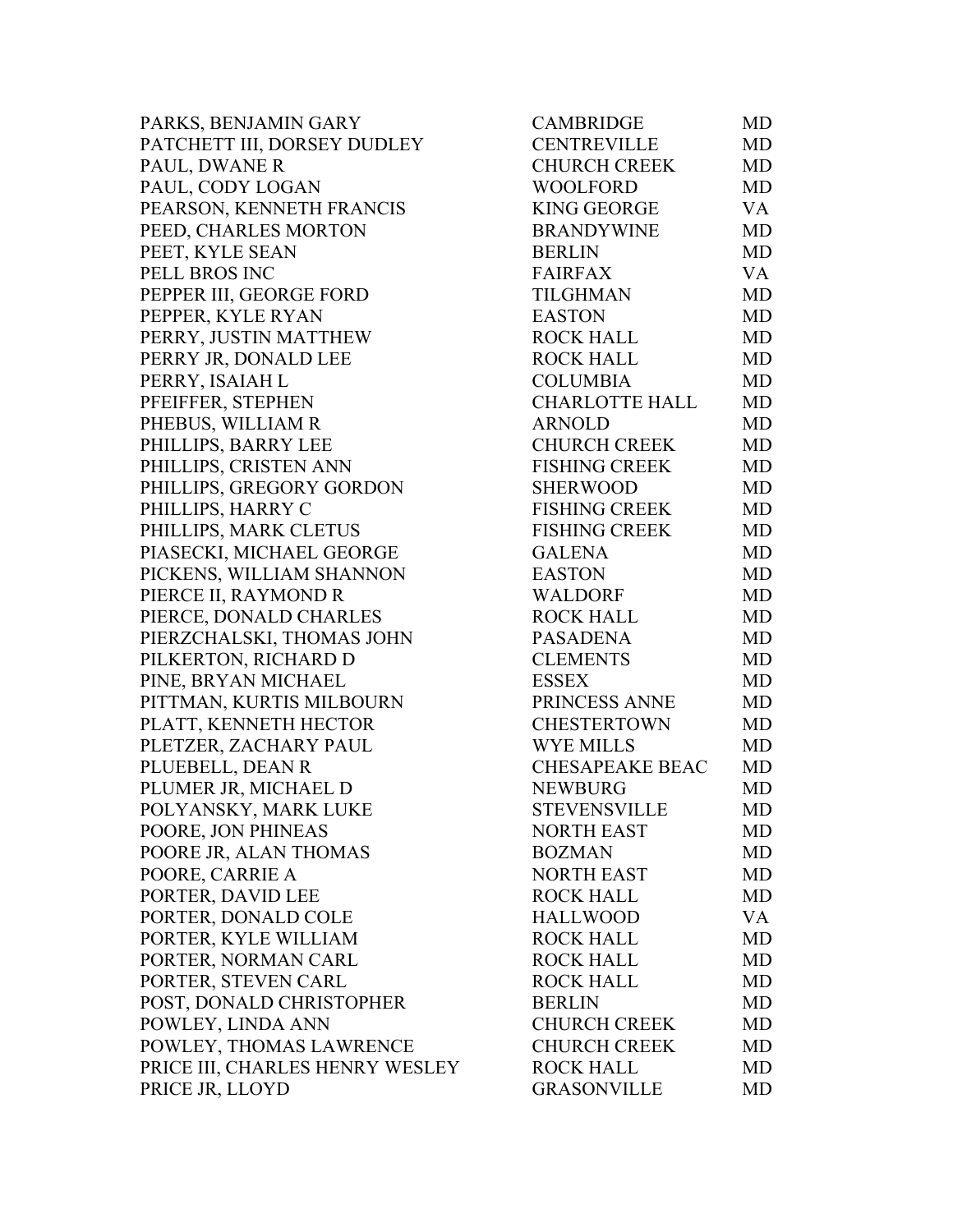PRICE SR, VANCE EDWARD PRICE, GREGORY WESLEY PRICE, JAMES THOMAS PRICE, JOSEPH ALBERT PRITCHETT, BRIAN L PRITCHETT JR, STANLEY WILMOE PRUITT, TRAVIS TUCKER QUATHAMER, JAMES HENRY QUILLEN, JAMES PATRICK QUINN, DAVID ALAN RAIMOND, VINCENT JONATHAN RALEIGH, JACK BAUMAN RALEIGH, TINA LEE RATCLIFFE III, JAMES TYLER RAUL, JAMIE TRAVIS RAWLINGS, ADAM FREDERICK READMOND, DAVID EDWARD REBURN JR, RICHARD B REED JR, CHARLES DUDLEY REESE SR, JAMES PATRICK REHAK, JAMES MARTIN REIHL, JAMES EDWARD REUWER, MICHAEL SCOTT REYNOLDS II, HARRY FREDERICK REYNOLDS, STEVEN A RICE, DAVID SPENCER RICE, EILEEN AGNES RICE, MICHAEL W RIDDLE, MICHAEL LEE RILEY, BRIAN KEITH RINGGOLD JR, JOHN BERNARD RINGGOLD, RICHARD TRENT RIPPLE, CLARK ANTHONY RITTER, JAKE PATTON ROBBINS, RONNIE W ROBBINS, JASON MICHAEL ROBERTS, VICTORIA NICOLE ROBERTSON JR, JOHN FREDERICK ROBINSON, ELWOOD JEROME ROBINSON, RODNEY ROBERT ROBINSON, DOMIE JOE ROBINSON, DALE MARTIN ROBINSON, BRIAN DOUGLAS ROBINSON IV, ALBERT GIBBY ROBINSON III, JOHNSON PATRICK ROBINSON III, ALBERT GIBBY

| <b>VIENNA</b>         | MD        |
|-----------------------|-----------|
| <b>CHANCE</b>         | <b>MD</b> |
| CHESTERTOWN           | <b>MD</b> |
| <b>CHESTERTOWN</b>    | <b>MD</b> |
| <b>CAMBRIDGE</b>      | <b>MD</b> |
| <b>CAMBRIDGE</b>      | <b>MD</b> |
| <b>BERLIN</b>         | <b>MD</b> |
| <b>DENTON</b>         | MD        |
| <b>CRUMPTON</b>       | <b>MD</b> |
| <b>CHURCH HILL</b>    | <b>MD</b> |
| <b>ROCK HALL</b>      | <b>MD</b> |
| <b>NORTH BEACH</b>    | <b>MD</b> |
| <b>ROCK HALL</b>      | <b>MD</b> |
| <b>SALISBURY</b>      | <b>MD</b> |
| <b>RIDGELY</b>        | <b>MD</b> |
| <b>EDGEWATER</b>      | <b>MD</b> |
| <b>GRASONVILLE</b>    | <b>MD</b> |
| <b>CENTREVILLE</b>    | <b>MD</b> |
| CHESTERTOWN           | <b>MD</b> |
| <b>CRISFIELD</b>      | <b>MD</b> |
| <b>BALTIMORE</b>      | <b>MD</b> |
| <b>ROCK HALL</b>      | <b>MD</b> |
| <b>DENTON</b>         | <b>MD</b> |
| <b>NORTH EAST</b>     | <b>MD</b> |
| CHESAPEAKE BEAC       | <b>MD</b> |
| <b>DENTON</b>         | <b>MD</b> |
| <b>BALTIMORE</b>      | <b>MD</b> |
| <b>NEWBURG</b>        | <b>MD</b> |
| <b>SHADY SIDE</b>     | <b>MD</b> |
| <b>SNOW HILL</b>      | <b>MD</b> |
| <b>CHESTER</b>        | MD        |
| <b>HENDERSON</b>      | <b>MD</b> |
| <b>MECHANICSVILLE</b> | MD        |
| <b>PERRYVILLE</b>     | MD        |
| <b>FISHING CREEK</b>  | <b>MD</b> |
| <b>FISHING CREEK</b>  | <b>MD</b> |
| <b>STEVENSVILLE</b>   | <b>MD</b> |
| <b>NEWBURG</b>        | <b>MD</b> |
| <b>TODDVILLE</b>      | <b>MD</b> |
| <b>TODDVILLE</b>      | <b>MD</b> |
| <b>TODDVILLE</b>      | <b>MD</b> |
| <b>FREELAND</b>       | <b>MD</b> |
| <b>PRESTON</b>        | <b>MD</b> |
| <b>CAMBRIDGE</b>      | MD        |
| <b>VIENNA</b>         | <b>MD</b> |
| <b>CAMBRIDGE</b>      | <b>MD</b> |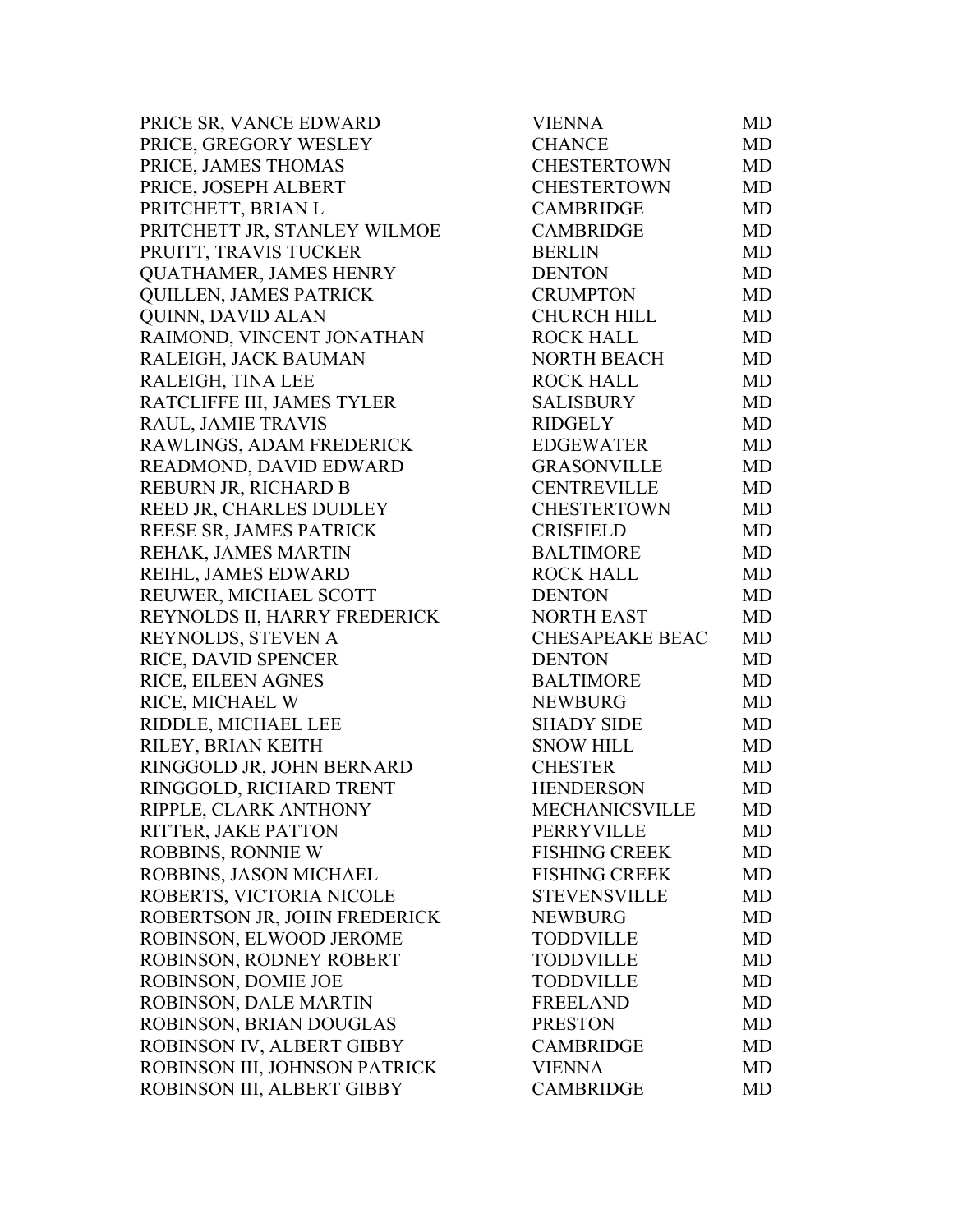| ROBINSON, THOMAS MARK           | <b>WINGATE</b>         | MD        |
|---------------------------------|------------------------|-----------|
| RODNEY, GEORGE DEFORD           | <b>ROCK HALL</b>       | MD        |
| ROGERS, DOUGLAS ALBERT          | <b>ELKTON</b>          | MD        |
| ROGERS, RICHARD R               | EDGEWATER              | MD        |
| RORABAUGH, ROBERT CHARLES       | <b>CENTREVILLE</b>     | MD        |
| ROSE, LANG KELLY                | <b>BERLIN</b>          | MD        |
| ROSSING, CALEB ELLIOTT          | <b>HENDERSON</b>       | MD        |
| ROWE, LANCE GRAYSON MITCHELL    | <b>ELKTON</b>          | <b>MD</b> |
| ROWE, CONNER ROBERT             | <b>ELKTON</b>          | MD        |
| ROY, HEATH                      | <b>QUEENSTOWN</b>      | MD        |
| RUARK JR, JOSEPH KENNETH        | <b>FISHING CREEK</b>   | <b>MD</b> |
| RUARK JR, RALPH A               | <b>CAMBRIDGE</b>       | MD        |
| RUARK SR, JOSEPH KENNETH        | <b>CHURCH CREEK</b>    | MD        |
| <b>RUARK, GARY ROY</b>          | <b>FISHING CREEK</b>   | <b>MD</b> |
| RUARK, GARY SCOTT               | <b>CHURCH CREEK</b>    | <b>MD</b> |
| RUARK, RICHARD VERNON           | <b>FISHING CREEK</b>   | MD        |
| RUARK JR, FREDERICK             | <b>CAMBRIDGE</b>       | MD        |
| RUDELL, RICHARD LEE             | <b>BALDWIN</b>         | MD        |
| RUPPERT, CONNOR GLENNON         | <b>CHESTER</b>         | MD        |
| RUSSELL, TIMOTHY M              | <b>SAINT MARYS CIT</b> | MD        |
| RUSSELL, JOSEPH SCOTT           | <b>LEXINGTON PARK</b>  | <b>MD</b> |
| RUSSELL, FRANCIS JACK           | PINEY POINT            | <b>MD</b> |
| RUSSELL II, JAMES THEODORE      | <b>BUSHWOOD</b>        | MD        |
| RUSSELL, BRIAN THOMAS           | <b>GREAT MILLS</b>     | MD        |
| RUTH, MICHAEL LEE               | <b>CHURCH HILL</b>     | MD        |
| SADLER, KENT CONLEY             | <b>TILGHMAN</b>        | MD        |
| SADLER, RALEIGH WILLIAM         | <b>BERLIN</b>          | <b>MD</b> |
| SADOWSKI IV, CHESTER J          | <b>STEVENSVILLE</b>    | <b>MD</b> |
| SALMON, JOHN CHARLES            | <b>BOZMAN</b>          | MD        |
| <b>SALMON, SCOTT A</b>          | <b>STOCKTON</b>        | MD        |
| SARD JR, THOMAS LEVIN           | <b>EASTON</b>          | MD        |
| SATCHELL III, CURTIS CLAUDE     | <b>TRAPPE</b>          | MD        |
| SAVAGE JR, WILLIAM C            | <b>BERLIN</b>          | MD        |
| <b>SCHAEFER, MICHAEL LOUIS</b>  | <b>QUEENSTOWN</b>      | MD        |
| SCHARCH, THOMAS HARVEY DOWNES   | <b>DENTON</b>          | MD        |
| SCHELLIN, JEFFREY LYNN          | <b>DUNKIRK</b>         | MD        |
| SCHIAVONE II, WILLIAM J         | <b>OWINGS</b>          | MD        |
| SCHNAITMAN, CHARLES HARRY       | <b>WYE MILLS</b>       | MD        |
| SCHNAITMAN, GARY EVANS          | <b>SAINT MICHAELS</b>  | MD        |
| SCHNAITMAN, THOMAS LEE          | <b>SAINT MICHAELS</b>  | MD        |
| <b>SCHNECK, CASEY PATRICK</b>   | <b>STEVENSVILLE</b>    | MD        |
| <b>SCHNOOR, RICHARD GEORGE</b>  | <b>RIDGELY</b>         | MD        |
| <b>SCHUG, DAVID A</b>           | <b>HUNTINGTOWN</b>     | MD        |
| <b>SCHULTE JR, DAVID THOMAS</b> | <b>CAMBRIDGE</b>       | MD        |
| <b>SCHULTZ, FRANCIS EARL</b>    | <b>RIDGELY</b>         | MD.       |
| SCHUYLER, NORMAN LEMUEL         | <b>CAMBRIDGE</b>       | MD        |
|                                 |                        |           |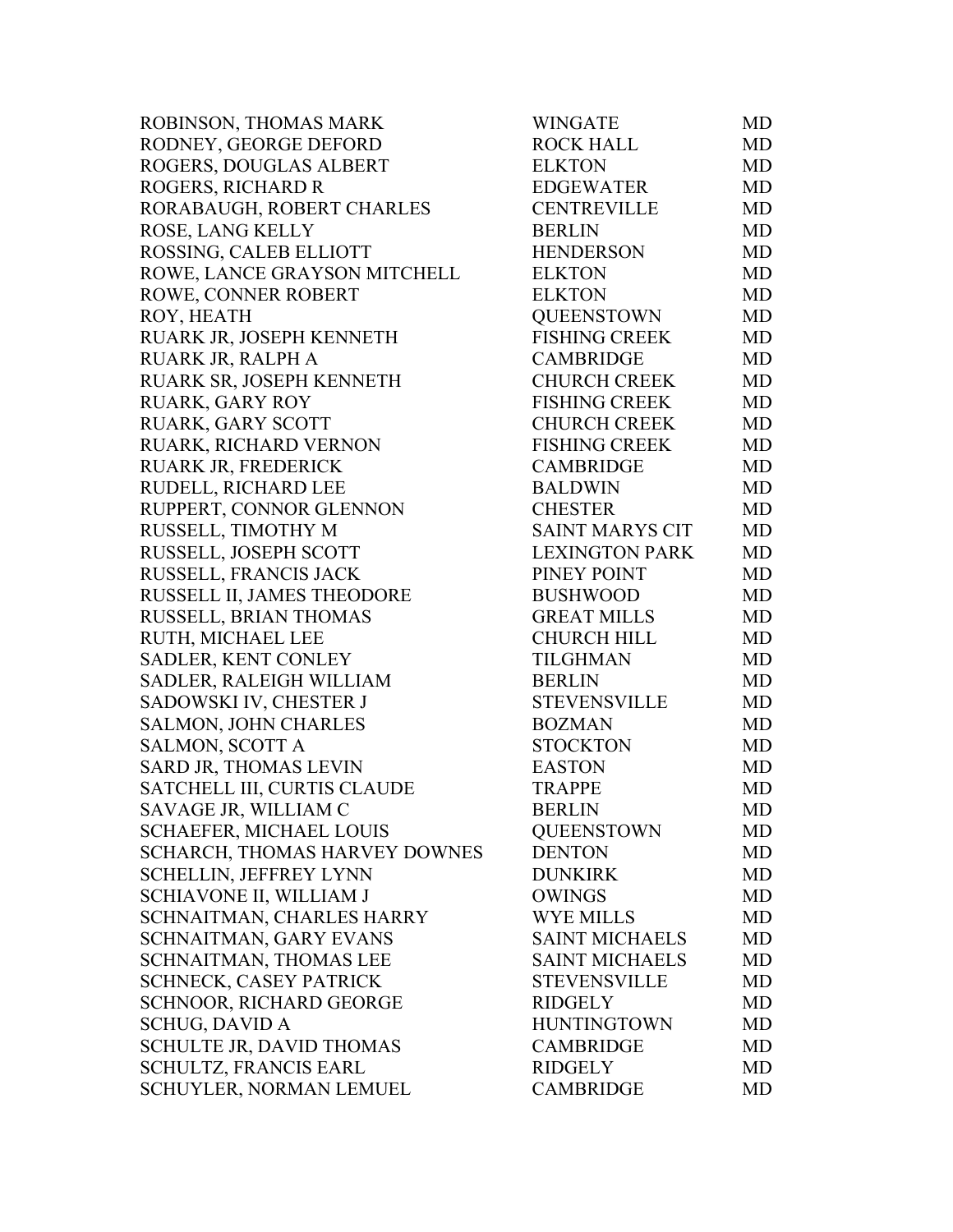SCOTT SR, RONALD A SCOTT, ERIC ANTHONY SCOTT JR, ALLEN V SCOTT, MICHAEL PAGE SCOTTEN, NORMAN G SEAMAN II, MICHAEL SCOTT SEARS, MARY CATHERINE SEMAN JR, GEORGE OLIVER SENS, CHARLES F SERMAN JR, JOSEPH EDWARD SEWELL, STEVEN CRAIG SEYMOUR, JAY S SHAFFER, JAMES ALEXANDER SHAW, MICHAEL W SHECKELS, CASEY EVAN SHELTON, ROBERT W SHERMAN, CHRISTOPHER ALLER SHERMAN, TEDDY RAY SIENKIEWICZ III, EDWARD FRANKLIN SIENKIEWICZ, EDWARD F SILVA, ERIC JOAQUIM SIMMONS, CURTIS WILLIAM SIMMONS, DONALD C SIMMONS, BOBBIE JO SIMMONS, PATRICIA ANN SINDORF III, WARREN EDWARD SKIPPER, JOHN FITZGERALD SKOFF, MARION SMITH, THOMAS KEITH SMITH, HAROLD FRANKLIN SMITH, HAROLD GREGORY SMITH, JEFFREY S SMITH, LANCE MARTIN SMITH, OLIVIA CHRISTINE SMITH, EDWARD DIRICKSON SMITH, TAMMY JO SMITH, JAMES LLOYD SMITH, WILBUR RONALD SMITH, ROBIN LYNN SMITH III, THOMAS H SMITH, CLINTON WESLEY SMITH, BRIAN SMITH, BILLY GENE SMITH JR, THOMAS H SMITH JR, STEPHEN MICHAEL SMITH JR, JOHN OLIVER

| SAINT LEONARD          | MD        |
|------------------------|-----------|
| <b>LUSBY</b>           | <b>MD</b> |
| <b>SOLOMONS</b>        | <b>MD</b> |
| <b>POCOMOKE</b>        | <b>MD</b> |
| <b>GALESVILLE</b>      | <b>MD</b> |
| <b>PERRYMAN</b>        | <b>MD</b> |
| <b>WINGATE</b>         | <b>MD</b> |
| <b>WALDORF</b>         | <b>MD</b> |
| <b>CHESAPEAKE BEAC</b> | <b>MD</b> |
| <b>SNOW HILL</b>       | <b>MD</b> |
| <b>CENTREVILLE</b>     | <b>MD</b> |
| <b>WEST RIVER</b>      | <b>MD</b> |
| <b>BERLIN</b>          | <b>MD</b> |
| <b>LUSBY</b>           | <b>MD</b> |
| MECHANICSVILLE         | <b>MD</b> |
| <b>KING GEORGE</b>     | <b>VA</b> |
| <b>TILGHMAN</b>        | <b>MD</b> |
| <b>RHODESDALE</b>      | <b>MD</b> |
| <b>CURTIS BAY</b>      | <b>MD</b> |
| <b>CURTIS BAY</b>      | <b>MD</b> |
| <b>SAINT MICHAELS</b>  | <b>MD</b> |
| <b>FISHING CREEK</b>   | <b>MD</b> |
| <b>TODDVILLE</b>       | <b>MD</b> |
| <b>FISHING CREEK</b>   | <b>MD</b> |
| <b>FISHING CREEK</b>   | <b>MD</b> |
| <b>STEVENSVILLE</b>    | <b>MD</b> |
| <b>BERLIN</b>          | <b>MD</b> |
| <b>ARNOLD</b>          | <b>MD</b> |
| <b>CENTREVILLE</b>     | <b>MD</b> |
| <b>CENTREVILLE</b>     | <b>MD</b> |
| <b>CENTREVILLE</b>     | <b>MD</b> |
| <b>OWINGS</b>          | <b>MD</b> |
| <b>BEL AIR</b>         | MD        |
| <b>BISHOPVILLE</b>     | MD        |
| <b>OCEAN CITY</b>      | <b>MD</b> |
| <b>EAST NEW MARKET</b> | <b>MD</b> |
| <b>LUSBY</b>           | MD        |
| <b>QUEEN ANNE</b>      | <b>MD</b> |
| <b>CENTREVILLE</b>     | <b>MD</b> |
| <b>MARION</b>          | MD        |
| <b>SUDLERSVILLE</b>    | MD        |
| <b>BISHOPVILLE</b>     | <b>MD</b> |
| <b>EWELL</b>           | MD        |
| <b>MARION</b>          | MD        |
| <b>ROCK HALL</b>       | <b>MD</b> |
| <b>BISHOPVILLE</b>     | MD        |
|                        |           |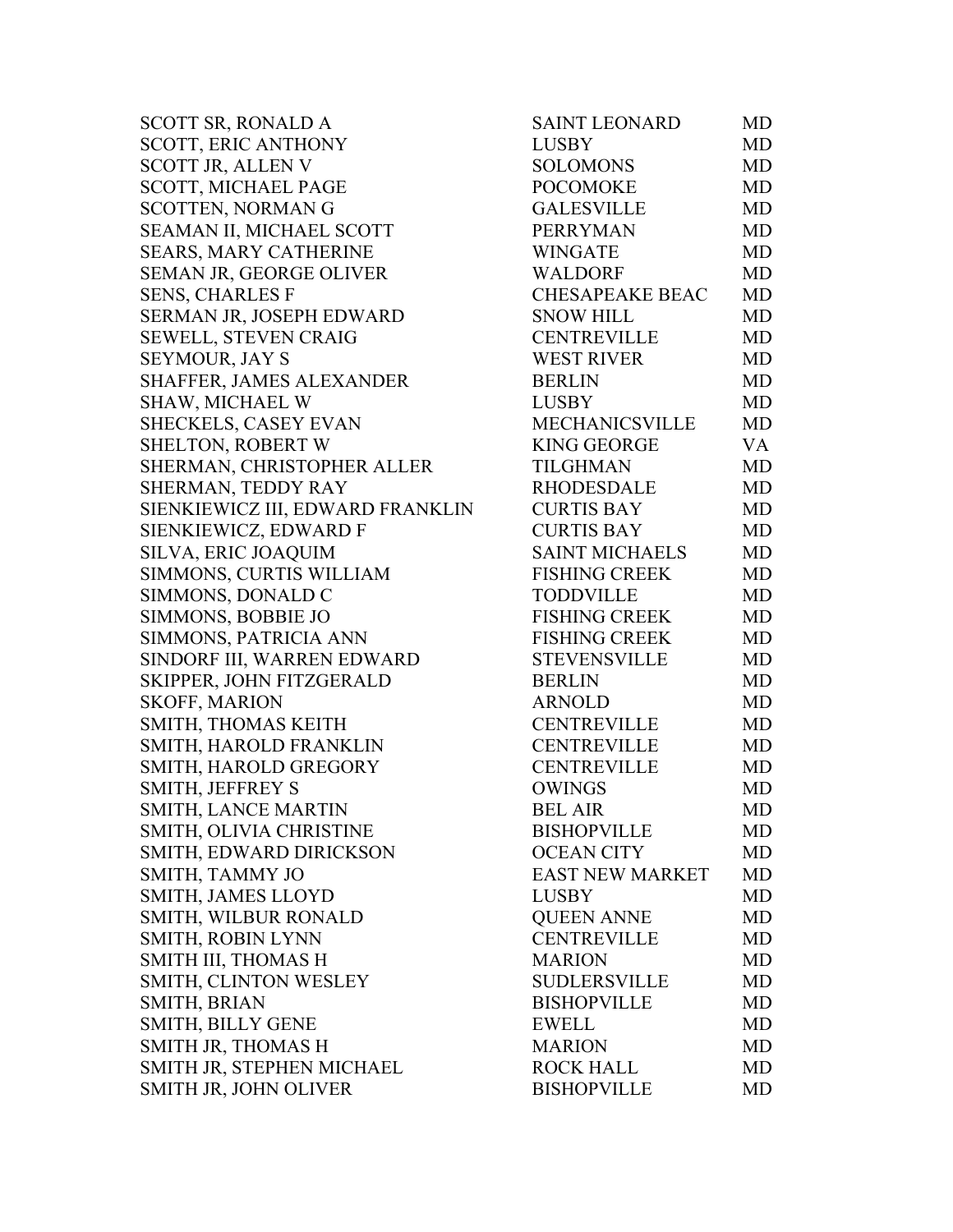SMITH JR, ALLEN HUEY SMITH JR, ALAN LEE SMITH, DEAN OLIVER SMITH, JERRY R SOMERS, PAULA JAYNE SOMERS, MAURICE MIDDLETON SOMERS III, ARTHUR WILLARD SOMERS JR, ARTHUR WILLARD SOUDER, RHONDA JEAN SOUDER, RICHARD SOMMERVILLE SPENCER, JASON BERNARD SPENCER, WILMA GERALDINE SPERL, GARY LEWIS SPIEGEL, DEREK ANTHONY SPIEGEL, MICHAEL ANTHONY SPRINGER III, PAUL MCKAY SPRY, WILLIAM TRAVIS SPURRY JR, JOSEPH CAULK SPURRY, JOSEPH C SQUARES, NORMAN JAY STACK, RAYMOND ALBERT STALLMANN JR, JOSEPH LOUIS STANOVICH, STEVEN RUSSELL STEELE, DEAN ABWAN STEINLEIN JR, ERIC JOSLYN STENGER, JESSE DANIEL STENGER JR, CARL CLIFFORD STEWART, KIRK CECIL STILLER JR, DAVID BERNARD STINE III, JOSEPH FRANCIS STOKES, AMY EDWARDS STONE, DAVID ALLEN STOREY, RODNEY ALFRED STORM, DONALD THOMAS STRONG, JAMES ERNEST WILL SON STUART, WILLIAM BOYD SULLIVAN, KELLY MICHAEL SULLIVAN, CHRISTOPHER G SULLIVAN JR, KELLY MICHAEL SULLIVAN III, JAMES EARL SULLIVAN III, ERNEST JAMES SUTTON, ALLEN IRVIN SWANN SR, WILLIAM D SWANN, BRYAN WILLIAM SWANN, RICHARD G SWANN, THOMAS MICHAEL

| <b>CHURCH CREEK</b>   | MD        |
|-----------------------|-----------|
| TYLERTON              | <b>MD</b> |
| <b>BISHOPVILLE</b>    | <b>MD</b> |
| <b>EWELL</b>          | <b>MD</b> |
| <b>CRISFIELD</b>      | <b>MD</b> |
| <b>CRISFIELD</b>      | <b>MD</b> |
| <b>CRISFIELD</b>      | <b>MD</b> |
| <b>CRISFIELD</b>      | <b>MD</b> |
| <b>ROCK HALL</b>      | <b>MD</b> |
| <b>GOLDSBORO</b>      | <b>MD</b> |
| <b>WINGATE</b>        | <b>MD</b> |
| <b>ABINGDON</b>       | <b>MD</b> |
| <b>STEVENSVILLE</b>   | <b>MD</b> |
| <b>STEVENSVILLE</b>   | <b>MD</b> |
| <b>STEVENSVILLE</b>   | <b>MD</b> |
| <b>WHITE PLAINS</b>   | <b>MD</b> |
| <b>WORTON</b>         | <b>MD</b> |
| <b>EASTON</b>         | <b>MD</b> |
| <b>SAINT MICHAELS</b> | <b>MD</b> |
| <b>CHESTERTOWN</b>    | <b>MD</b> |
| <b>SECRETARY</b>      | <b>MD</b> |
| <b>BALTIMORE</b>      | <b>MD</b> |
| <b>HALETHORPE</b>     | MD        |
| <b>STEVENSVILLE</b>   | <b>MD</b> |
| <b>GALESVILLE</b>     | <b>MD</b> |
| <b>ROCK HALL</b>      | <b>MD</b> |
| <b>ROCK HALL</b>      | <b>MD</b> |
| <b>NEWARK</b>         | <b>MD</b> |
| <b>ESSEX</b>          | <b>MD</b> |
| <b>FAULKNER</b>       | <b>MD</b> |
| <b>ROCK HALL</b>      | <b>MD</b> |
| PRINCESS ANNE         | <b>MD</b> |
| <b>DENTON</b>         | MD        |
| <b>QUEENSTOWN</b>     | <b>MD</b> |
| <b>ROCK HALL</b>      | <b>MD</b> |
| <b>CHURCH CREEK</b>   | MD        |
| <b>ESSEX</b>          | <b>MD</b> |
| <b>OWINGS</b>         | MD        |
| <b>BALTIMORE</b>      | <b>MD</b> |
| <b>BALTIMORE</b>      | <b>MD</b> |
| <b>SHADY SIDE</b>     | MD        |
| <b>CHESTERTOWN</b>    | <b>MD</b> |
| <b>NEWBURG</b>        | <b>MD</b> |
| PINEY POINT           | <b>MD</b> |
| PINEY POINT           | <b>MD</b> |
| <b>NEWBURG</b>        | MD        |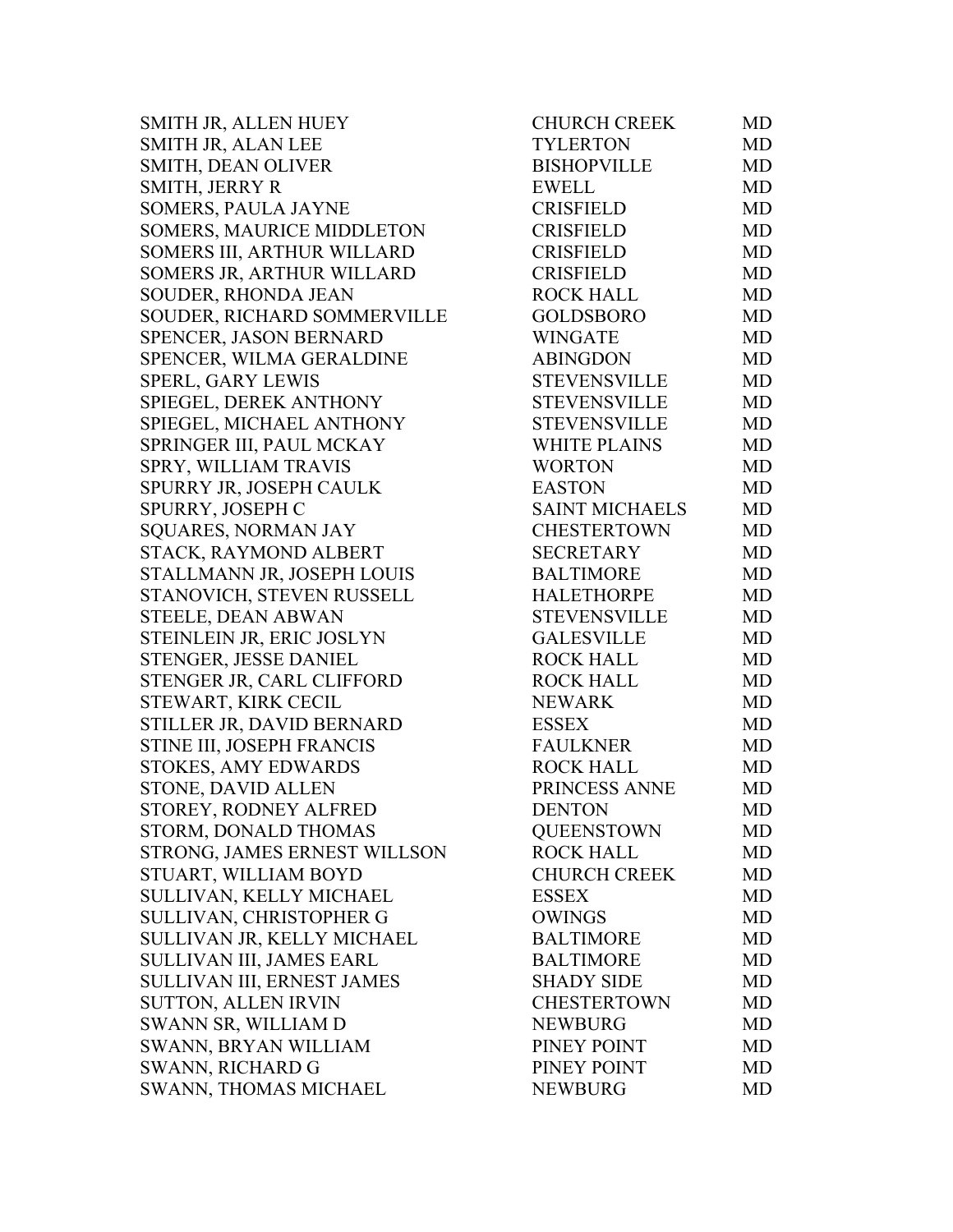| SWARTZ, CHET LEWIS        | <b>TILGHMAN</b>     | <b>MD</b> |
|---------------------------|---------------------|-----------|
| <b>SWARTZ, RONALD LEE</b> | <b>TILGHMAN</b>     | <b>MD</b> |
| TALBERT, NORMAN W         | <b>TEMPLE HILLS</b> | <b>MD</b> |
| TARR, RALPH SAMUEL        | <b>SNOW HILL</b>    | <b>MD</b> |
| TAYLOR, BRIAN R           | <b>CLEMENTS</b>     | MD.       |
| TAYLOR, LARRY JAMES       | <b>WESTOVER</b>     | MD.       |
|                           |                     |           |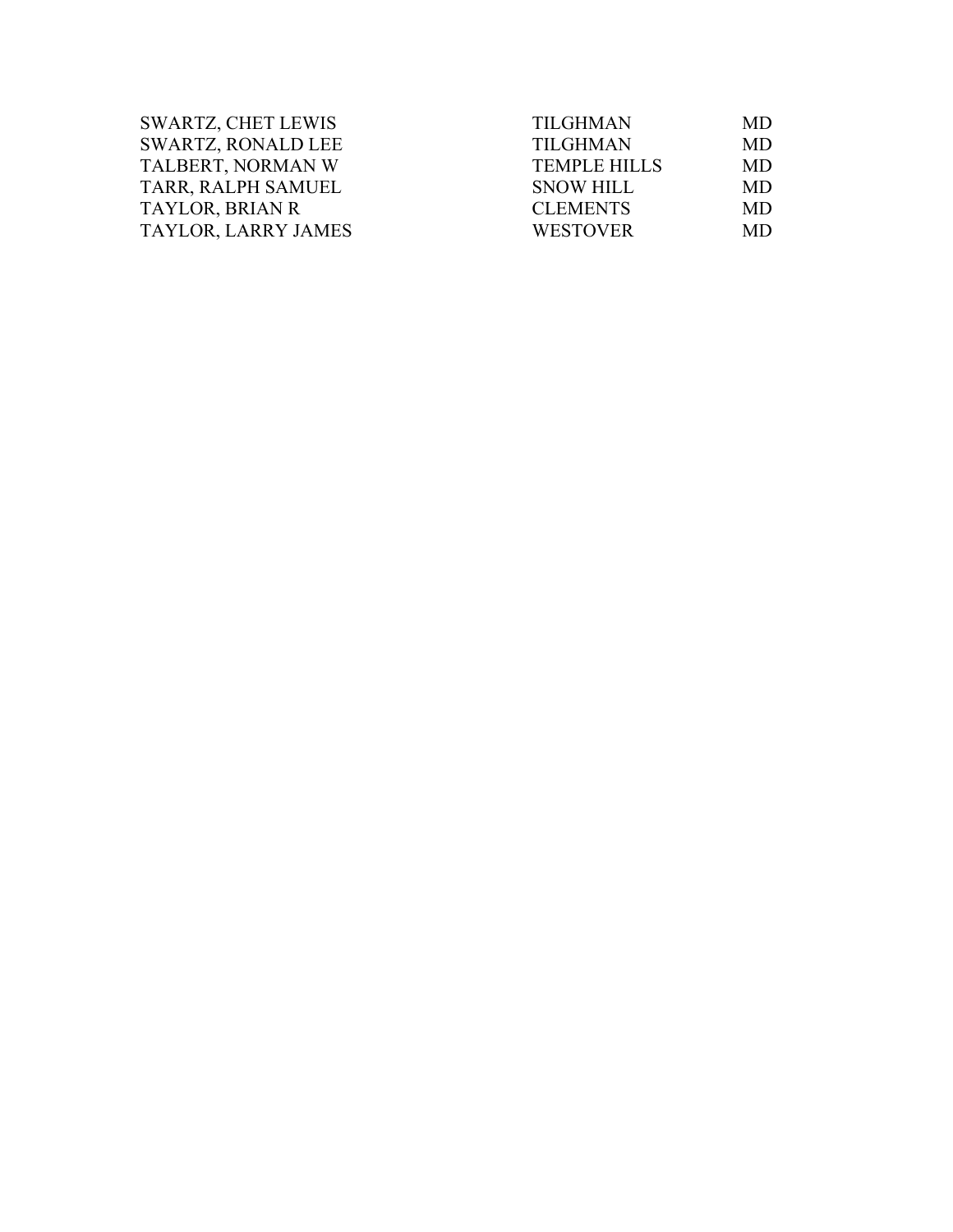**As of September 14, 2020 at 10:00 AM**, the Department of Natural Resources Fisheries Service has not received the following **August finfish** harvest reports from the following commercial fishermen. These reports were due to the Department on **September 10th**. If your name appears on this list and you have already submitted your August finfish harvest reports, please contact the Department at 1-800- 893-2722 to ensure that your harvest reports have been received. If your name appears on these lists and you have not submitted your reports, please do so no later than September 30, 2020. If you continue to submit late reports for future months, it may result in your fishing license being suspended.

## **Missing Finfish Reports for August 2020**

| TAYLOR, MARK THOMAS          | <b>CHESTERTOWN</b>    | <b>MD</b> |
|------------------------------|-----------------------|-----------|
| TENNYSON, MELISSA ASHLEY     | <b>CALIFORNIA</b>     | <b>MD</b> |
| THOMAS, JAMES ANDREW         | <b>GRASONVILLE</b>    | <b>MD</b> |
| THOMAS, GEORGE MEDFORD       | <b>GRASONVILLE</b>    | <b>MD</b> |
| THOMAS, CHARLES DAVID        | <b>FEDERALSBURG</b>   | <b>MD</b> |
| THOMAS JR, GEORGE MEDFORD    | <b>CHESTER</b>        | <b>MD</b> |
| THOMAS, BETTY LOU            | <b>GRASONVILLE</b>    | <b>MD</b> |
| THOMPSON JR, CALVERT E       | <b>DENTON</b>         | <b>MD</b> |
| THOMPSON, JEFFREY A          | <b>NEWBURG</b>        | <b>MD</b> |
| THOMPSON, PATRICK R          | <b>PASADENA</b>       | <b>MD</b> |
| THOMPSON, SAMUEL CHRISTOPHER | PORT DEPOSIT          | <b>MD</b> |
| THORNE, JAMES ROBERT         | <b>MECHANICSVILLE</b> | <b>MD</b> |
| THUERRAUCH JR, LOUIS THOMAS  | <b>PARKVILLE</b>      | <b>MD</b> |
| THURN, AUGUST CALVERT        | <b>HAVRE DE GRACE</b> | <b>MD</b> |
| TIEDER III, JOHN W           | <b>TAYLORS ISLAND</b> | <b>MD</b> |
| TILGHMAN, DANIEL C           | <b>SNOW HILL</b>      | <b>MD</b> |
| TILLMAN, HARRY RICHARDS      | <b>QUEENSTOWN</b>     | <b>MD</b> |
| TIPPETT III, THOMAS P        | LEONARDTOWN           | <b>MD</b> |
| TIPPETT JR, THOMAS P         | LEONARDTOWN           | <b>MD</b> |
| TIPPETT, DANA WRIGHT         | <b>NANJEMOY</b>       | <b>MD</b> |
| TODD JR, PHILLIP GEORGE      | <b>CAMBRIDGE</b>      | <b>MD</b> |
| TOLLEY, MARTIN TALL          | <b>CHURCH CREEK</b>   | <b>MD</b> |
| TOLLEY, TOD SHEPHARD         | <b>TODDVILLE</b>      | <b>MD</b> |
| TONA JR, CHRISTOPHER MICHAEL | <b>CENTREVILLE</b>    | <b>MD</b> |
| <b>TRADER, DAVID DOUGLAS</b> | <b>NEWARK</b>         | <b>MD</b> |
| TRADER, WILLIAM DAVID        | <b>NEWARK</b>         | <b>MD</b> |
| TRAVERS, ROBERT WILLIAM      | <b>FISHING CREEK</b>  | <b>MD</b> |
| TRAVIS JR, RICHARD LEE       | <b>TAYLORS ISLAND</b> | <b>MD</b> |
| TROSSBACH, JAMES I           | <b>DRAYDEN</b>        | <b>MD</b> |
| TROSSBACH, JOHN LINWOOD      | <b>DRAYDEN</b>        | <b>MD</b> |
| TROSSBACH, JAMES D           | <b>ST INIGOES</b>     | <b>MD</b> |
|                              |                       |           |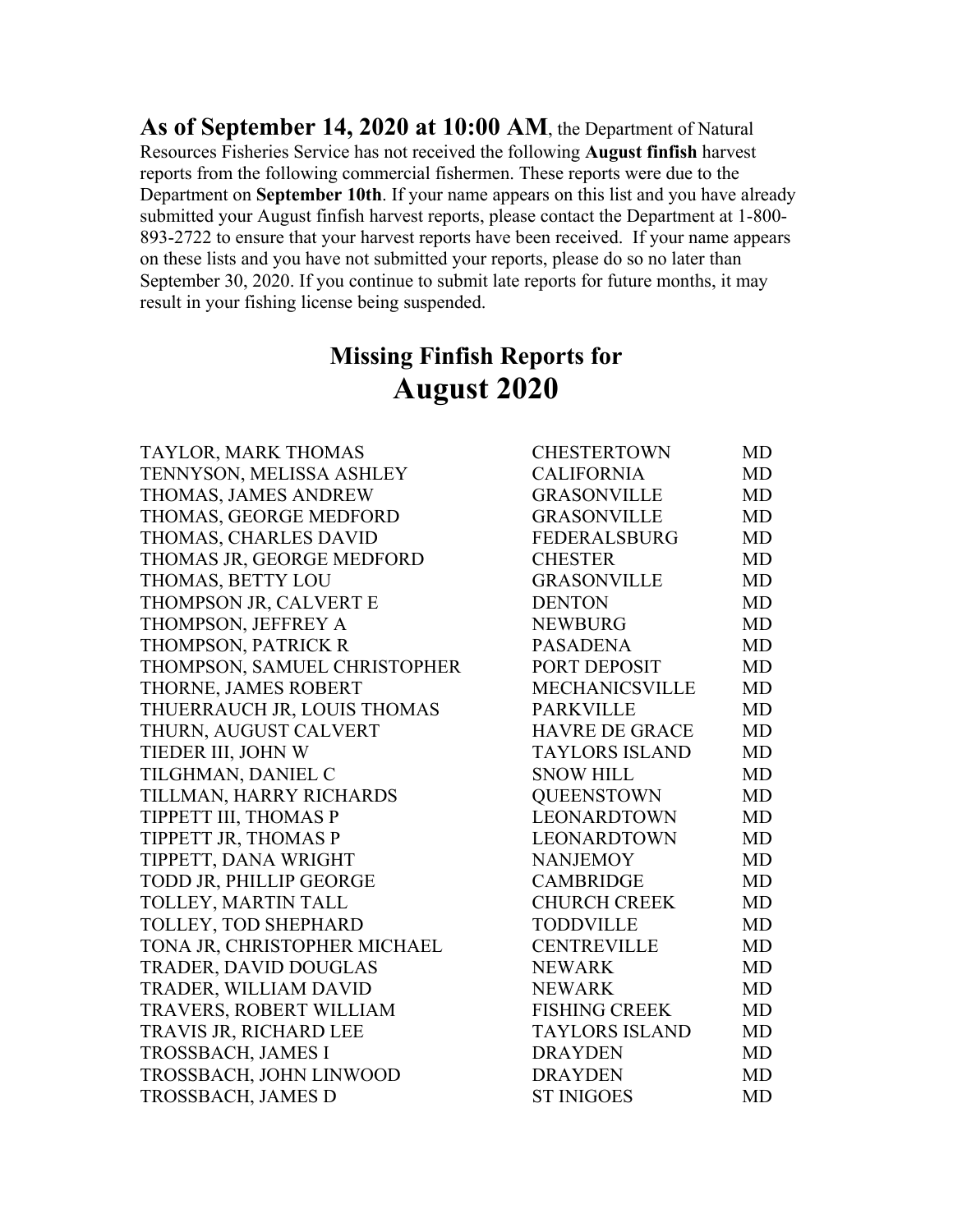TRYON, TIMOTHY NORTON TULL, JODY GARY TULL, JOHN JEFFREY TULL, ZACHARY MICHAEL TURRI, PATRICK LEE TYLER, TYLER GLADSTONE TYLER, JOHN CRANSTON TYLER JR, GLADSTON WILLIAM TYLER JR, JAMES EDWARD TYLER, GLADSTON LAWSON UNKART, AUTUMN RAIN JENSEN TUNA INC UNRUH, NANCY UTZ, MICHAEL BURNELL VALLE, LUIS ALBERTO VAN PELT, MARC ANTHONY VANDEWAL III, ANTHONY VANN JR, CHARLES FADELEY VANSANT, DOUGLAS KYLE VINCENT, TERRY LEE VINCENT, AUBREY MACE VINCENT, SHANE THOMAS VODAK, EDWARD JOHN VONHAACK, KAITLAND MARIE WAGGONER, PERRY ELIAS WALBERT, DAVID WILSON WALKER, DAVID CHRISTOPHER WALKER, WARD M WALLER, HOWARD SPENCER WALLS SR, WILLIAM HOWARD WALTERS JR, CLYDE WILSON WALTERS, CHRISTOPHER LANCE WALTERS, MAE BELLE WALTMAN, MICHAEL DAVID WALTON, BRIAN WARD, KEITH BRYAN WARD, RENE L WARD, DENNIS LAWSON WARD, DANIEL JOSEPH WARD JR, HOWARD WILLIAM WARNER, WILLIAM JOSEPH WARNER JR, MILFORD EUGENE WATHEN JR, PAUL BENJAMIN WATKINS, DAVID MATTHEW WATSON, LAURA KATHLEEN WATTS, DAVID A

| <b>MARION</b><br>MD<br><b>MARION STATION</b><br><b>MD</b><br>MARION STATION<br><b>MD</b><br><b>SHADY SIDE</b><br><b>MD</b><br><b>EWELL</b><br><b>MD</b><br><b>EWELL</b><br><b>MD</b><br><b>EWELL</b><br><b>MD</b><br><b>WITTMAN</b><br><b>MD</b><br><b>EWELL</b><br><b>MD</b><br><b>SPARROWS POINT</b><br><b>MD</b><br>LA<br><b>HOUMA</b><br><b>WORTON</b><br><b>MD</b><br><b>PASADENA</b><br>MD<br><b>OCEAN CITY</b><br><b>MD</b><br><b>SHERWOOD</b><br><b>MD</b><br><b>ROCK HALL</b><br><b>MD</b><br>PORT DEPOSIT<br><b>MD</b><br><b>TRACYS LANDING</b><br><b>MD</b><br><b>WOOLFORD</b><br><b>MD</b><br><b>WOOLFORD</b><br><b>MD</b><br>WOOLFORD<br>MD<br><b>ANNAPOLIS</b><br><b>MD</b><br><b>HAVRE DE GRACE</b><br><b>MD</b><br><b>BALTIMORE</b><br><b>MD</b><br><b>WORTON</b><br><b>MD</b><br><b>CHINCOTEAGUE IS</b><br>VA<br><b>MARION STATION</b><br><b>MD</b><br><b>QUANTICO</b><br><b>MD</b><br><b>CHESTERTOWN</b><br><b>MD</b><br><b>DEAL ISLAND</b><br><b>MD</b><br><b>CAMBRIDGE</b><br>MD<br><b>DEAL ISLAND</b><br>MD<br><b>BALTIMORE</b><br>MD<br><b>PRESTON</b><br><b>MD</b><br><b>CRISFIELD</b><br>MD<br><b>LUSBY</b><br><b>MD</b><br><b>CRISFIELD</b><br>MD<br><b>QUEENSTOWN</b><br><b>MD</b><br><b>CRISFIELD</b><br><b>MD</b><br><b>ST MICHAELS</b><br>MD<br><b>EASTON</b><br>MD<br>LEONARDTOWN<br><b>MD</b><br><b>FALLSTON</b><br><b>MD</b> | <b>FALLSTON</b><br><b>MD</b> | <b>OCEAN CITY</b>  | MD |
|--------------------------------------------------------------------------------------------------------------------------------------------------------------------------------------------------------------------------------------------------------------------------------------------------------------------------------------------------------------------------------------------------------------------------------------------------------------------------------------------------------------------------------------------------------------------------------------------------------------------------------------------------------------------------------------------------------------------------------------------------------------------------------------------------------------------------------------------------------------------------------------------------------------------------------------------------------------------------------------------------------------------------------------------------------------------------------------------------------------------------------------------------------------------------------------------------------------------------------------------------------------------------------------------------------------------------------------------------------------|------------------------------|--------------------|----|
|                                                                                                                                                                                                                                                                                                                                                                                                                                                                                                                                                                                                                                                                                                                                                                                                                                                                                                                                                                                                                                                                                                                                                                                                                                                                                                                                                              |                              |                    |    |
|                                                                                                                                                                                                                                                                                                                                                                                                                                                                                                                                                                                                                                                                                                                                                                                                                                                                                                                                                                                                                                                                                                                                                                                                                                                                                                                                                              |                              |                    |    |
|                                                                                                                                                                                                                                                                                                                                                                                                                                                                                                                                                                                                                                                                                                                                                                                                                                                                                                                                                                                                                                                                                                                                                                                                                                                                                                                                                              |                              |                    |    |
|                                                                                                                                                                                                                                                                                                                                                                                                                                                                                                                                                                                                                                                                                                                                                                                                                                                                                                                                                                                                                                                                                                                                                                                                                                                                                                                                                              |                              |                    |    |
|                                                                                                                                                                                                                                                                                                                                                                                                                                                                                                                                                                                                                                                                                                                                                                                                                                                                                                                                                                                                                                                                                                                                                                                                                                                                                                                                                              |                              |                    |    |
|                                                                                                                                                                                                                                                                                                                                                                                                                                                                                                                                                                                                                                                                                                                                                                                                                                                                                                                                                                                                                                                                                                                                                                                                                                                                                                                                                              |                              |                    |    |
|                                                                                                                                                                                                                                                                                                                                                                                                                                                                                                                                                                                                                                                                                                                                                                                                                                                                                                                                                                                                                                                                                                                                                                                                                                                                                                                                                              |                              |                    |    |
|                                                                                                                                                                                                                                                                                                                                                                                                                                                                                                                                                                                                                                                                                                                                                                                                                                                                                                                                                                                                                                                                                                                                                                                                                                                                                                                                                              |                              |                    |    |
|                                                                                                                                                                                                                                                                                                                                                                                                                                                                                                                                                                                                                                                                                                                                                                                                                                                                                                                                                                                                                                                                                                                                                                                                                                                                                                                                                              |                              |                    |    |
|                                                                                                                                                                                                                                                                                                                                                                                                                                                                                                                                                                                                                                                                                                                                                                                                                                                                                                                                                                                                                                                                                                                                                                                                                                                                                                                                                              |                              |                    |    |
|                                                                                                                                                                                                                                                                                                                                                                                                                                                                                                                                                                                                                                                                                                                                                                                                                                                                                                                                                                                                                                                                                                                                                                                                                                                                                                                                                              |                              |                    |    |
|                                                                                                                                                                                                                                                                                                                                                                                                                                                                                                                                                                                                                                                                                                                                                                                                                                                                                                                                                                                                                                                                                                                                                                                                                                                                                                                                                              |                              |                    |    |
|                                                                                                                                                                                                                                                                                                                                                                                                                                                                                                                                                                                                                                                                                                                                                                                                                                                                                                                                                                                                                                                                                                                                                                                                                                                                                                                                                              |                              |                    |    |
|                                                                                                                                                                                                                                                                                                                                                                                                                                                                                                                                                                                                                                                                                                                                                                                                                                                                                                                                                                                                                                                                                                                                                                                                                                                                                                                                                              |                              |                    |    |
|                                                                                                                                                                                                                                                                                                                                                                                                                                                                                                                                                                                                                                                                                                                                                                                                                                                                                                                                                                                                                                                                                                                                                                                                                                                                                                                                                              |                              |                    |    |
|                                                                                                                                                                                                                                                                                                                                                                                                                                                                                                                                                                                                                                                                                                                                                                                                                                                                                                                                                                                                                                                                                                                                                                                                                                                                                                                                                              |                              |                    |    |
|                                                                                                                                                                                                                                                                                                                                                                                                                                                                                                                                                                                                                                                                                                                                                                                                                                                                                                                                                                                                                                                                                                                                                                                                                                                                                                                                                              |                              |                    |    |
|                                                                                                                                                                                                                                                                                                                                                                                                                                                                                                                                                                                                                                                                                                                                                                                                                                                                                                                                                                                                                                                                                                                                                                                                                                                                                                                                                              |                              |                    |    |
|                                                                                                                                                                                                                                                                                                                                                                                                                                                                                                                                                                                                                                                                                                                                                                                                                                                                                                                                                                                                                                                                                                                                                                                                                                                                                                                                                              |                              |                    |    |
|                                                                                                                                                                                                                                                                                                                                                                                                                                                                                                                                                                                                                                                                                                                                                                                                                                                                                                                                                                                                                                                                                                                                                                                                                                                                                                                                                              |                              |                    |    |
|                                                                                                                                                                                                                                                                                                                                                                                                                                                                                                                                                                                                                                                                                                                                                                                                                                                                                                                                                                                                                                                                                                                                                                                                                                                                                                                                                              |                              |                    |    |
|                                                                                                                                                                                                                                                                                                                                                                                                                                                                                                                                                                                                                                                                                                                                                                                                                                                                                                                                                                                                                                                                                                                                                                                                                                                                                                                                                              |                              |                    |    |
|                                                                                                                                                                                                                                                                                                                                                                                                                                                                                                                                                                                                                                                                                                                                                                                                                                                                                                                                                                                                                                                                                                                                                                                                                                                                                                                                                              |                              |                    |    |
|                                                                                                                                                                                                                                                                                                                                                                                                                                                                                                                                                                                                                                                                                                                                                                                                                                                                                                                                                                                                                                                                                                                                                                                                                                                                                                                                                              |                              |                    |    |
|                                                                                                                                                                                                                                                                                                                                                                                                                                                                                                                                                                                                                                                                                                                                                                                                                                                                                                                                                                                                                                                                                                                                                                                                                                                                                                                                                              |                              |                    |    |
|                                                                                                                                                                                                                                                                                                                                                                                                                                                                                                                                                                                                                                                                                                                                                                                                                                                                                                                                                                                                                                                                                                                                                                                                                                                                                                                                                              |                              |                    |    |
|                                                                                                                                                                                                                                                                                                                                                                                                                                                                                                                                                                                                                                                                                                                                                                                                                                                                                                                                                                                                                                                                                                                                                                                                                                                                                                                                                              |                              |                    |    |
|                                                                                                                                                                                                                                                                                                                                                                                                                                                                                                                                                                                                                                                                                                                                                                                                                                                                                                                                                                                                                                                                                                                                                                                                                                                                                                                                                              |                              |                    |    |
|                                                                                                                                                                                                                                                                                                                                                                                                                                                                                                                                                                                                                                                                                                                                                                                                                                                                                                                                                                                                                                                                                                                                                                                                                                                                                                                                                              |                              |                    |    |
|                                                                                                                                                                                                                                                                                                                                                                                                                                                                                                                                                                                                                                                                                                                                                                                                                                                                                                                                                                                                                                                                                                                                                                                                                                                                                                                                                              |                              |                    |    |
|                                                                                                                                                                                                                                                                                                                                                                                                                                                                                                                                                                                                                                                                                                                                                                                                                                                                                                                                                                                                                                                                                                                                                                                                                                                                                                                                                              |                              |                    |    |
|                                                                                                                                                                                                                                                                                                                                                                                                                                                                                                                                                                                                                                                                                                                                                                                                                                                                                                                                                                                                                                                                                                                                                                                                                                                                                                                                                              |                              |                    |    |
|                                                                                                                                                                                                                                                                                                                                                                                                                                                                                                                                                                                                                                                                                                                                                                                                                                                                                                                                                                                                                                                                                                                                                                                                                                                                                                                                                              |                              |                    |    |
|                                                                                                                                                                                                                                                                                                                                                                                                                                                                                                                                                                                                                                                                                                                                                                                                                                                                                                                                                                                                                                                                                                                                                                                                                                                                                                                                                              |                              |                    |    |
|                                                                                                                                                                                                                                                                                                                                                                                                                                                                                                                                                                                                                                                                                                                                                                                                                                                                                                                                                                                                                                                                                                                                                                                                                                                                                                                                                              |                              |                    |    |
|                                                                                                                                                                                                                                                                                                                                                                                                                                                                                                                                                                                                                                                                                                                                                                                                                                                                                                                                                                                                                                                                                                                                                                                                                                                                                                                                                              |                              |                    |    |
|                                                                                                                                                                                                                                                                                                                                                                                                                                                                                                                                                                                                                                                                                                                                                                                                                                                                                                                                                                                                                                                                                                                                                                                                                                                                                                                                                              |                              |                    |    |
|                                                                                                                                                                                                                                                                                                                                                                                                                                                                                                                                                                                                                                                                                                                                                                                                                                                                                                                                                                                                                                                                                                                                                                                                                                                                                                                                                              |                              |                    |    |
|                                                                                                                                                                                                                                                                                                                                                                                                                                                                                                                                                                                                                                                                                                                                                                                                                                                                                                                                                                                                                                                                                                                                                                                                                                                                                                                                                              |                              |                    |    |
|                                                                                                                                                                                                                                                                                                                                                                                                                                                                                                                                                                                                                                                                                                                                                                                                                                                                                                                                                                                                                                                                                                                                                                                                                                                                                                                                                              |                              |                    |    |
|                                                                                                                                                                                                                                                                                                                                                                                                                                                                                                                                                                                                                                                                                                                                                                                                                                                                                                                                                                                                                                                                                                                                                                                                                                                                                                                                                              |                              |                    |    |
|                                                                                                                                                                                                                                                                                                                                                                                                                                                                                                                                                                                                                                                                                                                                                                                                                                                                                                                                                                                                                                                                                                                                                                                                                                                                                                                                                              |                              |                    |    |
|                                                                                                                                                                                                                                                                                                                                                                                                                                                                                                                                                                                                                                                                                                                                                                                                                                                                                                                                                                                                                                                                                                                                                                                                                                                                                                                                                              |                              |                    |    |
|                                                                                                                                                                                                                                                                                                                                                                                                                                                                                                                                                                                                                                                                                                                                                                                                                                                                                                                                                                                                                                                                                                                                                                                                                                                                                                                                                              |                              |                    |    |
|                                                                                                                                                                                                                                                                                                                                                                                                                                                                                                                                                                                                                                                                                                                                                                                                                                                                                                                                                                                                                                                                                                                                                                                                                                                                                                                                                              |                              | <b>NORTH BEACH</b> | MD |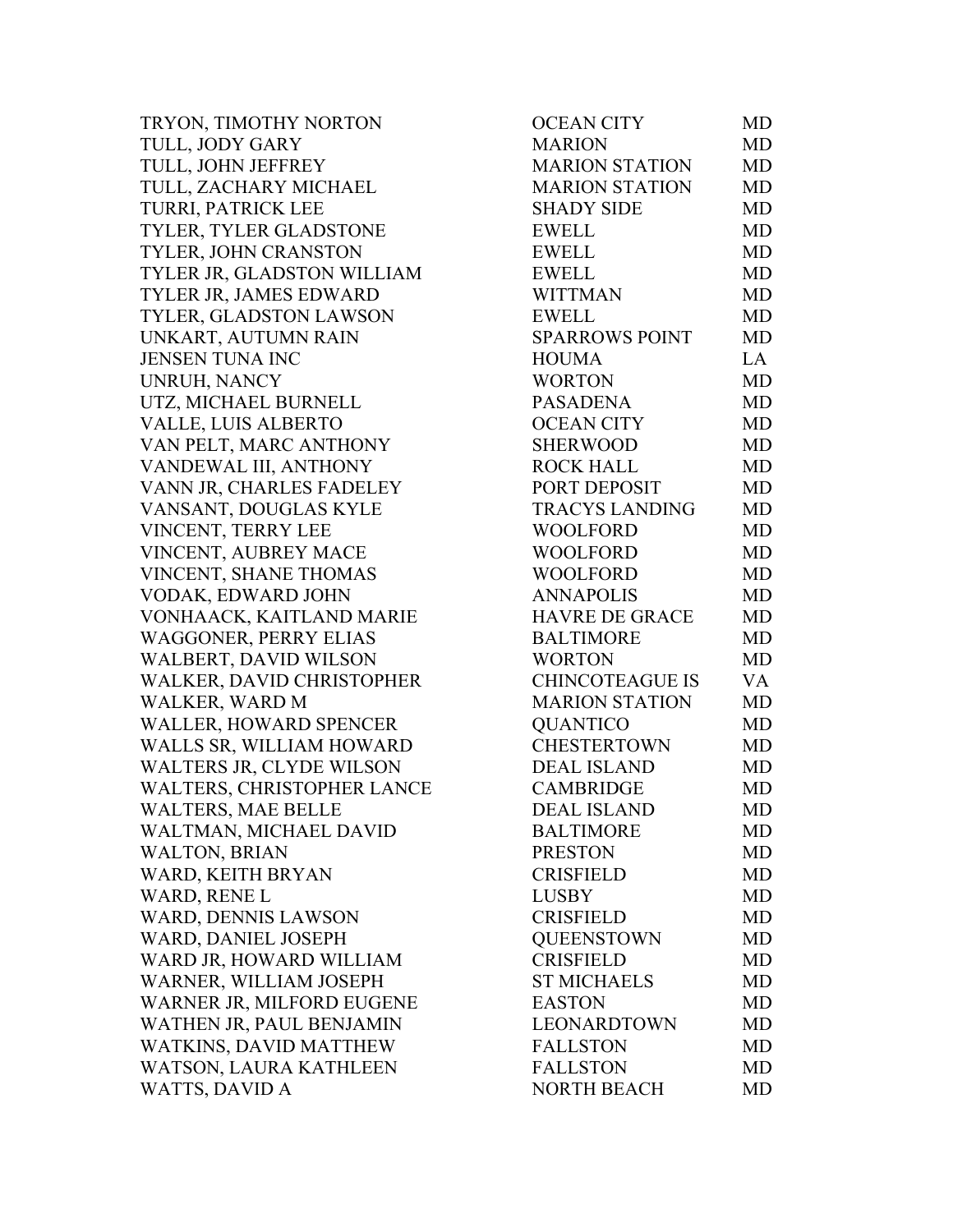| WEBBER, NATHAN TYLER            | <b>FEDERALSBURG</b>    | MD        |
|---------------------------------|------------------------|-----------|
| WEBER, CLAYTON PAUL             | <b>CAMBRIDGE</b>       | <b>MD</b> |
| WEBER, KAROLINA ELIZABETH       | <b>CAMBRIDGE</b>       | <b>MD</b> |
| WEBER, ELMER MARTIN             | <b>CAMBRIDGE</b>       | <b>MD</b> |
| WEBER, AMY L                    | <b>CAMBRIDGE</b>       | <b>MD</b> |
| WEBER, JONATHAN THOMAS          | <b>CROCHERON</b>       | <b>MD</b> |
| WEBER, CHRISTOPHER MARTIN       | <b>CAMBRIDGE</b>       | <b>MD</b> |
| WEBSTER, EDWARD THEODORE        | <b>WENONA</b>          | <b>MD</b> |
| <b>WEBSTER, ROBERT D</b>        | <b>CHANCE</b>          | <b>MD</b> |
| WEBSTER, ROGER LANKFORD         | <b>MARDELA SPRINGS</b> | <b>MD</b> |
| WEISENBORN, KURT JUSTIN         | <b>TRAPPE</b>          | <b>MD</b> |
| WEITZEL, JOHN THOMAS            | <b>MIDDLE RIVER</b>    | <b>MD</b> |
| WELCH, JOAN E                   | <b>ST INIGOES</b>      | <b>MD</b> |
| WELCH, GERALD WAYNE             | <b>MARION STATION</b>  | <b>MD</b> |
| WELCH, DENISE MARIE             | <b>WESTOVER</b>        | <b>MD</b> |
| WELCH, ERIC F                   | <b>SAINT INIGOES</b>   | <b>MD</b> |
| WELLS I, GARY M                 | <b>UPPER MARLBORO</b>  | MD        |
| WELLS, MICHAEL KIRBY            | <b>CAMBRIDGE</b>       | <b>MD</b> |
| WEST, DOUGLAS DARBY             | <b>CHESTERTOWN</b>     | <b>MD</b> |
| <b>WESTON, MICHAEL HARRY</b>    | <b>CRAPO</b>           | <b>MD</b> |
| <b>WHAPLES, ROBERT W</b>        | <b>PRESTON</b>         | <b>MD</b> |
| WHAPLES, ROBERT LEROY           | <b>VIENNA</b>          | <b>MD</b> |
| WHEATLEY, CHARLES L             | PRINCESS ANNE          | MD        |
| WHEEDLETON, DEBORA ANN          | <b>SEAFORD</b>         | DE        |
| WHEEDLETON, CHARLES E           | <b>SEAFORD</b>         | DE        |
| WHEELER, MELANIE A              | <b>HOLLYWOOD</b>       | <b>MD</b> |
| WHITE, MARK CHRISTIAN           | <b>CLARKSBURG</b>      | <b>MD</b> |
| WHITE, WILLIAM MCDANIEL         | <b>EASTON</b>          | <b>MD</b> |
| WHITE, TAYLOR ANDREWS           | <b>ROCK HALL</b>       | <b>MD</b> |
| WHITE, JAMES NOBLE              | <b>ROCK HALL</b>       | <b>MD</b> |
| WHITE, HARRY WALTON             | <b>ROCK HALL</b>       | <b>MD</b> |
| WHITE SR, GREGORY PAUL          | <b>HENDERSON</b>       | MD        |
| WHITE JR, JEFFERY LANE          | <b>WENONA</b>          | MD        |
| WHITE JR, JAMES RONALD          | <b>HEBRON</b>          | MD        |
| WHITE, TUCKER HARRISON          | <b>ROCK HALL</b>       | MD        |
| WHITELOCK, BRUCE WAYNE          | <b>DEAL ISLAND</b>     | MD        |
| WHITELOCK, CHARLES DAVID        | <b>DAMES QUARTER</b>   | MD        |
| WHITLEY, NICHOLAS PERRY         | <b>RIDGELY</b>         | MD        |
| WHITTINGTON JR, KENNETH DOUGLAS | <b>CAMBRIDGE</b>       | MD        |
| WILDE, KEVIN M                  | <b>SHADY SIDE</b>      | MD        |
| WILEY, MATTHEW ROBERT           | <b>MIDDLE RIVER</b>    | MD        |
| WILKINS, WILLIAM TROY           | <b>QUEEN ANNE</b>      | MD        |
| WILLEY, ANTHONY JOSEPH          | <b>TAYLORS ISLAND</b>  | MD        |
| WILLEY, MICHAEL D               | <b>TAYLORS ISLAND</b>  | MD        |
| TRAWLERS GARLAND AND JEFF INC   | <b>SWANQUARTER</b>     | NC        |
| WILLIAMS, WILLIAM A             | <b>EDGEWATER</b>       | MD        |
|                                 |                        |           |